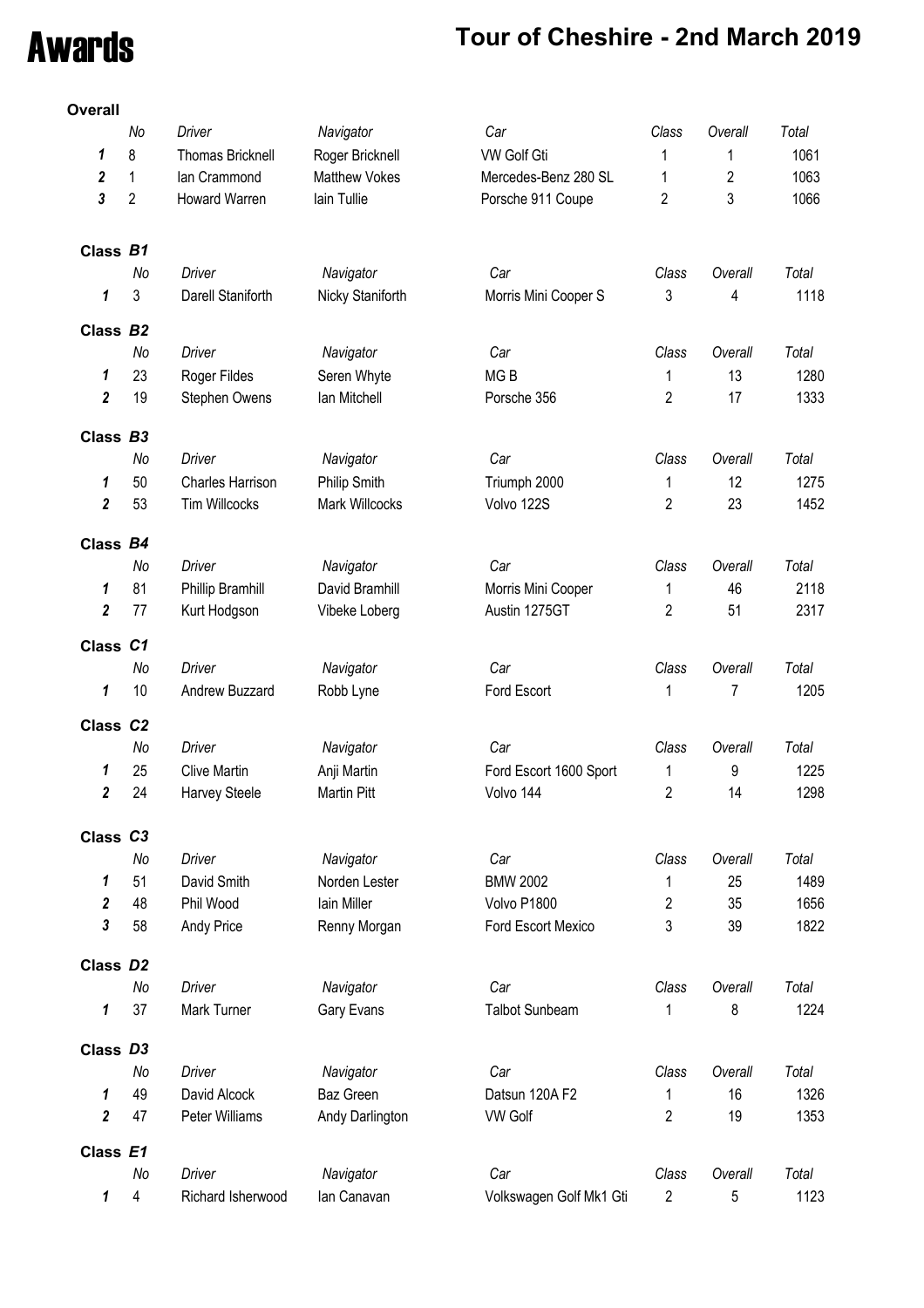# Special Awards **Tour of Cheshire - 2nd March 2019**

#### **Don Barrow Rally Navigation Beginners Awards**

|   | No           | Driver                                          | Navigator            | Car                |              | Overall        |
|---|--------------|-------------------------------------------------|----------------------|--------------------|--------------|----------------|
| 1 | 81           | Phillip Bramhill                                | David Bramhill       | Morris Mini Cooper |              | 46             |
|   |              | Best Pre-1960 Car                               |                      |                    |              |                |
|   | <b>No</b>    | Driver                                          | Navigator            | Car                | Class        | Overall        |
| 1 | 39           | <b>Brian Dwelly</b>                             | Janette Dwelly       | Morris Minor 1000  | 4            | 33             |
|   |              | Lloyd Watson Ford Escort Mk I Award             |                      |                    |              |                |
|   | No           | <b>Driver</b>                                   | Navigator            | Car                | Class        | Overall        |
| 1 | 10           | Andrew Buzzard                                  | Robb Lyne            | Ford Escort        | 1            | 7              |
|   |              | <b>Best ANWCC Driver</b>                        |                      |                    |              |                |
|   | No           | <b>Driver</b>                                   |                      | Car                | Class        | Overall        |
| 1 | $\mathbf{1}$ | lan Crammond                                    |                      | Mercedes-Benz 280  | $\mathbf{1}$ | $\overline{2}$ |
|   |              | <b>Best ANWCC Navigator</b>                     |                      |                    |              |                |
|   | No           |                                                 | Navigator            | Car                | Class        | Overall        |
| 1 | 1            |                                                 | <b>Matthew Vokes</b> | Mercedes-Benz 280  | $\mathbf{1}$ | $\overline{2}$ |
|   |              | <b>Best KDMC Driver</b>                         |                      |                    |              |                |
|   | No           | Driver                                          |                      | Car                | Class        | Overall        |
| 1 | 34           | <b>Rich Harrison</b>                            |                      | <b>MG BGT</b>      | 4            | 34             |
|   |              | <b>Best KDMC Navigator</b>                      |                      |                    |              |                |
|   | No           |                                                 | Navigator            | Car                | Class        | Overall        |
| 1 | 1            |                                                 | <b>Matthew Vokes</b> | Mercedes-Benz 280  | 1            | $\overline{2}$ |
|   |              | Nigel Raeburn Award for Navigational Excellence |                      |                    |              |                |
|   | No           |                                                 | Navigator            | Car                | Class        | Overall        |
| 1 | 8            |                                                 | Roger Bricknell      | <b>VW Golf Gti</b> | 1            | 1              |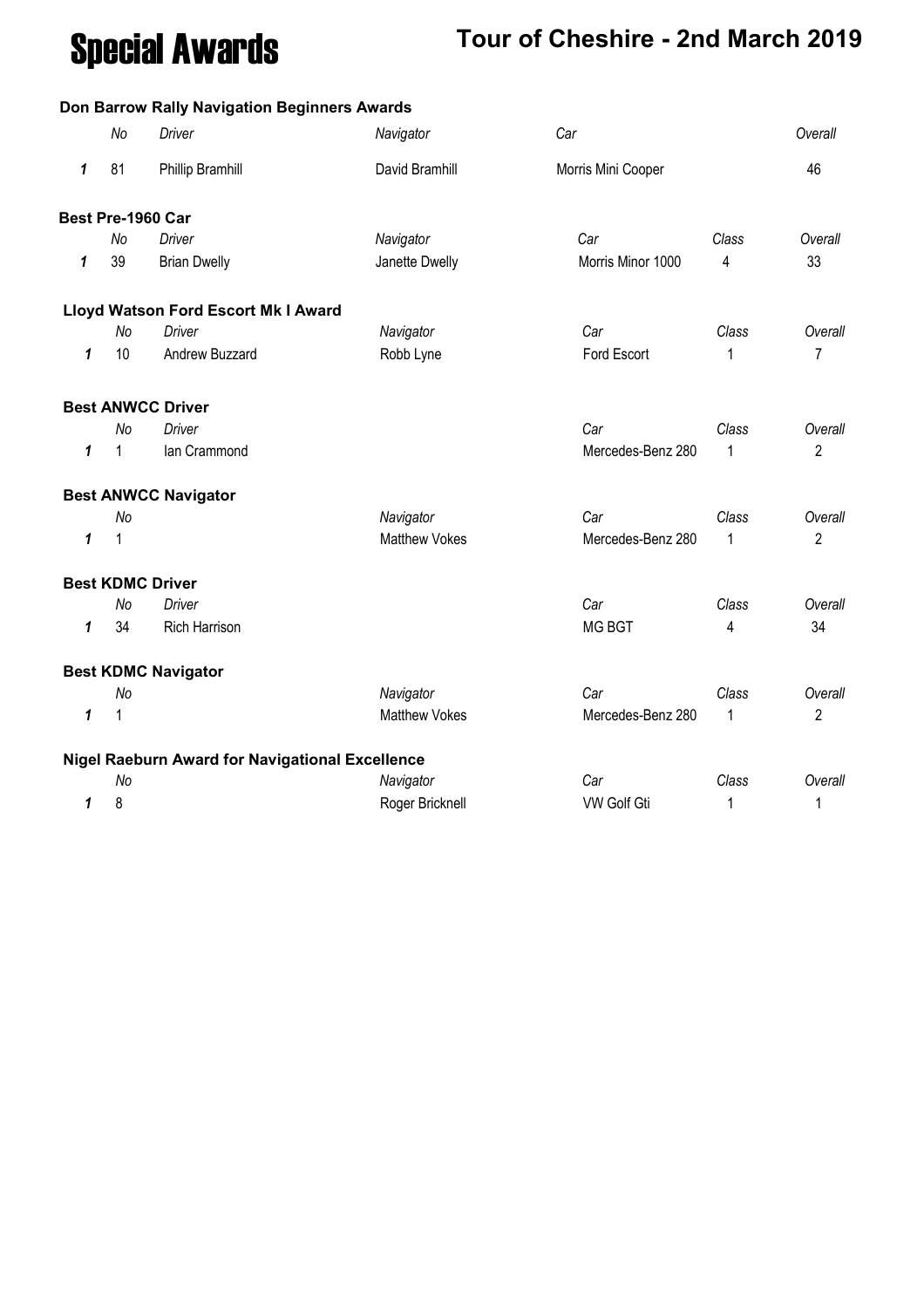### **Overal Results** at the Finish

| Final          |             | 19:53          |              |                    |                         |                                |                             |                             |      |                            |      |
|----------------|-------------|----------------|--------------|--------------------|-------------------------|--------------------------------|-----------------------------|-----------------------------|------|----------------------------|------|
| <b>Pos</b>     | Car         | <b>Penalty</b> |              | <b>Class</b>       | <b>Driver</b>           |                                | Navigator                   |                             | Year | Car                        | cc   |
| 1              | 8           | 1061           |              | 1E1                | <b>Thomas Bricknell</b> | <b>HRCR</b>                    | Roger Bricknell             | <b>HRCR</b>                 | 1983 | VW Golf Gti                | 1800 |
| 2              | 1           | 1063           |              | $1\quad B1$        | lan Crammond            | Three Castles, HRCR            | <b>Matthew Vokes</b>        | <b>KDMC/HRCR</b>            | 1968 | Mercedes-Benz 280          | 2778 |
| 3              | $\mathbf 2$ | 1066           |              | $2$ B1             | <b>Howard Warren</b>    | <b>HRCR</b>                    | lain Tullie                 | <b>Ilkley DMC/HRCR</b>      | 1965 | Porsche 911 Coupe 1991     |      |
| 4              | 3           | 1118           |              | 3 <sub>B1</sub>    | Darell Staniforth       | <b>HRCR</b>                    | Nicky Staniforth            | <b>HRCR</b>                 | 1967 | Morris Mini Cooper S 1293  |      |
| 5              | 4           | 1123           |              | 2E1                | Richard Isherwood       | Ilkley, Malton, HRCR           | lan Canavan                 | Ilkley, Malton, HRCR        | 1981 | Volkswagen Golf Mk 1600    |      |
| 6              | 9           | 1132           |              | 3 E1               | Martyn Taylor           | Kirkby Lonsdale                | Amy Henchoz                 | Kirkby Lonsdale             | 1984 | <b>Vauxhall Astra</b>      | 1800 |
| $\overline{7}$ | 10          | 1205           |              | 1 <sub>C1</sub>    | Andrew Buzzard          | <b>HRCR</b>                    | Robb Lyne                   | <b>HRCR</b>                 | 1973 | Ford Escort                | 2000 |
| 8              | 37          | 1224           |              | $1$ D <sub>2</sub> | Mark Turner             | Matlock                        | Gary Evans                  | Matlock                     | 1978 | <b>Talbot Sunbeam</b>      | 1962 |
| 9              | 25          | 1225           | $\mathbf{1}$ | C <sub>2</sub>     | <b>Clive Martin</b>     | HRCR/LOCC/CDMC                 | Anji Martin                 | <b>HRCR LOCC CDMC</b>       | 1974 | Ford Escort 1600 Sp 1598   |      |
| 10             | 17          | 1239           |              | 4 E1               | <b>Brian Whyte</b>      | <b>HRCR</b>                    | Elise Whyte                 | <b>HRCR</b>                 | 1983 | Datsun Stanza              | 1595 |
| 11             | 15          | 1256           |              | 5 E1               | Roger Powley            | Chester                        | <b>Brian Goff</b>           | <b>HRCR</b>                 | 1972 | Porsche 911                | 2341 |
| 12             | 50          | 1275           |              | $1$ B <sub>3</sub> | <b>Charles Harrison</b> | <b>Blackpalfrey HRCR</b>       | Philip Smith                | Blackpalfrey/HRCR           | 1966 | Triumph 2000               | 1998 |
| 13             | 23          | 1280           |              | 1B2                | Roger Fildes            | <b>HRCR</b>                    | Seren Whyte                 | <b>HRCR</b>                 | 1966 | MG <sub>B</sub>            | 1800 |
| 14             | 24          | 1298           |              | 2 C <sub>2</sub>   | <b>Harvey Steele</b>    | <b>HRCR</b>                    | <b>Martin Pitt</b>          | <b>HRCR</b>                 | 1971 | Volvo 144                  | 1986 |
| 15             | 20          | 1305           |              | 3 C <sub>2</sub>   | John Woolstenhulme      | <b>HRCR</b>                    | Alistair Woolstenhulme HRCR |                             | 1973 | Porsche 911                | 2700 |
| 16             | 49          | 1326           |              | $1$ D <sub>3</sub> | David Alcock            | 116 CC                         | Baz Green                   | 116 CC                      | 1979 | Datsun 120A F2             | 1171 |
| 17             | 19          | 1333           |              | $2$ $B2$           | Stephen Owens           | Ilkley                         | lan Mitchell                | Ilkley                      | 1963 | Porsche 356                | 1598 |
| 18             | 21          | 1346           |              | 4 C <sub>2</sub>   | Simon Malins            | <b>HRCR</b>                    | lan Doble                   | <b>HRCR</b>                 | 1973 | Hillman Hunter             | 1725 |
| 19             | 47          | 1353           |              | $2$ D <sub>3</sub> | Peter Williams          | Clwyd Vale MC                  | Andy Darlington             | Clwyd Vale MC               | 1983 | <b>VW Golf</b>             | 1781 |
| 20             | 16          | 1392           |              | $4\quad B1$        | Gareth Hockridge        | <b>HRCR</b>                    | Rob Henchoz                 | <b>HRCR</b>                 | 1966 | Volvo Amazon121S           | 1800 |
| 21             | 44          | 1410           |              | 2 D <sub>2</sub>   | Mark Goodwin            | <b>HRCR</b>                    | <b>Anthony Davies</b>       | LI&Ysul MC/HRCR             | 1981 | Triumph Dolomite Sp 1998   |      |
| 22             | 36          | 1429           |              | 5 C <sub>2</sub>   | Noel Hughes             | <b>TBC</b>                     | <b>Gwawr Hughes</b>         | <b>TBC</b>                  | 1972 | Saab 96 V4                 | 1500 |
| 23             | 53          | 1452           |              | $2$ $B3$           | Tim Willcocks           | HRCR, Bath                     | Mark Willcocks              | <b>HRCR</b>                 | 1966 | Volvo 122S                 | 1780 |
| 24             | 11          | 1472           |              | 2 C1               | <b>Martin Neal</b>      | <b>HRCR &amp; Bognor Regis</b> | <b>Richard Dix</b>          | HRCR & Southsea MC          | 1972 | Ford Escort Mexico         | 1600 |
| 25             | 51          | 1489           | $\mathbf 1$  | C <sub>3</sub>     | David Smith             | <b>Ilkley &amp; HRCR</b>       | Norden Lester               | Border MC / HRCR            | 1972 | <b>BMW 2002</b>            | 1990 |
| 26             | 55          | 1496           |              | $3$ $D3$           | <b>Ellen Sutton</b>     | Chelmsford / HRCR              | <b>Colin Sutton</b>         | Chelmsford / HRCR           | 1985 | Porsche 924S               | 2479 |
| 27             | 30          | 1501           |              | 6 C <sub>2</sub>   | Andrew Johnson          | York /Malton                   | David Boyes                 | York / Malton MC            | 1972 | Lancia Fulvia              | 1298 |
| 28             | 6           | 1517           |              | 6 E1               | Simon Mellings          | <b>HRCR</b>                    | Henry Carr                  | Ilkley & DMC / HRCR         | 1984 | Nissan Stanza              | 1598 |
| 29             | 41          | 1522           |              | 3 B <sub>2</sub>   | Michael Wood            | <b>HRCR</b>                    | Karl Ellis                  | WSSCC                       | 1964 | Austin Mini Cooper S 1293  |      |
| 30             | 7           | 1537           |              | 3 C1               | Paul Crosby             | <b>HRCR</b>                    | <b>Niall Frost</b>          | Malton/HRCR                 | 1969 | Porsche 911                | 2195 |
| 31             | 40          | 1565           |              | 3 D <sub>2</sub>   | Clare Grove             | <b>HRCR</b>                    | Suzanne Barker              | York & HRCR                 | 1979 | Ford Escort Ghia           | 1600 |
| 32             | 13          | 1569           |              | 4 C1               | Nick Bloxham            | <b>HRCR</b>                    | Leigh Powley                | <b>CVMC</b>                 | 1972 | Ford Mk1 Escort            | 1599 |
| 33             | 39          | 1605           |              | 4 B <sub>2</sub>   | <b>Brian Dwelly</b>     | <b>HRCR</b>                    | Janette Dwelly              | <b>HRCR</b>                 | 1959 | Morris Minor 1000          | 995  |
| 34             | 34          | 1637           |              | 4 D <sub>2</sub>   | <b>Rich Harrison</b>    | KDMC, HRCR                     | Peter Boyce                 | Blackpalfrey/KDMC/H         | 1975 | MG BGT                     | 1798 |
| 35             | 48          | 1656           |              | $2$ $C3$           | Phil Wood               | PAN & HRCR                     | lain Miller                 | PAN & HRCR                  | 1968 | Volvo P1800                | 2000 |
| 36             | 26          | 1694           |              | 7 C <sub>2</sub>   | Cliff England           | <b>HRCR</b>                    | Peter Rushforth             | <b>HRCR</b>                 | 1968 | Triumph 2000               | 2500 |
| 37             | 74          | 1719           |              | $3$ $B3$           | Derek Skinner           | <b>HRCR</b>                    | Susan Skinner               | <b>HRCR</b>                 | 1965 | Ford Cortina GT Mk1 1498   |      |
| 38             | 28          | 1807           |              | 8 C <sub>2</sub>   | Damon Green             | <b>HRCR</b>                    | Sean McGuire                | <b>HRCR</b>                 | 1966 | Volvo Amazon               | 2100 |
| 39             | 58          | 1822           |              | 3 <sub>c3</sub>    | Andy Price              | Potteries & Newcastle MC       | Renny Morgan                | Potteries & Newcastle       | 1972 | Ford Escort Mexico         | 1600 |
| 40             | 18          | 1823           |              | $5\text{ }B1$      | Fred Gallagher          | Matlock                        | Martin Phaff                | Matlock, HRCR               | 1968 | Lancia Fulvia              | 1296 |
| 41             | 5           | 1839           |              | 6 B1               | Matt Warren             | HRCR/KDMC                      | Ryan Pickering              | Wallasey                    | 1966 | Porsche 911                | 1991 |
| 42             | 68          | 1900           |              | $4$ $B3$           | <b>Elliott Dale</b>     | <b>HRCR</b>                    | Charlotte Ryall             | <b>HRCR</b>                 | 1937 | <b>Bentley Derby Speci</b> | 4250 |
| 43             | 29          | 1903           |              | 9 C <sub>2</sub>   | Andre Scruton           | York MC                        | John Youd                   | <b>Broughton Bretton/HR</b> | 1973 | Porsche 911T               | 2398 |
| 44             | 32          | 1946           |              | 4 C <sub>3</sub>   | Ken Binstead            | HRCR, BMCC                     | Sarah Binstead              | HRCR, BMCC                  | 1973 | <b>MGB Roadster</b>        | 1860 |
| 45             | 35          | 1950           |              | 5 B <sub>2</sub>   | Keith Grant             | <b>HRCR</b>                    | Mervyn Brake                | <b>HRCR</b>                 | 1967 | Volvo 122S                 | 1800 |
| 46             | 81          | 2118           |              | 1 $B4$             | Phillip Bramhill        | <b>KDMC</b>                    | David Bramhill              | <b>HRCR</b>                 | 1969 | Morris Mini Cooper         | 998  |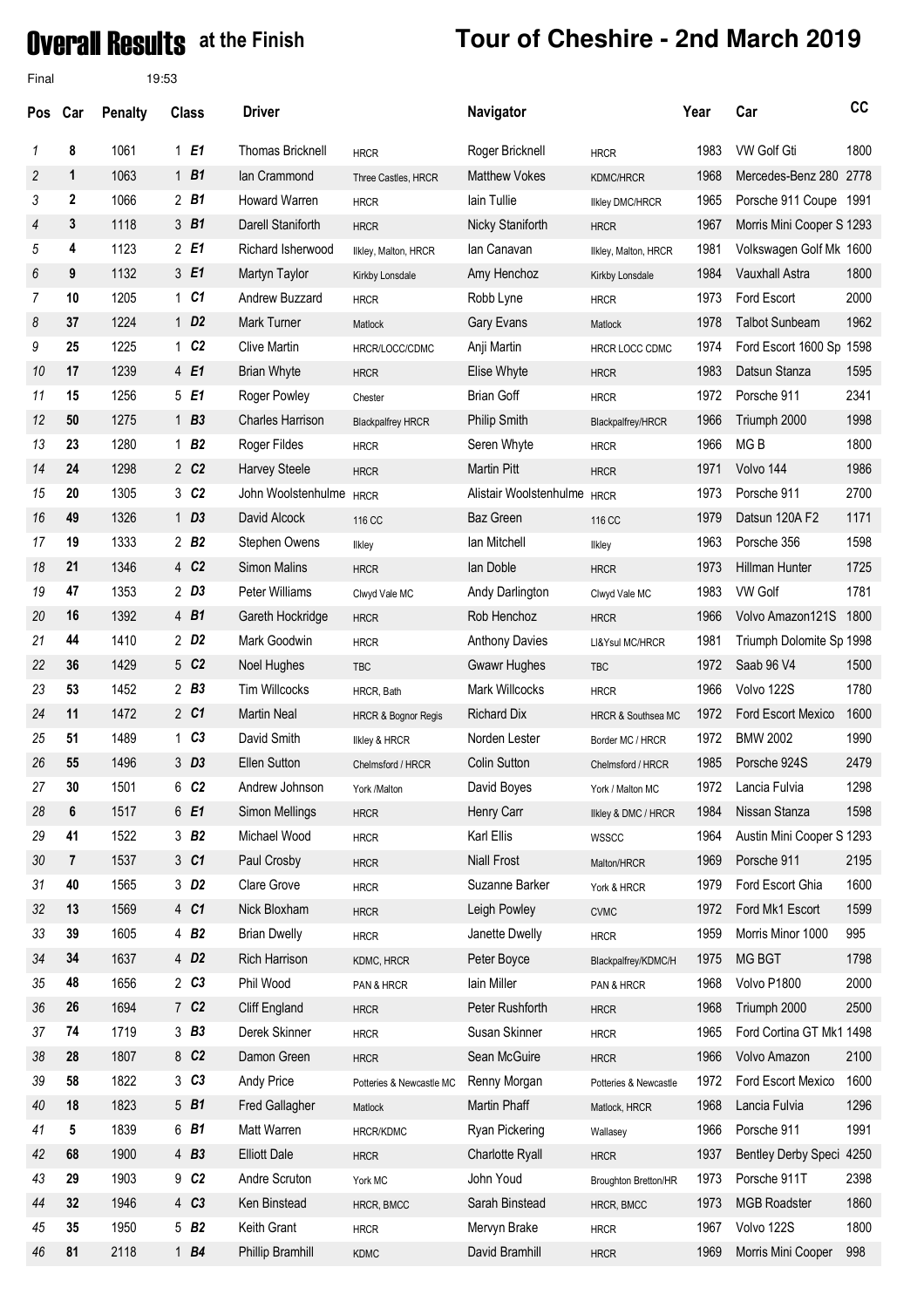### **Overal Results** at the Finish

| Final      |     |                | 19:53               |                        |                          |                      |                       |      |                            |      |
|------------|-----|----------------|---------------------|------------------------|--------------------------|----------------------|-----------------------|------|----------------------------|------|
| <b>Pos</b> | Car | <b>Penalty</b> | <b>Class</b>        | <b>Driver</b>          |                          | Navigator            |                       | Year | Car                        | cc   |
| 47         | 27  | 2132           | 5 D <sub>2</sub>    | Peter Engel            | Ross/HRCR                | Jim Bowie            | Chelmsford MC         | 1985 | Volkswagen Mk2 Gol 1800    |      |
| 48         | 38  | 2257           | 6 B <sub>2</sub>    | Dave Scott             | <b>KDMC</b>              | Andy Cooper          | <b>KDMC</b>           | 1967 | MG MGB GT                  | 1800 |
| 49         | 33  | 2259           | 7 E1                | Hugh Garnish           | <b>HRCR</b>              | David Bell           | <b>HRCR</b>           | 1984 | Peugeot 205 GT             | 1360 |
| 50         | 66  | 2260           | 4 D <sub>3</sub>    | Martin Oglesby         | <b>HRCR</b>              | John Parker          | <b>HRCR</b>           | 1979 | Opel Kadett C GTE          | 1979 |
| 51         | 77  | 2317           | 2 B4                | Kurt Hodgson           | Kirkby Lonsdale          | Vibeke Loberg        | Kirkby Lonsdale       | 1971 | Austin 1275GT              | 1275 |
| 52         | 59  | 2476           | 5 C3                | John Lythaby           | <b>HRCR</b>              | Roger Jenkns         | <b>HRCR</b>           | 1972 | <b>MG BGT</b>              | 1800 |
| 53         | 63  | 2599           | 6 C3                | Simon Bentley          | Whitchurch MC            | Julia Perry          | Whitchurch MC         | 1968 | Austin Mini                | 1275 |
| 54         | 83  | 2601           | 3 B4                | Malcolm Dunderdale     | Oxford MC                | Anita Wickins        | Oxford                | 1985 | Saab 900 Turbo             | 2000 |
| 55         | 22  | 2674           | 10 C <sub>2</sub>   | James Opie             | <b>HRCR</b>              | Peter Opie           | <b>HRCR</b>           | 1972 | Triumph Dolomite           | 1854 |
| 56         | 60  | 2960           | 7 C3                | Phil Cheek             | <b>HRCR</b>              | Vicki Harper         | HRCR / PAN            | 1970 | Hillman Hartwell Spri 1600 |      |
| 57         | 70  | 3028           | $5$ $B3$            | Stewart Ian Prout      | <b>HRCR</b>              | Kev Bryant           | <b>HRCR</b>           | 1961 | Austin A40                 | 1275 |
| 58         | 67  | 3071           | 5 D <sub>3</sub>    | Arthur Jones           | Rhyl & DMC               | Paul Holmberg        | Clwyd Vale M.C.       | 1980 | MG B GT                    | 1800 |
| 59         | 31  | 3214           | 6 D <sub>2</sub>    | Andy Simpson           | <b>HRCR</b>              | Ros Simpson          | <b>HRCR</b>           | 1980 | Austin/Morris Mini 12 1275 |      |
| 60         | 76  | 3244           | 4 B4                | <b>Guy Butler</b>      | <b>KDMC</b>              | Liam Johnson         | <b>BTRDA</b>          | 1981 | Toyota Celica 2000G 1995   |      |
| 61         | 52  | 3317           | 7B2                 | <b>Anthony Darwent</b> | Austin Healey DC         | Phillip Haslam       | Jaguars Owners Club   | 1954 | Austin Healey 100 B 2660   |      |
| 62         | 62  | 3339           | C <sub>3</sub><br>8 | Geoff Doe              | Potteries & Newcastle MC | Matt Ball            | Potteries & Newcastle | 1968 | Morris Cooper MKII 1275    |      |
| 63         | 80  | 3357           | 5 B4                | David Blackhurst       | <b>HRCR KDMC</b>         | Bob Lyell            | Kidderminster CC      | 1965 | Ford Cortina MK 1 G 1498   |      |
| 64         | 65  | 3573           | 6 D3                | Keith Fell             | <b>KDMC</b>              | Peter Fletcher       | <b>KDMC</b>           | 1980 | Volkwagen Golf Gti         | 1800 |
| 65         | 64  | 3698           | 9 <sub>C3</sub>     | Paul Handley           | <b>HRCR</b>              | Roma Handley         | <b>HRCR</b>           | 1973 | Volvo 144DI                | 1986 |
| 66         | 54  | 4557           | 7 <sub>D3</sub>     | Mike McGoun            | KDMC / HRCR              | Rob Stephens         | KDMC / HRCR           | 1985 | Volkswagen Golf GT 1781    |      |
| 67         | 72  | 4560           | 6 B3                | John Fort              | <b>HRCR</b>              | <b>Howard Atkins</b> | <b>HRCR</b>           | 1959 | Porsche 356                | 1600 |
| 68         | 56  | 5049           | $7$ $B3$            | David Astbury          | PAN                      | Dave Mountford       | PAN                   | 1966 | Alpine Renault A110 1300   |      |
| 69         | 82  | 5911           | 6 B4                | Michael Jones          | C & A MC / HRCR          | Elizabeth Wakefield  | C & A MC / HRCR       | 1966 | Triumph TR4A               | 2138 |
| 70         | 78  | 6196           | 7 B4                | Marco Toni             | <b>HRCR</b>              | Emma Toni            | <b>KDMC</b>           | 1971 | Austin Mini                | 1275 |
| 71         | 12  | 6306           | 8 E1                | Peter Welch            | Clwyd Vale               | Andy Marchbank       | Wallasey/Ecurie Cod F | 1985 | Volkwagen Golf GTI 1781    |      |
| 72         | 79  | 6558           | 8 B4                | <b>Andrew Parr</b>     | <b>HRCR</b>              | Rob Funnell          | <b>HRCR</b>           | 1965 | Austin Mini Cooper S 1293  |      |
| 73         | 69  | 7328           | 8 B <sub>3</sub>    | John Macarthur         | <b>HRCR</b>              | Steven Lancaster     | <b>HRCR</b>           | 1966 | Austin Mini Cooper         | 998  |
| 74         | 75  | 7922           | 8 D3                | Mike Henney            | <b>HRCR</b>              | Philip Stader        | <b>HRCR</b>           | 1975 | Scimitar GTE               | 3000 |
| 75         | 71  | 9362           | 9 D <sub>3</sub>    | <b>Stuart Taylor</b>   | Malton MC                | Adam Taylor          | <b>HRCR</b>           | 1983 | Volvo 360                  | 1986 |
| 76         | 73  | 12145          | 10 C <sub>3</sub>   | Graham Richardson      | <b>HRCR</b>              | Rowena Purdy         | <b>HRCR</b>           | 1974 | Ford Escort Mk1            | 1600 |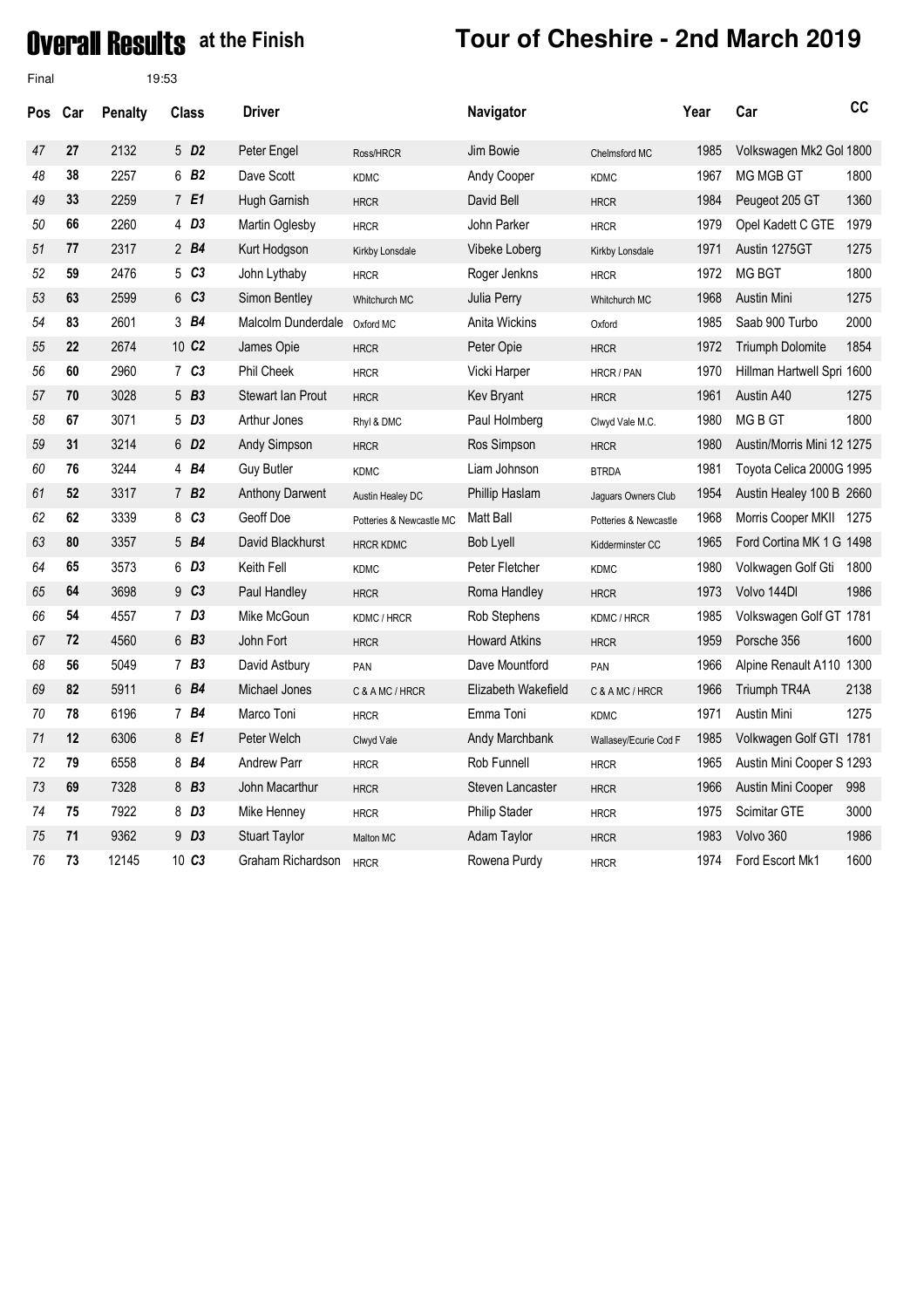# Retirements **Tour of Cheshire - 2nd March 2019**

| Where<br>No Driver<br>Navigator<br>Car                                                              |  |
|-----------------------------------------------------------------------------------------------------|--|
| Porsche 911<br>IRTC A5<br>Rikki Proffitt<br>46<br><b>Tyler Barker</b>                               |  |
| 8 - Oulton Park 3<br>Ginetta G15<br>Gatepost<br><b>Philip Vokes</b><br>Mike Vokes<br>57             |  |
| 8 - Oulton Park 3<br>Engine failure<br>Phil Loynes<br>Volvo 121<br>61<br>Helena Loynes              |  |
| <b>Richard Lambley</b><br>MG ZB Magnette<br>Jonathan Hancox<br>IRTC D <sub>2</sub><br>Gearbox<br>45 |  |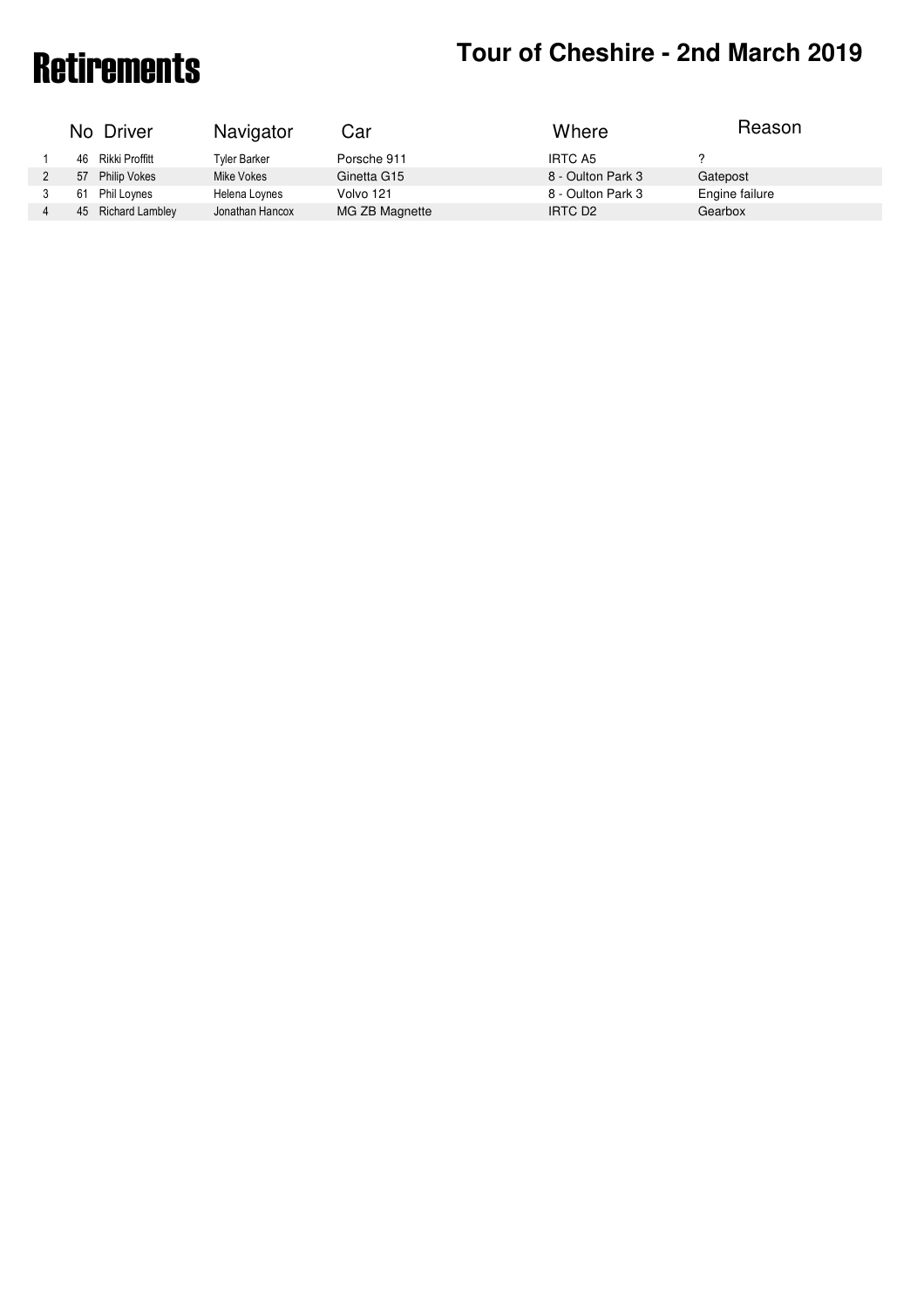|                | <b>Test Times</b>      |                        |                        |                                                           |                         |                       | Tour of Cheshire - 2nd March 2019 |                        |                      |                          |
|----------------|------------------------|------------------------|------------------------|-----------------------------------------------------------|-------------------------|-----------------------|-----------------------------------|------------------------|----------------------|--------------------------|
| Position       | $1 -$<br>Chowley 1     | $2 -$                  | $3 -$                  | $4 -$<br>Chowley 2 Bolesworth 1 Bolesworth 2 Bolesworth 3 | $5 -$                   | 6 - Oulton<br>Park 1  | 7 - Oulton<br>Park 2              | 8 - Oulton<br>Park 3   | 9 - Oulton<br>Park 4 | 10 - Oulton<br>Park 5    |
| $\mathbf{1}$   | $5 - 78$               | $5 - 36$               | $7 - 115$              | $5 - 135$                                                 | $5 - 132$               | $57 - 54$             | $4 - 96$                          | $13 - 141$             | $5 - 66$             | $13 - 89$                |
| $\overline{2}$ | $7 - 80$               | $1 - 37$               | $1 - 116$              | $1 - 138$                                                 | $12 - 133$              | $5 - 55$              | $57 - 97$                         | $8 - 145$              | $2 - 67$             | $5 - 90$                 |
| 3              | $12 - 81$              | $8 - 37$               | $2 - 117$              | 12 - 138                                                  | 37 - 134                | $48 - 56$             | $2 - 100$                         | $5 - 146$              | $8 - 67$             | $7 - 92$                 |
| 4              | $4 - 82$               | $12 - 37$              | $6 - 117$              | $2 - 139$                                                 | $20 - 136$              | $2 - 57$              | $10 - 100$                        | 4 - 149                | $3 - 68$             | 24 - 93                  |
| 5              | $8 - 82$               | $77 - 37$              | $5 - 118$              | $3 - 142$                                                 | 62 - 136                | $4 - 57$              | $5 - 101$                         | 7 - 149                | $7 - 68$             | $3 - 94$                 |
| 6              | $1 - 83$               | $3 - 38$               | $8 - 119$              | $6 - 142$                                                 | $1 - 137$               | $8 - 57$              | $7 - 101$                         | 10 - 149               | $15 - 68$            | $8 - 94$                 |
| $\overline{7}$ | $9 - 83$               | $4 - 38$               | $57 - 120$             | 77 - 142                                                  | $7 - 137$               | $49 - 57$             | $8 - 101$                         | $3 - 150$              | $24 - 68$            | $10 - 94$                |
| 8              | $10 - 83$              | 49 - 38                | $62 - 120$             | 37 - 145                                                  | $77 - 137$              | $66 - 57$             | 48 - 101                          | $25 - 150$             | $4 - 69$             | $15 - 94$                |
| 9              | $3 - 84$               | $9 - 39$               | 47 - 121               | 62 - 145                                                  | 78 - 137                | $72 - 57$             | $83 - 101$                        | $2 - 153$              | $25 - 69$            | $25 - 94$                |
| 10             | $15 - 85$              | $15 - 39$              | $3 - 122$              | 34 - 146                                                  | $2 - 138$               | $6 - 58$              | $50 - 103$                        | $15 - 153$             | $48 - 69$            | $1 - 95$                 |
| 11             | $20 - 85$              | $20 - 39$              | 12 - 122               | $15 - 147$                                                | $3 - 138$               | $10 - 58$             | $56 - 103$                        | 24 - 153               | $6 - 70$             | $2 - 95$                 |
| 12             | $77 - 85$              | $25 - 39$              | $9 - 125$              | $30 - 147$                                                | $8 - 138$               | $30 - 58$             | $62 - 103$                        | 48 - 153               | $9 - 70$             | $4 - 95$                 |
| 13             | $11 - 86$              | $30 - 39$              | $10 - 125$             | $38 - 147$                                                | 72 - 139                | 44 - 58               | $66 - 103$                        | $36 - 155$             | $1 - 71$             | $6 - 96$                 |
| 14             | $16 - 86$              | $32 - 39$              | $20 - 125$             | $83 - 147$                                                | $9 - 141$               | $56 - 58$             | $1 - 104$                         | 49 - 155               | $10 - 71$            | 48 - 96                  |
| 15             | 44 - 86                | 44 - 39                | $37 - 125$             | 20 - 148                                                  | 65 - 141                | $62 - 58$             | 12 - 104                          | $1 - 156$              | $30 - 71$            | $36 - 97$                |
| 16             | $2 - 87$               | $7 - 40$               | 49 - 126               | 27 - 148                                                  | $83 - 141$              | $83 - 58$             | 15 - 104                          | $30 - 156$             | $36 - 71$            | $62 - 97$                |
| 17             | $25 - 87$              | $11 - 40$              | 25 - 127               | $9 - 149$                                                 | 15 - 142                | $11 - 59$             | $30 - 104$                        | $50 - 156$             | $50 - 71$            | $66 - 97$                |
| 18             | $30 - 87$              | $33 - 40$              | $30 - 127$             | 17 - 149                                                  | $10 - 143$              | $37 - 59$             | 72 - 104                          | $6 - 157$              | $66 - 71$            | $9 - 98$                 |
| 19             | $50 - 88$              | 48 - 40                | 13 - 129               | 44 - 149                                                  | $13 - 143$              | $50 - 59$             | $3 - 105$                         | $12 - 157$             | $11 - 72$            | $50 - 98$                |
| 20             | $17 - 89$              | $50 - 40$              | 15 - 129               | 49 - 149                                                  | $16 - 143$              | $54 - 59$             | $13 - 105$                        | $23 - 157$             | $12 - 72$            | $68 - 98$                |
| 21             | $23 - 89$              | 76 - 40                | 23 - 129               | $53 - 149$                                                | 34 - 143                | $63 - 59$             | $33 - 105$                        | 68 - 157               | $19 - 72$            | $30 - 99$                |
| 22             | $31 - 90$              | $10 - 41$              | 34 - 131               | 68 - 149                                                  | 49 - 143                | $68 - 59$             | $37 - 105$                        | $69 - 157$             | $33 - 72$            | $17 - 100$               |
| 23             | $13 - 91$              | $13 - 41$              | 16 - 132               | $23 - 150$                                                | 66 - 143                | 74 - 59               | 49 - 105                          | $83 - 157$             | $37 - 72$            | 19 - 100                 |
| 24             | $19 - 91$              | $23 - 41$              | $31 - 132$             | $28 - 150$                                                | $6 - 144$               | $1 - 60$              | $6 - 106$                         | $9 - 159$              | $49 - 72$            | $33 - 100$               |
| 25             | $24 - 91$              | $24 - 41$              | 18 - 135               | $50 - 151$                                                | 27 - 144                | $15 - 60$             | $25 - 107$                        | $37 - 160$             | $68 - 72$            | $37 - 100$               |
| 26             | $37 - 91$              | $29 - 41$              | 26 - 135               | $54 - 151$                                                | $31 - 144$              | $33 - 60$             | 44 - 107                          | 72 - 160               | $17 - 73$            | $65 - 100$               |
| 27             | $34 - 92$              | $37 - 41$              | $38 - 135$             | 76 - 151                                                  | 54 - 144                | $52 - 60$             | $53 - 107$                        | 17 - 161               | $62 - 73$            | 72 - 100                 |
| 28             | $36 - 92$              | $38 - 41$              | 27 - 136               | 16 - 152                                                  | 74 - 144                | $53 - 60$             | $54 - 107$<br>$65 - 107$          | $62 - 161$             | $83 - 73$            | $77 - 100$               |
| 29<br>30       | 48 - 93<br>$70 - 93$   | $52 - 41$<br>$63 - 41$ | 29 - 138<br>$32 - 138$ | $52 - 152$<br>$63 - 152$                                  | $4 - 145$<br>$50 - 145$ | $3 - 61$<br>$12 - 61$ | $11 - 108$                        | 66 - 162<br>$70 - 162$ | 44 - 74<br>$56 - 74$ | $83 - 100$<br>$12 - 101$ |
| 31             | $81 - 93$              | $66 - 41$              | 19 - 139               | $70 - 152$                                                | $17 - 146$              | $25 - 61$             | $36 - 108$                        | 77 - 162               | $63 - 74$            | 49 - 101                 |
| 32             | $32 - 94$              | $6 - 42$               | $50 - 139$             | 72 - 152                                                  | $23 - 146$              | $59 - 61$             | $68 - 108$                        | 19 - 163               | $65 - 74$            | $69 - 101$               |
| 33             | $33 - 94$              | $16 - 42$              | 74 - 139               | $31 - 153$                                                | 25 - 146                | $65 - 61$             | 74 - 108                          | 11 - 164               | $70 - 74$            | 76 - 101                 |
| 34             | 54 - 94                | $22 - 42$              | 17 - 140               | $10 - 154$                                                | $30 - 146$              | $20 - 62$             | $23 - 109$                        | $38 - 164$             | $72 - 74$            | $20 - 102$               |
| 35             | 66 - 94                | $34 - 42$              | $4 - 141$              | $33 - 155$                                                | 24 - 147                | $23 - 62$             | 52 - 109                          | $63 - 165$             | $23 - 75$            | $38 - 102$               |
| 36             | $21 - 95$              | $53 - 42$              | $21 - 141$             | $65 - 155$                                                | 44 - 147                | $70 - 62$             | $81 - 109$                        | $16 - 166$             | $69 - 75$            | $63 - 102$               |
| 37             | 76 - 95                | $64 - 42$              | 36 - 141               | $7 - 156$                                                 | 48 - 147                | $73 - 62$             | $9 - 110$                         | 44 - 166               | $81 - 75$            | $16 - 103$               |
| 38             | $29 - 96$              | $69 - 42$              | 44 - 141               | $8 - 156$                                                 | 68 - 147                | $76 - 62$             | $20 - 110$                        | $33 - 167$             | $16 - 76$            | $18 - 103$               |
| 39             | $38 - 96$              | $2 - 43$               | 45 - 141               | 18 - 156                                                  | 47 - 148                | 78 - 62               | 64 - 110                          | $53 - 168$             | $18 - 76$            | $70 - 103$               |
| 40             | 45 - 96                | $17 - 43$              | 59 - 142               | 74 - 156                                                  | 28 - 149                | $19 - 63$             | 76 - 110                          | $54 - 168$             | $28 - 76$            | $23 - 104$               |
| 41             | 74 - 96                | 18 - 43                | 41 - 143               | 19 - 157                                                  | 53 - 149                | $24 - 63$             | $63 - 111$                        | 65 - 168               | $53 - 76$            | 28 - 104                 |
| 42             | $22 - 97$              | $21 - 43$              | 52 - 144               | 48 - 158                                                  | 64 - 149                | $29 - 63$             | $70 - 111$                        | 74 - 168               | $76 - 76$            | $11 - 105$               |
| 43             | $26 - 97$              | $36 - 43$              | 40 - 145               | $21 - 159$                                                | 41 - 150                | $47 - 63$             | 19 - 112                          | $31 - 169$             | $32 - 77$            | 44 - 105                 |
| 44             | $57 - 97$              | $47 - 43$              | 48 - 146               | 25 - 159                                                  | $56 - 150$              | $61 - 63$             | 41 - 112                          | 78 - 169               | $40 - 77$            | $53 - 105$               |
| 45             | $62 - 98$              | $54 - 43$              | 70 - 146               | $61 - 159$                                                | 29 - 151                | $81 - 63$             | 78 - 112                          | 81 - 169               | $51 - 77$            | 81 - 105                 |
| 46             | $65 - 98$              | $62 - 43$              | $55 - 147$             | 66 - 159                                                  | $38 - 151$              | $36 - 64$             | 24 - 113                          | $18 - 170$             | $78 - 77$            | $27 - 107$               |
| 47             | $53 - 99$              | $81 - 43$              | 65 - 149               | 81 - 159                                                  | 18 - 152                | 41 - 64               | $51 - 113$                        | $20 - 170$             | $29 - 78$            | $32 - 107$               |
| 48             | $6 - 100$              | $26 - 44$              | $53 - 151$             | 24 - 160                                                  | $26 - 152$              | $45 - 64$             | 45 - 114                          | 28 - 170               | $31 - 78$            | 78 - 107                 |
| 49             | $39 - 103$             | 40 - 44                | 28 - 152               | 41 - 160                                                  | $57 - 152$              | $58 - 64$             | 71 - 114                          | 45 - 170               | $52 - 78$            | 40 - 108                 |
| 50             | $55 - 103$             | 45 - 44                | $83 - 152$             | $55 - 160$                                                | $81 - 152$              | $71 - 64$             | $73 - 114$                        | $27 - 172$             | $77 - 78$            | $51 - 109$               |
| 51             | 18 - 104               | 55 - 44                | $67 - 153$             | $26 - 161$                                                | $11 - 153$              | $17 - 65$             | 39 - 115                          | $32 - 172$             | $27 - 79$            | 52 - 109                 |
| 52             | 40 - 104               | $68 - 44$              | 22 - 154               | 64 - 162                                                  | $33 - 153$              | $21 - 65$             | 79 - 115                          | 40 - 172               | $71 - 79$            | 29 - 110                 |
| 53             | $61 - 104$             | 72 - 44                | 39 - 158               | $35 - 163$                                                | $36 - 153$              | $32 - 65$             | 28 - 117                          | 41 - 172               | 74 - 79              | $31 - 110$               |
| 54             | $63 - 104$             | $35 - 45$              | 82 - 166               | 45 - 163                                                  | $61 - 153$              | $40 - 65$             | $32 - 117$                        | 73 - 172               | $35 - 80$            | 54 - 110                 |
| 55             | $51 - 105$             | $51 - 45$              | $51 - 168$             | $57 - 165$                                                | 71 - 153                | $51 - 65$             | 47 - 117                          | 47 - 174               | 41 - 80              | 74 - 110                 |
| 56<br>57       | 64 - 105<br>$52 - 108$ | 73 - 45<br>74 - 45     | 68 - 177<br>11 - 210   | $36 - 168$<br>39 - 168                                    | 19 - 154<br>55 - 154    | $64 - 66$<br>$7 - 67$ | 29 - 118<br>58 - 118              | $21 - 175$<br>71 - 175 | $54 - 80$<br>75 - 80 | $73 - 111$<br>41 - 112   |
| 58             | $83 - 108$             | $39 - 46$              | 24 - 210               | 22 - 169                                                  | $35 - 156$              | $16 - 67$             | 16 - 119                          | $52 - 176$             | $21 - 81$            | $71 - 112$               |
| 59             | 49 - 110               | $41 - 46$              | $33 - 210$             | $40 - 169$                                                | $40 - 156$              | $28 - 67$             | $21 - 119$                        | $22 - 177$             | $39 - 81$            | $59 - 113$               |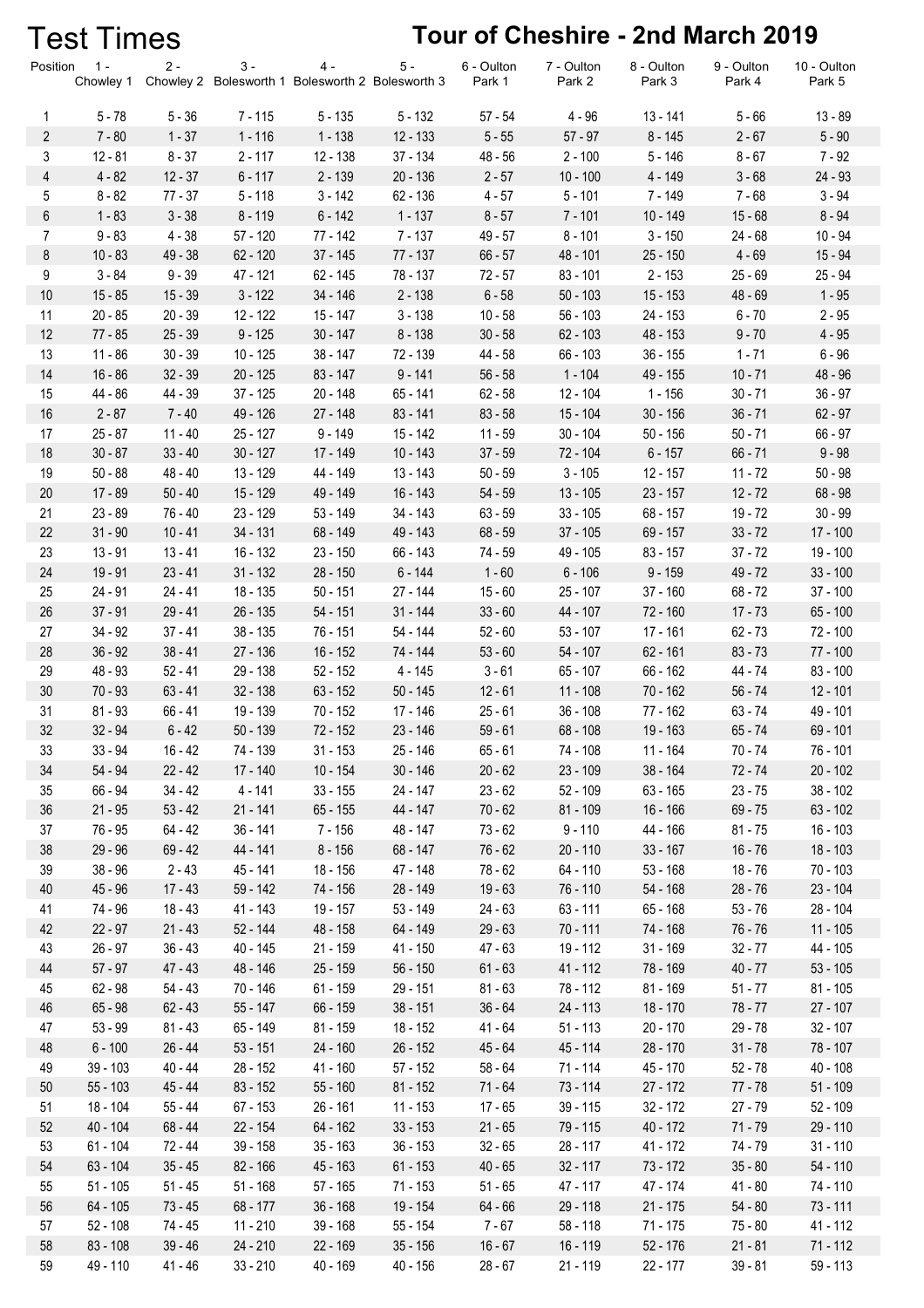| Tour of Cheshire - 2nd March 2019<br><b>Test Times</b> |                  |                    |                       |                                    |            |                      |                      |                      |                      |                       |  |  |  |
|--------------------------------------------------------|------------------|--------------------|-----------------------|------------------------------------|------------|----------------------|----------------------|----------------------|----------------------|-----------------------|--|--|--|
| Position                                               | 1 -<br>Chowley 1 | $2 -$<br>Chowley 2 | $3 -$<br>Bolesworth 1 | $4 -$<br>Bolesworth 2 Bolesworth 3 | $5 -$      | 6 - Oulton<br>Park 1 | 7 - Oulton<br>Park 2 | 8 - Oulton<br>Park 3 | 9 - Oulton<br>Park 4 | 10 - Oulton<br>Park 5 |  |  |  |
| 60                                                     | $68 - 111$       | $58 - 46$          | $35 - 210$            | 78 - 169                           | $58 - 157$ | $31 - 67$            | $40 - 119$           | $58 - 177$           | $47 - 81$            | $22 - 114$            |  |  |  |
| 61                                                     | $35 - 113$       | $61 - 46$          | 54 - 210              | 58 - 174                           | 59 - 158   | $39 - 67$            | $61 - 119$           | 34 - 178             | $58 - 81$            | 75 - 114              |  |  |  |
| 62                                                     | $59 - 115$       | $31 - 47$          | $56 - 210$            | 29 - 176                           | $82 - 158$ | $79 - 67$            | $27 - 121$           | $35 - 178$           | $64 - 81$            | $58 - 115$            |  |  |  |
| 63                                                     | 78 - 115         | 70 - 47            | $58 - 210$            | $51 - 176$                         | $73 - 161$ | $26 - 68$            | $31 - 121$           | $64 - 178$           | $80 - 82$            | $26 - 116$            |  |  |  |
| 64                                                     | 47 - 116         | 19 - 49            | $60 - 210$            | 75 - 176                           | 76 - 161   | $55 - 68$            | $55 - 122$           | $29 - 179$           | $22 - 83$            | $34 - 116$            |  |  |  |
| 65                                                     | $82 - 121$       | $28 - 49$          | $61 - 210$            | 47 - 177                           | $21 - 162$ | $27 - 69$            | $17 - 123$           | $26 - 182$           | $34 - 83$            | $35 - 116$            |  |  |  |
| 66                                                     | $60 - 125$       | $57 - 49$          | $63 - 210$            | $73 - 178$                         | 45 - 162   | $60 - 69$            | $26 - 123$           | 75 - 182             | $79 - 83$            | 79 - 116              |  |  |  |
| 67                                                     | $58 - 127$       | $59 - 51$          | $64 - 210$            | $4 - 179$                          | 70 - 162   | $67 - 70$            | $35 - 123$           | 39 - 184             | $55 - 84$            | $21 - 118$            |  |  |  |
| 68                                                     | 41 - 129         | $80 - 60$          | $66 - 210$            | 32 - 179                           | 79 - 162   | $69 - 70$            | $60 - 123$           | $59 - 186$           | $60 - 84$            | $55 - 118$            |  |  |  |
| 69                                                     | 75 - 135         | $65 - 63$          | $69 - 210$            | $82 - 181$                         | $32 - 163$ | $75 - 70$            | 34 - 124             | $60 - 188$           | $26 - 85$            | $64 - 118$            |  |  |  |
| 70                                                     | $27 - 140$       | $27 - 70$          | $71 - 210$            | $67 - 183$                         | $60 - 163$ | $18 - 72$            | 38 - 124             | $51 - 189$           | $38 - 88$            | $39 - 120$            |  |  |  |
| 71                                                     | $56 - 140$       | $56 - 70$          | $72 - 210$            | 69 - 184                           | $69 - 163$ | $9 - 74$             | $59 - 125$           | 82 - 195             | $67 - 89$            | 47 - 126              |  |  |  |
| 72                                                     | 67 - 140         | $60 - 70$          | $73 - 210$            | $11 - 185$                         | 22 - 164   | $82 - 75$            | $82 - 125$           | $55 - 198$           | $82 - 94$            | $67 - 126$            |  |  |  |
| 73                                                     | 71 - 140         | $67 - 70$          | $75 - 210$            | $60 - 185$                         | $39 - 164$ | $22 - 76$            | 75 - 126             | $67 - 209$           | $73 - 100$           | $56 - 180$            |  |  |  |
| 74                                                     | 72 - 140         | $71 - 70$          | 76 - 210              | 13 - 186                           | 75 - 164   | $35 - 76$            | $67 - 127$           | $56 - 280$           |                      | $60 - 180$            |  |  |  |
| 75                                                     | 73 - 140         | $75 - 70$          | 77 - 210              | $56 - 250$                         | $52 - 167$ | $80 - 76$            | 69 - 128             | 76 - 280             |                      | $80 - 180$            |  |  |  |
| 76                                                     | 79 - 140         | 78 - 70            | 78 - 210              | $59 - 250$                         | $80 - 168$ | $13 - 79$            | 18 - 129             | 79 - 280             |                      |                       |  |  |  |
| 77                                                     | 80 - 140         | 79 - 70            | 79 - 210              | 71 - 250                           | $51 - 169$ | $34 - 90$            | 22 - 133             |                      |                      |                       |  |  |  |
| 78                                                     |                  | $82 - 70$          | $80 - 210$            | 79 - 250                           | $67 - 169$ | $38 - 90$            | $80 - 146$           |                      |                      |                       |  |  |  |
| 79                                                     |                  | $83 - 70$          | $81 - 210$            | $80 - 250$                         | $63 - 186$ |                      |                      |                      |                      |                       |  |  |  |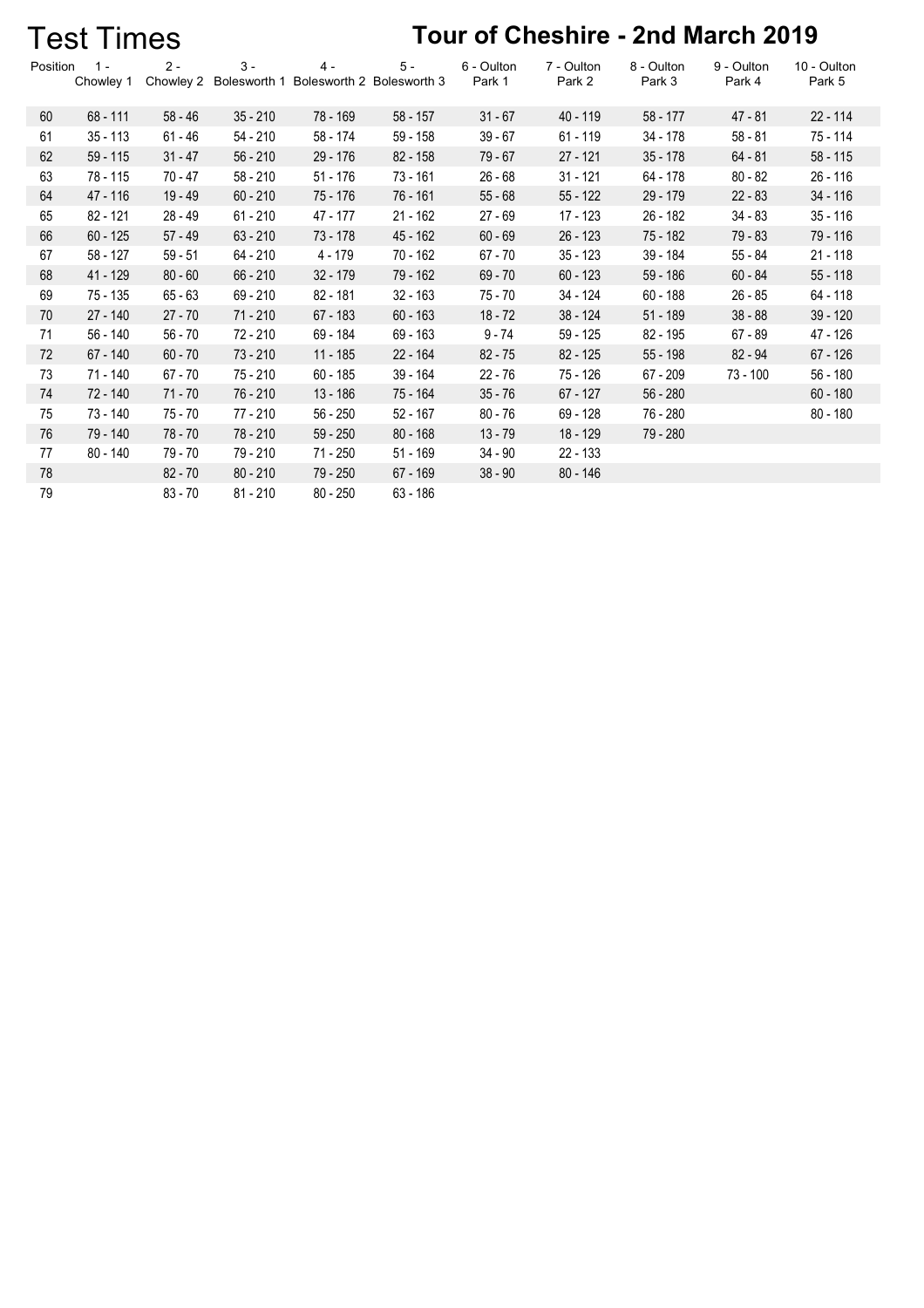## Jokers **Tour of Cheshire - 2nd March 2019**

| at the Finish  |                            |                     |  |
|----------------|----------------------------|---------------------|--|
| Car No         | Lateness Penalty Cancelled | Control             |  |
| 1              | 12                         | IRTC E2             |  |
| $\overline{c}$ | $\overline{4}$             | IRTC E4             |  |
| 3              | $\overline{5}$             | IRTC B4             |  |
| $\overline{4}$ | $\overline{4}$             | IRTC E5             |  |
| 5              | 8                          | <b>IRTC E7</b>      |  |
| 6              | $\overline{4}$             | IRTC A5             |  |
| $\overline{7}$ | $\mathbf 5$                | IRTC F2             |  |
| 8              | $\mathbf 5$                | <b>IRTC E7</b>      |  |
| 9              | $10$                       | IRTC B1             |  |
| $10\,$         | 22                         | IRTC B4             |  |
| 11             | 201                        | IRTC D <sub>2</sub> |  |
| $12$           | $\,6\,$                    | IRTC B3             |  |
| 13             | 18                         | IRTC E6             |  |
| 15             | 66                         | IRTC E7             |  |
| $16\,$         | $27\,$                     | IRTC D <sub>2</sub> |  |
| $17\,$         | 102                        | IRTC E4             |  |
| $18\,$         | $70\,$                     | IRTC A2             |  |
| $19$           | 61                         | IRTC B1             |  |
| $20\,$         | 32                         | IRTC F2             |  |
| $21$           | 115                        | IRTC B <sub>2</sub> |  |
| 22             | 300                        | IRTC E6             |  |
| 23             | 29                         | IRTC H8             |  |
| $24\,$         | $38\,$                     | IRTC B1             |  |
| $25\,$         | 45                         | IRTC G2             |  |
| $26\,$         | 22                         | IRTC E3             |  |
| $27\,$         | 194                        | IRTC D <sub>2</sub> |  |
| 28             | 196                        | IRTC E2             |  |
| 29             | 300                        | IRTC E6             |  |
| $30\,$         | 102                        | IRTC H8             |  |
| 31             | 138                        | IRTC E6             |  |
| 32             | 263                        | IRTC E6             |  |
| 33             | $38\,$                     | IRTC G2             |  |
| 34             | 132                        | IRTC D <sub>2</sub> |  |
| $35\,$         | 269                        | IRTC D <sub>2</sub> |  |
| 36             | 153                        | IRTC A5             |  |
| $37\,$         | 32                         | IRTC A3             |  |
| 38             | 26                         | IRTC H8             |  |
| $39\,$         | 23                         | IRTC B4             |  |
| $40\,$         | 120                        | IRTC D <sub>2</sub> |  |
| $41$           | $57\,$                     | IRTC E6             |  |
| $44\,$         | 23                         | IRTC H <sub>2</sub> |  |
| $45\,$         | 21                         | IRTC B4             |  |
| 46             | $10\,$                     | IRTC A2             |  |
| $47\,$         | $39\,$                     | IRTC H9             |  |
| 48             | 300                        | IRTC B4             |  |
| 49             | 38                         | IRTC H9             |  |
| $50\,$         | 300                        | IRTC G1             |  |
| 51             | 55                         | IRTC A2             |  |
| 52             | 51                         | IRTC F2             |  |
| 53             | $36\,$                     | IRTC B4             |  |
| 54             | 300                        | IRTC D <sub>2</sub> |  |
| 55             | 19                         | IRTC E7             |  |
| 56             | 149                        | IRTC A5             |  |
| $57\,$         | 300                        | IRTC C <sub>2</sub> |  |
| 58             | 42                         | IRTC F2             |  |
| 59             | 119                        | IRTC F1             |  |
| 60             | 229                        | IRTC D <sub>2</sub> |  |
| 61             | 212                        | IRTC A5             |  |
| 62             | 300                        | IRTC D <sub>2</sub> |  |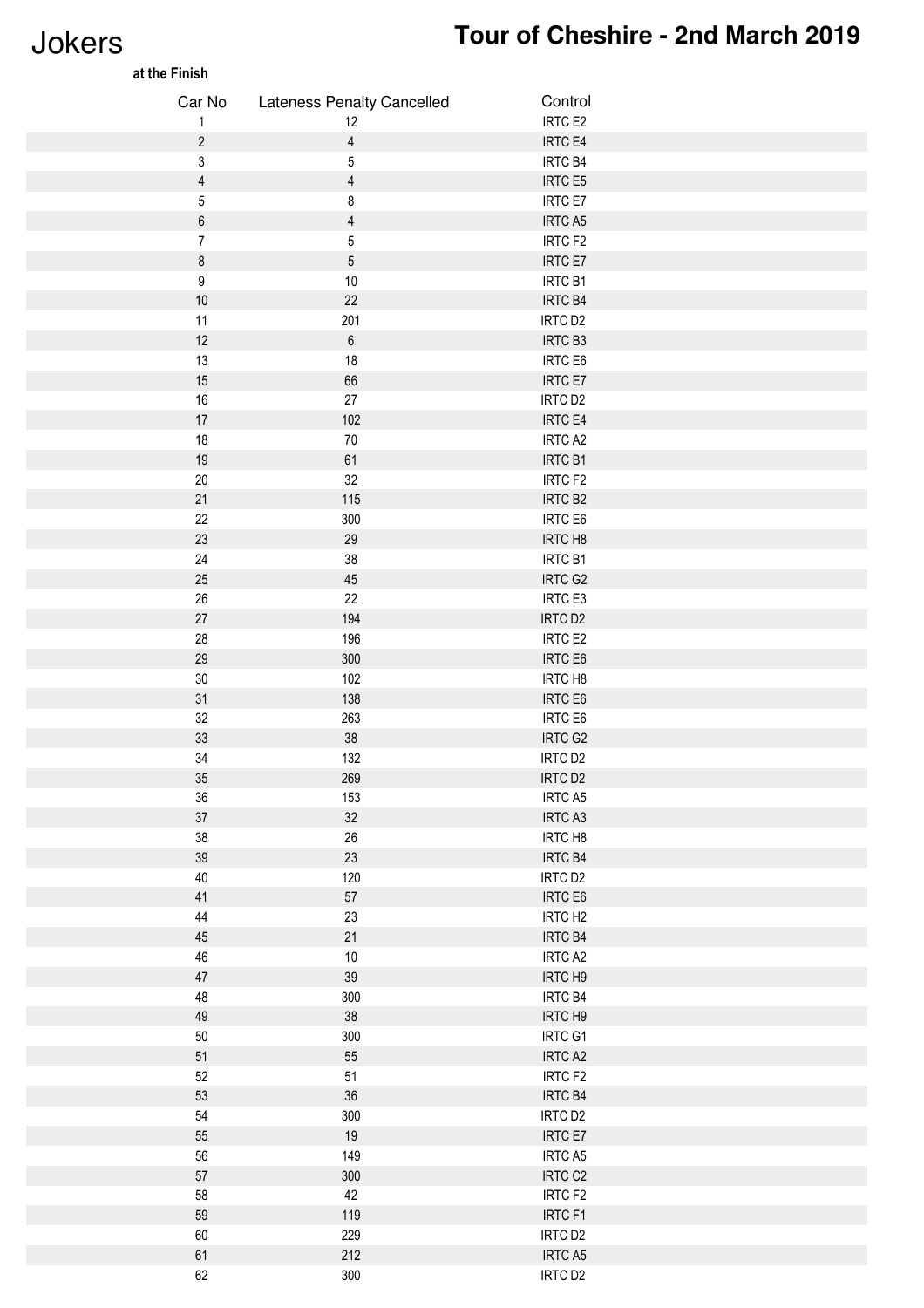| Car No | <b>Lateness Penalty Cancelled</b> | Control             |  |
|--------|-----------------------------------|---------------------|--|
| 63     | 243                               | IRTC D <sub>2</sub> |  |
| 64     | 300                               | IRTC B4             |  |
| 65     | 131                               | IRTC A3             |  |
| 66     | 53                                | IRTC A5             |  |
| 67     | 245                               | IRTC A2             |  |
| 68     | 192                               | IRTC A2             |  |
| 69     | 300                               | <b>IRTC A5</b>      |  |
| $70\,$ | 300                               | IRTC A5             |  |
| 71     | 300                               | <b>IRTC A5</b>      |  |
| 72     | 300                               | IRTC A2             |  |
| 73     | 300                               | IRTC E1             |  |
| 74     | 300                               | IRTC D <sub>2</sub> |  |
| 75     | 300                               | IRTC D <sub>2</sub> |  |
| 76     | 229                               | IRTC D <sub>2</sub> |  |
| 77     | 252                               | IRTC C <sub>2</sub> |  |
| 78     | 300                               | IRTC D <sub>2</sub> |  |
| 79     | 300                               | IRTC F1             |  |
| 80     | 300                               | IRTC D <sub>2</sub> |  |
| 81     | 300                               | <b>IRTC A5</b>      |  |
| 82     | 300                               | IRTC A5             |  |
| 83     | 116                               | <b>IRTCF1</b>       |  |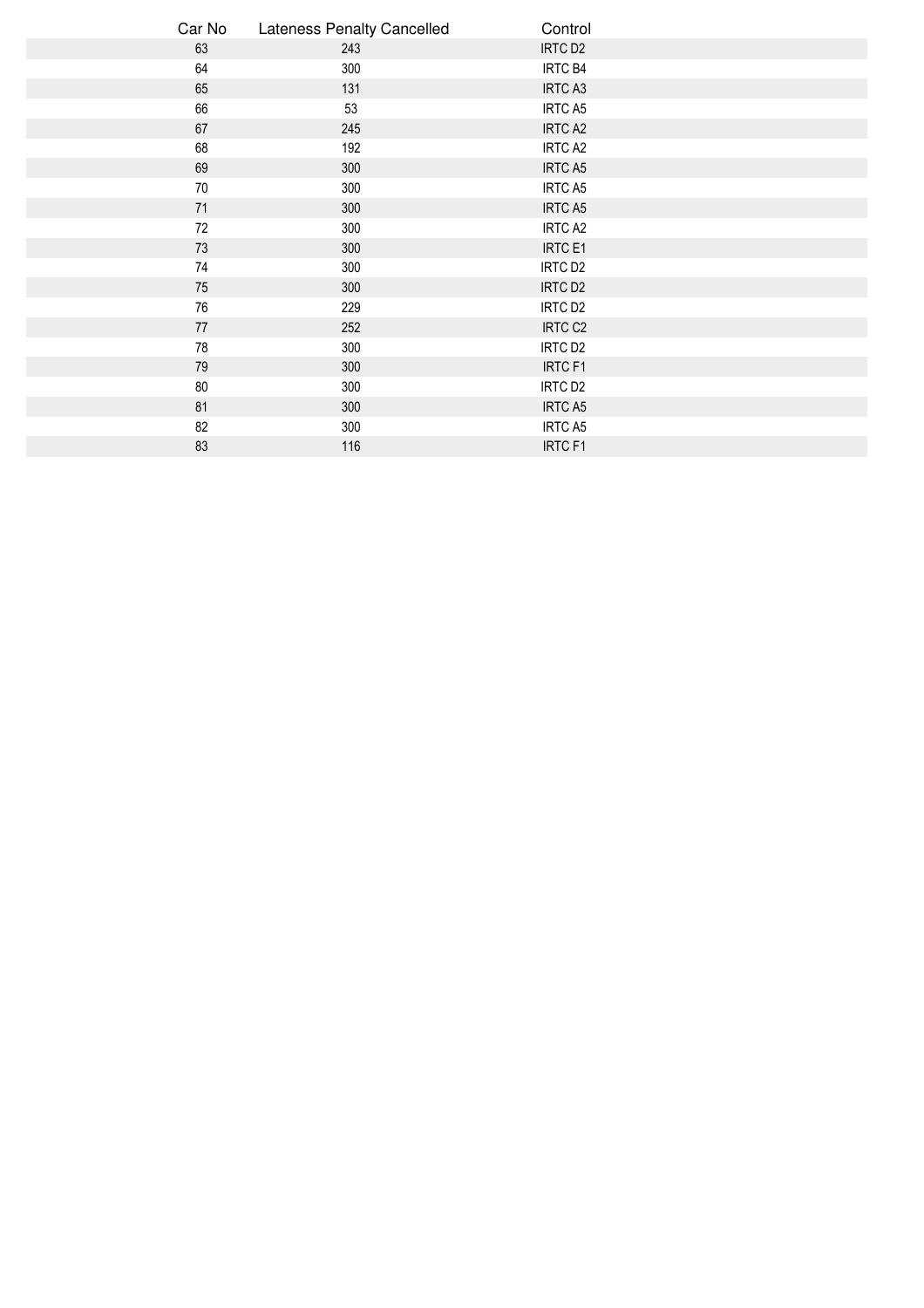## **Morning Details 1**

| No                | MTC1         | <b>RSA</b>   | SC <sub>A1</sub> | <b>IRTC A1</b> | SC <sub>A2</sub> | IRTC A2         | SC <sub>A3</sub> | IRTC A3        | <b>IRTC A4</b> | SC <sub>A4</sub> | IRTC A5         | $1 -$<br>Chowley 1 | $2 -$ | $3 -$ | $4 -$<br>Chowley 2 Bolesworth 1 Bolesworth 2 Bolesworth 3 | $5 -$ | Total       |
|-------------------|--------------|--------------|------------------|----------------|------------------|-----------------|------------------|----------------|----------------|------------------|-----------------|--------------------|-------|-------|-----------------------------------------------------------|-------|-------------|
| -1                | 0            | 0            | 0                | 1e             | 0                | 2e              | 0                | 3 <sub>l</sub> | 3e             | 0                | 31              | 83                 | 37    | 116   | 138                                                       | 137   | 523         |
| 2                 | 0            | 0            | $\mathbf{0}$     | 21             | $\mathbf 0$      | 21              | $\mathbf 0$      | 11             | 1e             | $\mathbf 0$      | 21              | 87                 | 43    | 117   | 139                                                       | 138   | 532         |
| 3                 | 0            | 0            | $\mathbf{0}$     | 0              | 0                | 3e              | 0                | 21             | 4e             | 0                | 3 <sub>l</sub>  | 84                 | 38    | 122   | 142                                                       | 138   | 536         |
| 4                 | $\mathbf 0$  | 0            | $\mathbf{0}$     | 11             | $\mathbf{0}$     | $\mathbf 0$     | $\mathbf 0$      | 1e             | 4e             | $\mathbf 0$      | 11              | 82                 | 38    | 141   | 179                                                       | 145   | 592         |
| 5                 | 0            | $\mathbf 0$  | 0                | 1e             | 0                | 41              | 300m             | 101e           | 1e             | 0                | 5 <sub>l</sub>  | 78                 | 36    | 118   | 135                                                       | 132   | 911         |
| 6                 | $\mathbf 0$  | $\mathbf{0}$ | $\mathbf{0}$     | 2e             | $\mathbf{0}$     | $\mathbf 0$     | 300m             | 100e           | 5e             | $\mathbf 0$      | 4 <sub>l</sub>  | 100                | 42    | 117   | 142                                                       | 144   | 956         |
| 7                 | $\mathbf 0$  | 0            | 0                | 0              | 0                | 31              | 300m             | 99e            | 11             | 0                | 41              | 80                 | 40    | 115   | 156f                                                      | 137   | 935         |
| 8                 | $\mathbf 0$  | 0            | $\mathbf 0$      | $\mathbf 0$    | $\mathbf 0$      | $\mathbf 0$     | $\mathbf 0$      | 2e             | 1e             | $\mathbf 0$      | 1e              | 82                 | 37    | 119   | 156f                                                      | 138   | 536         |
| 9                 | $\mathbf 0$  | 0            | 0                | 1e             | 0                | 21              | $\mathbf 0$      | 1e             | 2e             | 0                | 3I              | 83                 | 39    | 125   | 149                                                       | 141   | 546         |
| 10                | $\mathbf 0$  | $\mathbf{0}$ | $\mathbf 0$      | 5e             | $\mathbf 0$      | 1e              | $\mathbf 0$      | $\mathbf 0$    | 19e            | $\mathbf 0$      | 21              | 83                 | 41    | 125   | 154f                                                      | 143   | 573         |
| 11                | $\mathbf 0$  | 0            | 0                | 1e             | 0                | 7e              | $\mathbf 0$      | 311            | 13e            | 0                | 0               | 86                 | 40    | 210w  | 185                                                       | 153   | 726         |
| $12 \overline{ }$ | $\mathbf 0$  | $\mathbf 0$  | $\mathbf{0}$     | 11             | $\mathbf 0$      | 20e             | $\mathbf 0$      | 92e            | 3e             | $\mathbf 0$      | 3 <sub>l</sub>  | 81                 | 37    | 122   | 138                                                       | 133   | 630         |
| 13                | 0            | 0            | 0                | 1e             | 0                | 3e              | 300m             | 80e            | 4e             | 0                | 11              | 91                 | 41    | 129f  | 186f                                                      | 143   | 979         |
| 15                | $\mathbf 0$  | $\mathbf 0$  | $\mathbf{0}$     | 1e             | $\mathbf{0}$     | 16e             | $\mathbf 0$      | 11             | 5e             | $\mathbf 0$      | 3e              | 85                 | 39    | 129   | 147                                                       | 142   | 568         |
| 16                | 0            | $\mathbf 0$  | 0                | 21             | 0                | 5 <sub>l</sub>  | $\mathbf 0$      | 24e            | 21             | 0                | 161             | 86                 | 42    | 132   | 152                                                       | 143   | 604         |
| 17                | $\mathbf 0$  | $\mathbf 0$  | $\mathbf{0}$     | $\mathbf 0$    | $\mathbf 0$      | 3 <sub>l</sub>  | $\mathbf 0$      | 21             | $\mathbf 0$    | $\mathbf 0$      | 21              | 89                 | 43    | 140   | 149                                                       | 146   | 574         |
| 18                | 0            | 0            | 0                | 11             | 0                | 701             | 300m             | 101e           | 301            | 0                | $\mathbf 0$     | 104                | 43    | 135   | 156                                                       | 152   | 1092        |
| 19                | $\mathbf 0$  | $\mathbf 0$  | $\mathbf 0$      | 2e             | $\mathbf 0$      | 32e             | $\mathbf 0$      | 231            | 2e             | $\mathbf 0$      | 4 <sub>l</sub>  | 91                 | 49    | 139   | 157                                                       | 154   | 653         |
| 20                | 0            | 0            | 0                | 21             | 0                | 31              | $\mathbf 0$      | 5 <sub>l</sub> | 71             | 0                | 3 <sub>l</sub>  | 85                 | 39    | 125   | 148                                                       | 136   | 553         |
| 21                | $\mathbf 0$  | $\mathbf{0}$ | $\mathbf{0}$     | $\pmb{0}$      | $\mathbf 0$      | 21              | $\mathbf 0$      | 4e             | 2e             | $\mathbf 0$      | $\mathbf 0$     | 95                 | 43    | 141   | 159                                                       | 162   | 608         |
| 22                | $\mathbf 0$  | 0            | 0                | 4e             | 0                | 61              | 0                | 3e             | 121            | 0                | 11              | 97                 | 42    | 154   | 169                                                       | 164   | 652         |
| 23                | $\mathbf 0$  | $\mathbf{0}$ | $\mathbf{0}$     | 4e             | $\mathbf 0$      | 21              | $\mathbf 0$      | 12e            | 2e             | $\mathbf 0$      | 4e              | 89                 | 41    | 129   | 150                                                       | 146   | 579         |
| 24                | 0            | 0            | $\mathbf{0}$     | 5e             | 0                | 13 <sub>e</sub> | 0                | 1e             | 1e             | 0                | 11              | 91                 | 41    | 210w  | 160f                                                      | 147   | 670         |
| 25                | $\mathbf 0$  | $\mathbf{0}$ | $\mathbf{0}$     | 1e             | $\mathbf{0}$     | 3e              | $\mathbf{0}$     | 4e             | 9e             | $\mathbf 0$      | 5e              | 87                 | 39    | 127   | 159                                                       | 146   | 580         |
| 26                | 0            | 0            | 0                | 3e             | 0                | 2e              | 300m             | 95e            | 6e             | 0                | 61              | 97                 | 44    | 135   | 161                                                       | 152   | 1001        |
| 27                | $\mathbf 0$  | $\mathbf{0}$ | $\mathbf{0}$     | 61             | $\mathbf 0$      | 511             | $\mathbf{0}$     | 111            | 1441           | $\mathbf 0$      | 44e             | 140w               | 70w   | 136   | 148                                                       | 144   | 894         |
| 28                | 0            | 0            | 0                | 13I            | 0                | 4e              | $\mathbf{0}$     | <b>261</b>     | 11             | 0                | 4e              | 140m               | 49    | 152   | 150                                                       | 149   | 688         |
| 29                | $\mathbf 0$  | 0            | $\mathbf 0$      | 1e             | $\mathbf 0$      | 111             | 300m             | 102e           | 11             | $\mathbf 0$      | 111             | 96                 | 41    | 138   | 176f                                                      | 151   | 1028        |
| 30                | 0            | 0            | 0                | 12e            | 0                | 5e              | $\mathbf 0$      | 81             | 201            | 0                | 31e             | 87                 | 39    | 127   | 147                                                       | 146   | 622         |
| 31                | $\mathbf 0$  | $\mathbf{0}$ | $\mathbf{0}$     | 11e            | $\mathbf 0$      | 6e              | 300m             | 77e            | 341            | $\mathbf 0$      | 22e             | 90                 | 47    | 132   | 153                                                       | 144   | 1016        |
| 32                | $\mathsf{O}$ | 0            | 0                | 1e             | 0                | 5e              | 0                | 0              | 121            | 0                | 11e             | 94                 | 39    | 138   | 179f                                                      | 163   | 642         |
| 33                | $\mathbf 0$  | $\mathbf 0$  | $\mathbf{0}$     | 11             | $\mathbf 0$      | 15e             | $\mathbf 0$      | 21             | 4 <sub>l</sub> | $\mathbf 0$      | 8e              | 94                 | 40    | 210w  | 155                                                       | 153   | 682         |
| 34                | $\mathbf 0$  | $\mathbf 0$  | 0                | 91             | 0                | 16e             | 0                | 31             | <b>25I</b>     | 0                | 14 <sub>l</sub> | 92                 | 42    | 131   | 146                                                       | 143   | 621         |
| 35                | $\mathbf 0$  | $\mathbf 0$  | $\mathbf 0$      | 4 <sub>l</sub> | $\mathbf 0$      | 7e              | $\mathbf 0$      | 2e             | 201            | $\mathbf 0$      | 11              | 113                | 45    | 210w  | 163                                                       | 156   | 721         |
| 36                | 0            | 0            | 0                | 41             | 0                | 45e             | 0                | 111            | 5 <sub>l</sub> | 0                | 1531            | 92                 | 43    | 141   | 168                                                       | 153   | 815         |
| 37                | 0            | $\mathbf{0}$ | $\mathbf{0}$     | 2e             | $\mathbf 0$      | 71              | $\mathbf{0}$     | 321            | 5 <sub>l</sub> | $\mathbf 0$      | 81              | 91                 | 41    | 125   | 145                                                       | 134   | 590         |
| 38                | 0            | $\mathbf{0}$ | $\mathbf{0}$     | 2e             | 0                | 21              | $\mathbf{0}$     | 25e            | 5e             | $\mathbf 0$      | 21              | 96                 | 41    | 135   | 147                                                       | 151   | 606         |
| 39                | $\mathbf 0$  | $\mathbf 0$  | $\mathbf 0$      | 2e             | $\mathbf 0$      | 12e             | $\mathbf 0$      | 12e            | 251            | $\mathbf 0$      | 51e             | 103                | 46    | 158   | 168                                                       | 164   | 741         |
| 40                | $\mathsf{O}$ | 0            | 0                | 35e            | $\mathbf 0$      | 20e             | $\mathbf 0$      | 78e            | 411            | 0                | 21e             | 104                | 44    | 145   | 169                                                       | 156   | 813         |
| 41                | $\mathbf 0$  | $\mathbf 0$  | $\mathbf 0$      | 21             | $\mathbf 0$      | 7e              | $\mathbf 0$      | 18I            | 16e            | $\mathbf 0$      | 5e              | 129                | 46    | 143   | 160                                                       | 150   | 676         |
| 44                | 0            | 0            | 0                | 5 <sub>l</sub> | 0                | 5 <sub>l</sub>  | $\mathbf 0$      | 26e            | 371            | 0                | 1e              | 86                 | 39    | 141f  | 149                                                       | 147   | 636         |
| 45                | $\mathbf 0$  | $\mathbf 0$  | $\mathbf 0$      | 3e             | $\mathbf 0$      | 11              | $\mathbf 0$      | 32e            | 4 <sup>1</sup> | $\pmb{0}$        | 3 <sub>l</sub>  | 96                 | 44    | 141   | 163                                                       | 162   | 649         |
| 46                | 0            | 0            | 0                | 41             | $\mathbf 0$      | 10 <sub>l</sub> | $\mathbf 0$      | 5e             | 1e             | 0                | Rtrd            |                    |       |       |                                                           |       | $\mathbf 0$ |
| 47                | $\mathbf 0$  | $\mathbf 0$  | $\mathbf 0$      | 21             | $\mathbf 0$      | 14e             | $\mathbf 0$      | 21             | $8\mathsf{l}$  | $\pmb{0}$        | 111             | 116                | 43    | 121   | 177f                                                      | 148   | 642         |
| 48                | $\mathsf{0}$ | $\mathbf 0$  | $\mathbf 0$      | 0              | $\mathbf 0$      | 8e              | $\mathbf 0$      | 2e             | $9\mathsf{l}$  | $\mathbf 0$      | 15I             | 93                 | 40    | 146   | 158f                                                      | 147   | 618         |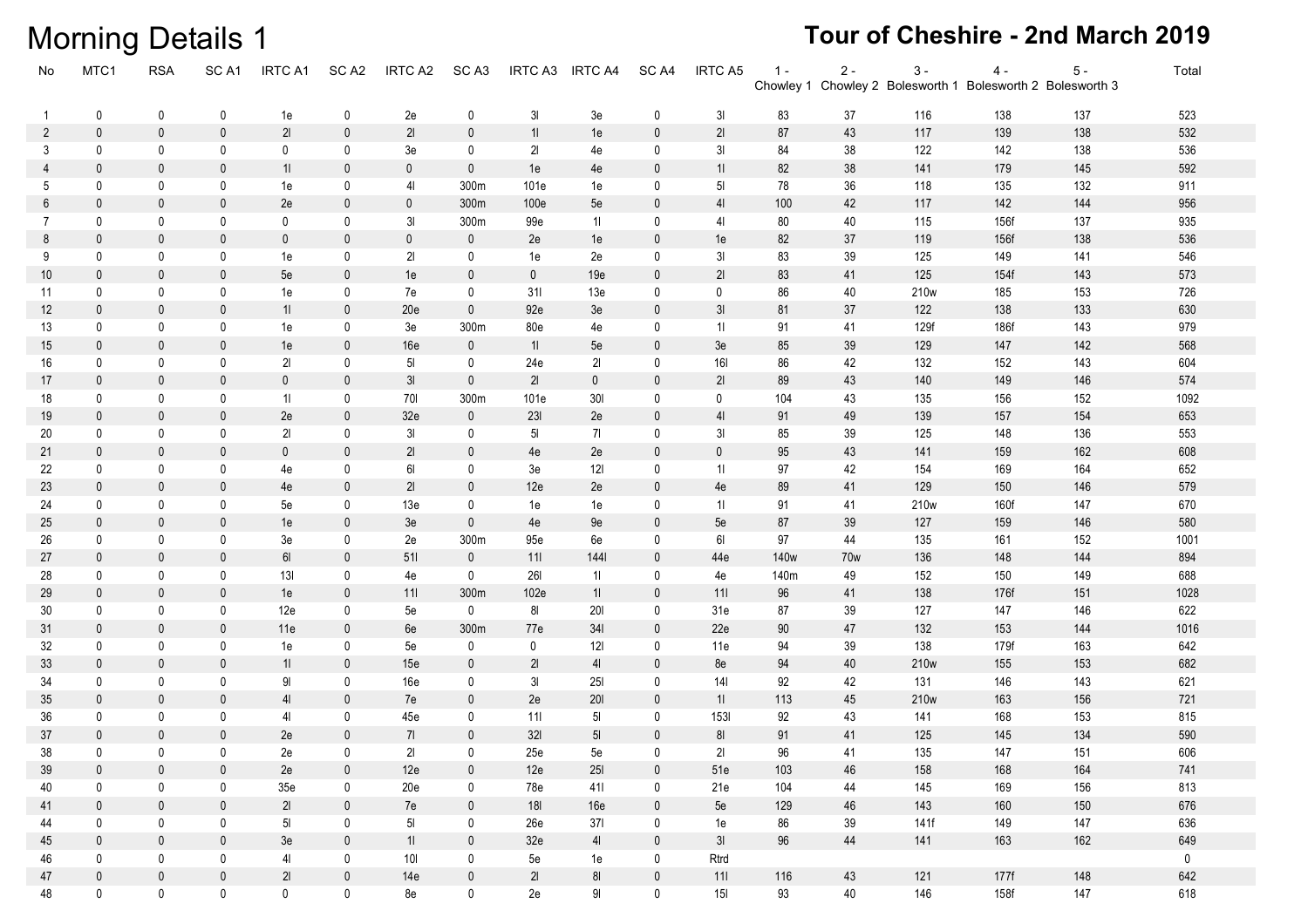83

 $\mathbf 0$ 

 $\mathbf 0$ 

 $\mathbb O$ 

19e

 $\mathbf 0$ 

 $321$ 

|    | <b>Morning Details 1</b> |              |                  |                |                  |                 |                  |                 |                 |                  |                 |                  |                 |                  |                                                                     | Tour of Cheshire - 2nd March 2019 |       |  |
|----|--------------------------|--------------|------------------|----------------|------------------|-----------------|------------------|-----------------|-----------------|------------------|-----------------|------------------|-----------------|------------------|---------------------------------------------------------------------|-----------------------------------|-------|--|
| No | MTC1                     | <b>RSA</b>   | SC <sub>A1</sub> | <b>IRTC A1</b> | SC <sub>A2</sub> | IRTC A2         | SC <sub>A3</sub> | IRTC A3         | <b>IRTC A4</b>  | SC <sub>A4</sub> | <b>IRTC A5</b>  | $1 -$            | $2 -$           | $3 -$            | $4 -$<br>Chowley 1 Chowley 2 Bolesworth 1 Bolesworth 2 Bolesworth 3 | $5 -$                             | Total |  |
| 49 | $\mathbf 0$              | $\mathbf 0$  | $\mathbf{0}$     | 7e             | $\mathbf 0$      | 2e              | 0                | 17e             | 241             | $\mathbf 0$      | 28e             | 110f             | 38              | 126              | 149                                                                 | 143                               | 644   |  |
| 50 | 0                        | $\mathbf{0}$ | 0                | $\mathbf{0}$   | $\mathbf 0$      | 11              | 0                | 11e             | 271             | 0                | 34e             | 88               | 40              | 139              | 151                                                                 | 145                               | 636   |  |
| 51 | $\mathbf{0}$             | $\mathbf{0}$ | $\mathbf{0}$     | 1e             | $\mathbf{0}$     | 551             | $\mathbf{0}$     | 30 <sub>l</sub> | 14 <sup>1</sup> | $\mathbf{0}$     | 4 <sub>l</sub>  | 105              | 45              | 168              | 176                                                                 | 169                               | 767   |  |
| 52 | 0                        | 0            | 0                | 300m           | 300m             | 0 <sup>c</sup>  | 300m             | 111e            | 491             | 0                | 12e             | 108              | 41              | 144              | 152                                                                 | 167                               | 1684  |  |
| 53 | $\mathbf{0}$             | $\mathbf{0}$ | $\mathbf{0}$     | 3 <sub>l</sub> | $\mathbf 0$      | 1e              | $\mathbf{0}$     | 291             | 121             | $\mathbf{0}$     | 91              | 99               | 42              | 151              | 149                                                                 | 149                               | 644   |  |
| 54 | $\mathbf 0$              | 0            | 0                | 401            | $\mathbf{0}$     | 23e             | 0                | 5e              | 211             | 0                | 71              | 94               | 43              | 210 <sub>w</sub> | 151                                                                 | 144                               | 738   |  |
| 55 | $\mathbf 0$              | $\mathbf{0}$ | $\mathbf{0}$     | 41             | $\mathbf 0$      | 3 <sub>l</sub>  | $\mathbf{0}$     | 11              | 4e              | 0                | 11              | 103              | 44              | 147              | 160                                                                 | 154                               | 621   |  |
| 56 | $\mathbf 0$              | 0            | $\Omega$         | 300m           | 300m             | 0c              | 0                | 591             | 91              | 0                | 1491            | 140 <sub>w</sub> | 70w             | 210w             | 250w                                                                | 150                               | 1637  |  |
| 57 | $\mathbf{0}$             | $\Omega$     | $\mathbf{0}$     | 2e             | $\mathbf{0}$     | 5e              | $\Omega$         | 21              | 3e              | $\mathbf{0}$     | 71              | 97               | 49              | 120              | 165f                                                                | 152                               | 602   |  |
| 58 | $\mathbf 0$              | 0            | $\mathbf{0}$     | 351            | $\mathbf 0$      | 31e             | 0                | 61              | 391             | $\mathbf 0$      | 161             | 127              | 46              | 210w             | 174                                                                 | 157                               | 841   |  |
| 59 | $\mathbf{0}$             | $\Omega$     | $\Omega$         | 11             | $\mathbf{0}$     | 44e             | $\Omega$         | 1e              | 241             | $\mathbf{0}$     | 391             | 115              | 51              | 142              | 250w                                                                | 158                               | 825   |  |
| 60 | $\mathbf 0$              | $\mathbf{0}$ | $\mathbf{0}$     | 0              | $\mathbf{0}$     | 9e              | $\mathbf{0}$     | 81              | 13e             | $\mathbf 0$      | 14 <sub>l</sub> | 125              | 70 <sub>w</sub> | 210 <sub>w</sub> | 185                                                                 | 163                               | 797   |  |
| 61 | $\mathbf 0$              | $\mathbf{0}$ | $\mathbf{0}$     | 321            | 300m             | 57e             | $\mathbf{0}$     | 35I             | 521             | 0                | 2121            | 104              | 46              | 210 <sub>w</sub> | 159                                                                 | 153                               | 1360  |  |
| 62 | $\mathbf 0$              | 0            | $\mathbf 0$      | 5e             | $\mathbf 0$      | 171             | 0                | 181             | 13 <sub>e</sub> | $\mathbf 0$      | 431             | 98               | 43              | 120              | 145                                                                 | 136                               | 638   |  |
| 63 | $\mathbf 0$              | $\mathbf{0}$ | $\mathbf{0}$     | 2e             | $\mathbf{0}$     | 24e             | $\mathbf{0}$     | 11              | 281             | $\mathbf 0$      | 241             | 104              | 41              | 210w             | 152                                                                 | 186                               | 782   |  |
| 64 | 0                        | 0            | 0                | 300m           | $\mathbf 0$      | 0 <sub>c</sub>  | 300m             | 63e             | 841             | 0                | 81              | 105              | 42              | 210w             | 162                                                                 | 149                               | 1423  |  |
| 65 | $\mathbf 0$              | $\mathbf{0}$ | $\mathbf{0}$     | 300m           | 300m             | 0 <sub>c</sub>  | 0                | 1311            | 16I             | 0                | 71              | 98               | 63              | 149f             | 155                                                                 | 141                               | 1360  |  |
| 66 | 0                        | 0            | $\mathbf{0}$     | 0              | 0                | 11              | 0                | 10e             | 3e              | $\mathbf 0$      | 531             | 94               | 41              | 210w             | 159f                                                                | 143                               | 714   |  |
| 67 | $\mathbf 0$              | $\mathbf{0}$ | $\mathbf{0}$     | 11             | $\mathbf 0$      | 2451            | 300m             | 107e            | 71              | $\mathbf 0$      | 201             | 140 <sub>w</sub> | 70w             | 153              | 183                                                                 | 169                               | 1395  |  |
| 68 | $\pmb{0}$                | $\mathbf{0}$ | 0                | 2e             | 0                | 1921            | 300m             | 94e             | 411             | 0                | 61              | 111              | 44              | 177              | 149                                                                 | 147                               | 1263  |  |
| 69 | $\mathbf{0}$             | $\mathbf{0}$ | $\mathbf{0}$     | 34             | $\mathbf{0}$     | 15 <sub>l</sub> | 300m             | 63e             | 531             | $\mathbf{0}$     | 3001            | 140m             | 42              | 210 <sub>w</sub> | 184f                                                                | 163                               | 1504  |  |
| 70 | $\pmb{0}$                | 0            | 0                | 13I            | $\pmb{0}$        | 5e              | 0                | 451             | 32 <sub>l</sub> | 0                | 3001            | 93               | 47              | 146              | 152                                                                 | 162                               | 995   |  |
| 71 | $\mathbf 0$              | 0            | 300m             | 300m           | 300m             | 0 <sub>c</sub>  | $\mathbf{0}$     | 231             | 4e              | $\mathbf 0$      | 3001            | 140 <sub>w</sub> | 70w             | 210w             | 250w                                                                | 153                               | 2050  |  |
| 72 | $\mathbf 0$              | 0            | 0                | 10I            | 300m             | 3001            | 300m             | 119e            | 5e              | 0                | 50e             | 140 <sub>w</sub> | 44              | 210w             | 152f                                                                | 139                               | 1769  |  |
| 73 | $\mathbf 0$              | $\mathbf{0}$ | 300m             | 300m           | 300m             | 300m            | 300m             | 300m            | 300m            | 300m             | 300m            | 140 <sub>w</sub> | 45              | 210w             | 178                                                                 | 161                               | 3434  |  |
| 74 | 0                        | 0            | 0                | 11             | 0                | 7e              | 0                | 261             | 421             | $\mathbf 0$      | 24e             | 96               | 45              | 139              | 156                                                                 | 144                               | 680   |  |
| 75 | $\mathbf{0}$             | $\mathbf{0}$ | $\mathbf{0}$     | 61             | $\mathbf{0}$     | 81              | $\Omega$         | 300m            | 0 <sub>c</sub>  | $\mathbf{0}$     | 721             | 135              | 70w             | 210 <sub>w</sub> | 176                                                                 | 164                               | 1141  |  |
| 76 | 0                        | 0            | 0                | 331            | 0                | 461             | 0                | 71              | 501             | 0                | 191             | 95               | 40              | 210w             | 151                                                                 | 161                               | 812   |  |
| 77 | $\mathbf 0$              | $\mathbf{0}$ | $\Omega$         | 21             | $\mathbf{0}$     | 37 <sub>l</sub> | $\mathbf{0}$     | 10e             | 481             | $\mathbf{0}$     | 191             | 85               | 37              | 210 <sub>w</sub> | 142                                                                 | 137                               | 727   |  |
| 78 | 0                        | 0            | 300m             | 300m           | 300m             | 0c              | 300m             | 300m            | 0 <sup>c</sup>  | 0                | 1291            | 115              | 70w             | 210w             | 169f                                                                | 137                               | 2330  |  |
| 79 | $\pmb{0}$                | 0            | 300m             | 300m           | 300m             | 0 <sub>c</sub>  | $\mathbf 0$      | 300m            | 300m            | 300m             | 0c              | 140w             | 70w             | 210w             | 250w                                                                | 162                               | 2632  |  |
| 80 | 0                        | 0            | 0                | 34e            | $\mathbf 0$      | 24e             | 0                | 481             | 481             | 0                | 300m            | 140w             | 60              | 210w             | 250w                                                                | 168                               | 1282  |  |
| 81 | $\mathbf 0$              | $\mathbf{0}$ | $\mathbf{0}$     | 3 <sub>l</sub> | $\mathbf 0$      | 72e             | $\mathbf 0$      | 361             | 381             | $\mathbf 0$      | 3001            | 93               | 43              | 210w             | 159                                                                 | 152                               | 1106  |  |
| 82 | $\mathbf 0$              | 0            | 300m             | 300m           | 300m             | 0c              | 0                | 2271            | 2561            | 0                | 3001            | 121              | 70w             | 166              | 181                                                                 | 158                               | 2379  |  |

 $\overline{0}$ 

271

641

 $\mathbf 0$ 

 $102I$ 

108

70w

152

147

141

862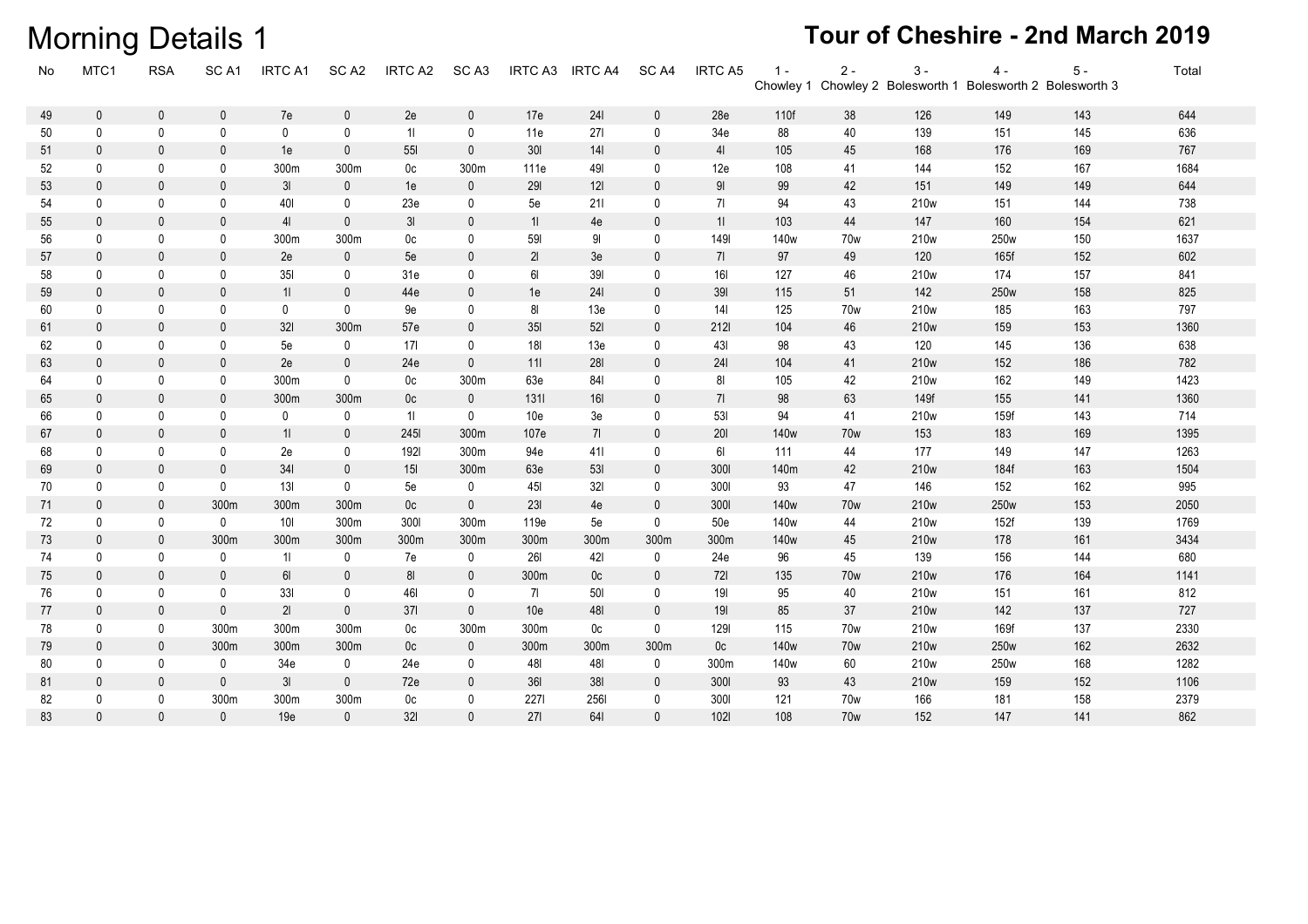|                |                            | <b>ב בוואסים ומונחים של המ</b> |                         |                 |                            |                 |                         |                      |                      |                            |                            |                |                  |                     |                            |             |                         |            |
|----------------|----------------------------|--------------------------------|-------------------------|-----------------|----------------------------|-----------------|-------------------------|----------------------|----------------------|----------------------------|----------------------------|----------------|------------------|---------------------|----------------------------|-------------|-------------------------|------------|
| No             | RSB                        |                                | IRTC B1 IRTC B2 IRTC B3 |                 | SC <sub>B1</sub>           | IRTC B4         | SC <sub>B2</sub>        | 6 - Oulton<br>Park 1 | 7 - Oulton<br>Park 2 | <b>PCA</b>                 | <b>RSC</b>                 | IRTC C1        | SC <sub>C1</sub> | IRTC C <sub>2</sub> | SC <sub>C2</sub>           | IRTC C3     | PCB                     | Total      |
| 1              | 0                          | 21                             | 0                       | 13e             | 0                          | 3I              | $\mathbf 0$             | 60                   | 104                  | 0                          | 0                          | 0              | 0                | 3 <sub>l</sub>      | 0                          | 21          | $\mathbf 0$             | 187        |
| $\overline{2}$ | $\mathbf 0$                | $\mathbf 0$                    | $\mathbf 0$             | $\mathbf 0$     | $\mathbf 0$                | $2\mathsf{l}$   | $\mathbf 0$             | 57                   | 100                  | $\mathbf 0$                | $\mathbf 0$                | 1e             | $\mathbf{0}$     | 21                  | $\mathbf 0$                | 1e          | $\mathbf 0$             | 163        |
| 3              | 0                          | 1e                             | 3I                      | 0               | 0                          | $5\mathsf{l}$   | 0                       | 61                   | 105                  | 0                          | 0                          | 3I             | 0                | 5 <sub>l</sub>      | 0                          | 1e          | $\mathbf 0$             | 184        |
| 4              | $\mathbf 0$                | $\mathbf 0$                    | 2e                      | 1e              | $\mathbf{0}$               | $\mathbf 0$     | $\mathbf 0$             | $57\,$               | $96\,$               | $\mathbf{0}$               | $\mathbf 0$                | 3e             | $\mathbf{0}$     | 3I                  | 0                          | 7e          | $\mathbf 0$             | 169        |
| 5              | 0                          | 21                             | 11                      | 11              | 0                          | 0               | 0                       | 55                   | 101                  | 0                          | 0                          | 0              | 0                | 21                  | 0                          | 41          | 0                       | 166        |
| 6              | $\pmb{0}$                  | 2e                             | 2e                      | 4 <sub>l</sub>  | $\mathbf{0}$               | 15e             | $\mathbf 0$             | 58                   | 106                  | $\mathbf 0$                | $\mathbf{0}$               | 11             | $\mathbf{0}$     | 21                  | $\mathbf 0$                | 11          | $\mathbf 0$             | 191        |
| 7              | 0                          | 2e                             | 3e                      | 1e              | 0                          | 1e              | 0                       | 67                   | 101                  | 0                          | 0                          | 1e             | 0                | 13e                 | 0                          | 4e          | 0                       | 193        |
| 8              | $\pmb{0}$                  | 11                             | $\mathbf 0$             | 3e              | $\mathbf{0}$               | 0               | 0                       | 57                   | 101                  | $\mathbf 0$                | $\mathbf 0$                | $\mathbf 0$    | $\mathbf{0}$     | 21                  | $\mathbf 0$                | 4e          | $\mathbf 0$             | 168        |
| 9              | $\mathbf 0$                | $101$                          | 0                       | 2e              | 0                          | 21              | $\mathbf 0$             | 74f                  | 110                  | 0                          | $\mathbf 0$                | 11             | 0                | 3I                  | 0                          | 1e          | $\mathbf 0$             | 203        |
| 10             | $\mathbf 0$                | 11                             | 3e                      | 4e              | 0                          | 221             | $\mathbf 0$             | 58                   | 100                  | $\mathbf 0$                | $\pmb{0}$                  | 1e             | $\mathbf 0$      | 3e                  | $\mathbf 0$                | 2e          | $\pmb{0}$               | 194        |
| 11             | $\mathbf 0$                | 21                             | 0                       | 2e              | 0                          | 91              | 0                       | 59                   | 108                  | 0                          | 0                          | 5 <sub>l</sub> | 0                | 3I                  | 0                          | 4e          | $\mathbf 0$             | 192        |
| 12             | $\mathbf 0$                | 26e                            | 4e                      | 61              | $\mathbf 0$                | 26e             | $\mathbf 0$             | 61                   | 104                  | $\mathbf{0}$               | $\mathbf 0$                | 21             | $\mathbf{0}$     | $\pmb{0}$           | $\mathbf 0$                | 4e          | $\mathbf 0$             | 233        |
| 13             | $\mathbf 0$                | 3 <sub>l</sub>                 | 1e                      | 11              | 0                          | 2e              | 0                       | 79f                  | 105                  | 0                          | 0                          | 5 <sub>l</sub> | 0                | 6I                  | 0                          | 1e          | $\mathbf 0$             | 203        |
| 15             | $\mathbf 0$                | 11                             | 11                      | $9\mathrm{e}$   | 0                          | 21              | $\mathbf 0$             | $60\,$               | 104                  | $\mathbf 0$                | $\pmb{0}$                  | 11             | $\mathbf 0$      | 9e                  | $\mathbf 0$                | 10e         | $\mathbf 0$             | 197        |
| 16             | $\mathbf 0$                | $\mathbf 0$                    | 28e                     | 91              | 0                          | 6e              | 0                       | 67                   | 119                  | 0                          | 0                          | 9e             | 0                | 4e                  | 0                          | 0           | $\mathsf{O}$            | 242        |
| 17             | $\mathbf 0$                | 21                             | 8e                      | 201             | 0                          | 21              | $\mathbf 0$             | 65                   | 123                  | $\mathbf 0$                | $\mathbf 0$                | 4 <sub>l</sub> | $\mathbf{0}$     | 10I                 | $\mathbf 0$                | 21          | $\mathbf 0$             | 236        |
| 18             | 0                          | 61                             | 11                      | 221             | 0                          | 5e              | 0                       | 72f                  | 129                  | 0                          | 0                          | 4e             | 0                | 31                  | 0                          | 91          | $\mathbf 0$             | 251        |
| 19             | $\pmb{0}$                  | 611                            | 7e                      | $8\mathsf{l}$   | 0                          | 3e              | $\mathbf 0$             | 63                   | 112                  | $\mathbf 0$                | $\pmb{0}$                  | 21             | $\mathbf{0}$     | 101                 | $\mathbf 0$                | 45          | $\mathbf 0$             | 311        |
| 20             | $\mathbf 0$                | 5 <sub>l</sub>                 | 12e                     | 21              | 0                          | 4e              | $\mathbf 0$             | 62                   | 110                  | 0                          | 0                          | 5 <sub>l</sub> | 0                | 3I                  | 0                          | 6e          | $\bm{0}$                | 209        |
| 21             | $\pmb{0}$                  | 5 <sub>l</sub>                 | <b>1151</b>             | $9\mathsf{l}$   | 0                          | 21              | $\mathbf 0$             | 65                   | 119                  | $\mathbf 0$                | $\pmb{0}$                  | $\mathbf 0$    | $\mathbf 0$      | 4e                  | $\mathbf 0$                | $6e$        | $\pmb{0}$               | 325        |
| 22             | $\mathbf 0$                | 61                             | 6e                      | 81              | 0                          | 41              | 0                       | 76                   | 133                  | 0                          | 0                          | 2e             | 0                | 271                 | 0                          | 111         | $\mathbf 0$             | 273        |
| 23             | $\pmb{0}$                  | 81                             | 10e                     | 11              | $\mathbf 0$                | 71              | $\mathbf 0$             | 62                   | 109                  | $\mathbf 0$                | $\mathbf 0$                | 1e             | $\mathbf{0}$     | 10I                 | $\mathbf 0$                | 21e         | $\mathbf 0$             | 229        |
| 24             | $\pmb{0}$                  | 381                            | 4e                      | 21              | 0                          | 1e              | 0                       | 63                   | 113                  | 0                          | 0                          | 0              | 0                | 111                 | 0                          | 0           | $\mathbf 0$             | 232        |
| 25             | $\mathbf 0$                | 1e                             | $\mathbf 0$             | 3e              | $\mathbf 0$                | 21e             | $\mathbf 0$             | 61                   | 107                  | $\mathbf 0$                | $\mathbf 0$                | 1e             | $\mathbf 0$      | 6e                  | $\mathbf 0$                | 4e          | $\mathbf 0$             | 204        |
| 26             | $\mathbf 0$                | 21                             | 0                       | 7e              | 0                          | 11              | 0                       | 68                   | 123                  | 0                          | 0                          | 11             | 0                | 81                  | 0                          | 10I         | 0                       | 220        |
| 27             | $\mathbf 0$                | 61                             | 6e                      | 18I             | $\mathbf{0}$               | 191             | $\mathbf 0$             | 69                   | 121                  | $\mathbf{0}$               | $\mathbf{0}$               | 1e             | $\mathbf{0}$     | 291                 | $\mathbf 0$                | 341         | $\mathbf 0$             | 303        |
| 28             | 0                          | 41                             | 41                      | 8e              | 0                          | 7e              | 0                       | 67                   | 117                  | 0                          | 0                          | 11             | 0                | 2e                  | 0                          | 5e          | 0                       | 215        |
| 29             | $\pmb{0}$                  | 3I                             | 2e                      | 21              | $\mathbf{0}$               | 1e              | 0                       | 63                   | 118                  | $\mathbf 0$                | $\mathbf 0$                | 2e             | $\mathbf 0$      | 9 <sub>l</sub>      | $\mathbf 0$                | 3e          | $\mathbf 0$             | 203        |
| 30             | $\mathbf 0$                | 41                             | 17e                     | $9\mathrm{e}$   | 0                          | 3I              | 0                       | 58                   | 104                  | 0                          | $\mathbf 0$                | 8e             | 0                | 11e                 | 0                          | 261         | $\bm{0}$                | 240        |
| 31             | $\mathbf 0$                | 11                             | 5e                      | $6\mathsf{l}$   | 0                          | 191             | $\mathbf 0$             | 67                   | 121                  | $\mathbf 0$                | $\pmb{0}$                  | 11             | $\mathbf 0$      | $211$               | $\mathbf 0$                | 21          | $\mathbf 0$             | 243        |
| 32             | $\mathbf 0$                | 5I                             | 9e                      | 17 <sub>l</sub> | 0                          | 7 <sup>1</sup>  | 0                       | 65                   | 117                  | 0                          | 0                          | 21             | 0                | 21                  | $\mathbf 0$                | 1621        | $\bm{0}$                | 386        |
| 33             | $\mathbf 0$                | 61                             | 5e                      | 12I             | $\mathbf{0}$               | 4 <sub>l</sub>  | $\mathbf 0$             | $60\,$               | 105                  | $\mathbf 0$                | $\mathbf 0$                | 4 <sub>l</sub> | $\mathbf 0$      | 16e                 | $\mathbf 0$                | 10e         | $\mathbf 0$             | 222        |
| 34             | $\pmb{0}$                  | 41                             | 12e                     | 12I             | 0                          | 17 <sub>l</sub> | 0                       | 90w                  | 124                  | 0                          | 0                          | 0              | 0                | 14e                 | 0                          | 5e          | $\pmb{0}$               | 278        |
| 35             | $\mathbf 0$                | 3I                             | 11e                     | 3I              | $\mathbf{0}$               | 61              | 300m                    | $76\,$               | 123                  | $\mathbf 0$                | $\mathbf 0$                | 141            | $\mathbf{0}$     | 3I                  | $\mathbf 0$                | 16          | $\mathbf 0$             | 555        |
| 36             | $\pmb{0}$                  | 21                             | 12e                     | 5e              | 0                          | 4e              | $\mathbf 0$             | 64                   | 108                  | 0                          | 0                          | 1e             | 0                | 5 <sub>l</sub>      | 0                          | 12e         | $\mathbf 0$             | 213        |
| 37             | $\mathbf 0$                | 21                             | $\mathbf 0$             | 1e              | $\mathbf 0$                | 21              | $\mathbf 0$             | 59                   | 105                  | $\mathbf 0$                | $\mathbf 0$                | 141            | 0                | 91                  | $\mathbf{0}$               | 4e          | $\mathbf 0$             | 196        |
| 38             | 0                          | 81                             | 10 <sub>l</sub>         | 41              | 0                          | 11e             | 0                       | 90w                  | 124                  | 0                          | 0                          | 21             | 0                | 11e                 | 0                          | 3e          | 0                       | 263        |
| 39<br>40       | $\mathbf 0$<br>$\mathbf 0$ | 6e<br>$\mathbf 0$              | 15e<br>1e               | 10e<br>3e       | $\mathbf 0$<br>$\mathbf 0$ | 23I<br>1e       | $\mathbf 0$<br>$\bm{0}$ | $67\,$<br>65         | 115<br>119           | $\mathbf 0$<br>$\mathbf 0$ | $\mathbf 0$<br>$\mathbf 0$ | 9e<br>3e       | $\mathbf 0$<br>0 | 16I<br>341          | $\mathbf 0$<br>$\mathbf 0$ | 2e<br>1e    | $\mathbf 0$<br>$\bm{0}$ | 263<br>227 |
|                | $\mathbf 0$                | 21e                            | 4e                      | 21              | $\mathbf 0$                | 5 <sub>l</sub>  | $\mathbf 0$             | 64                   | 112                  | $\mathbf 0$                | $\mathbf 0$                | 1e             | $\mathbf 0$      | 10I                 |                            | 19I         | $\mathbf 0$             | 238        |
| 41<br>44       | $\mathsf{O}$               | 5 <sub>l</sub>                 | 13e                     | 20e             | $\mathbf 0$                | 26e             | $\mathbf 0$             | 58                   | 107                  | 0                          | 0                          | 11             | 0                | 11e                 | $\mathbf 0$<br>$\mathbf 0$ | 21          | $\bm{0}$                | 243        |
| 45             | $\mathbf 0$                | 2e                             | 3e                      | 3e              | $\mathbf 0$                | 211             | $\mathbf 0$             | 64                   | 114                  | $\mathbf 0$                | $\mathbf 0$                | 61             | $\mathbf 0$      | 111                 | $\mathbf 0$                | 6e          | $\mathbf 0$             | 230        |
| 47             | $\mathbf 0$                | 21                             | 3e                      | 6e              | 0                          | $\pmb{0}$       | 0                       | 63                   | 117                  | $\mathbf 0$                | $\pmb{0}$                  | 3I             | 0                | 9e                  | $\mathbf 0$                | $\mathbf 0$ | $\pmb{0}$               | 203        |
|                |                            |                                |                         |                 |                            |                 |                         |                      |                      |                            |                            |                |                  |                     |                            |             |                         |            |

 $21$ 

 $\mathsf{O}$ 

727

Reason codes: e - early I - late m - missed o - OTL w - WD c - cutting M - make-up error b - bogey t - target f - test fault

 $\overline{0}$ 

3001

 $\overline{0}$ 

56

101

 $\,$  0

 $\mathbf 0$ 

 $1e$ 

 $\overline{\mathbf{0}}$ 

 $5<sub>l</sub>$ 

 $\mathbb O$ 

Morning Detaile 2

48

 $\mathbf 0$ 

 $5<sub>l</sub>$ 

 $41$ 

2531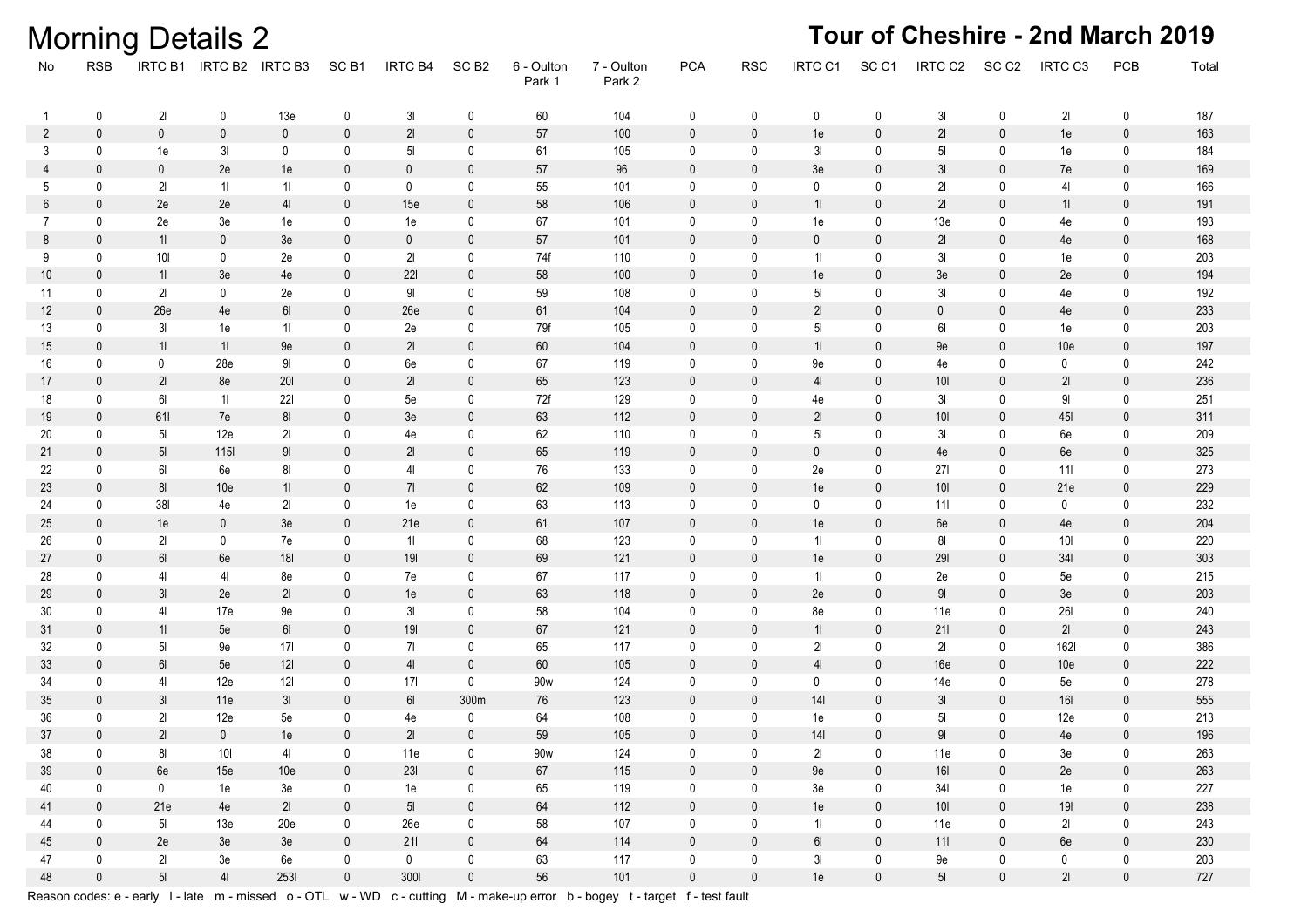|    |              | <b>Morning Details 2</b> |                         |                |                  |                 |                  |                      |                      |              |              |                 |                  |                 |                  | Tour of Cheshire - 2nd March 2019 |              |       |
|----|--------------|--------------------------|-------------------------|----------------|------------------|-----------------|------------------|----------------------|----------------------|--------------|--------------|-----------------|------------------|-----------------|------------------|-----------------------------------|--------------|-------|
| No | <b>RSB</b>   |                          | IRTC B1 IRTC B2 IRTC B3 |                | SC <sub>B1</sub> | <b>IRTC B4</b>  | SC <sub>B2</sub> | 6 - Oulton<br>Park 1 | 7 - Oulton<br>Park 2 | <b>PCA</b>   | <b>RSC</b>   | IRTC C1         | SC <sub>C1</sub> | IRTC C2         | SC <sub>C2</sub> | IRTC C3                           | PCB          | Total |
| 49 | $\mathbf 0$  | 7e                       | 5e                      | 4 <sub>l</sub> | $\mathbf{0}$     | 3e              | $\mathbf 0$      | 57                   | 105                  | $\mathbf 0$  | $\mathbf 0$  | 4e              | $\mathbf 0$      | 21              | $\mathbf 0$      | <b>16I</b>                        | $\mathbf 0$  | 203   |
| 50 | $\mathbf 0$  | 4 <sub>l</sub>           | 15e                     | 11             | $\mathbf 0$      | 5e              | $\mathbf 0$      | 59                   | 103                  | $\mathbf 0$  | $\mathbf 0$  | 71              | 0                | 3e              | 0                | 3e                                | $\mathbf 0$  | 200   |
| 51 | $\mathbf 0$  | $\mathbf 0$              | 4e                      | 121            | $\mathbf{0}$     | 10 <sub>e</sub> | $\mathbf{0}$     | 65                   | 113                  | $\mathbf{0}$ | $\mathbf{0}$ | 221             | $\mathbf{0}$     | 31e             | $\mathbf 0$      | 61                                | $\Omega$     | 263   |
| 52 | $\mathbf{0}$ | 171                      | 13e                     | 371            | $\Omega$         | 300m            | 0                | 60                   | 109                  | $\mathbf{0}$ | $\mathbf 0$  | 5e              | $\mathbf{0}$     | 331             | 300m             | 26e                               | $\Omega$     | 900   |
| 53 | $\mathbf{0}$ | $\pmb{0}$                | 9e                      | $\mathbf{0}$   | $\mathbf{0}$     | 361             | $\mathbf{0}$     | 60                   | 107                  | $\mathbf{0}$ | $\mathbf{0}$ | 21              | $\mathbf{0}$     | 2e              | $\mathbf{0}$     | 21                                | $\mathbf{0}$ | 218   |
| 54 | 0            | 17e                      | 22e                     | 141            | 0                | 14e             | 0                | 59                   | 107                  | 0            | 0            | 13e             | 0                | 191             | 0                | 291                               | $\mathbf{0}$ | 294   |
| 55 | $\mathbf{0}$ | 10e                      | 13e                     | 21             | $\mathbf{0}$     | 9e              | $\mathbf{0}$     | 68                   | 122                  | $\mathbf{0}$ | $\mathbf{0}$ | 5 <sub>l</sub>  | $\theta$         | 14 <sup>1</sup> | $\mathbf 0$      | 81                                | $\mathbf{0}$ | 251   |
| 56 | 0            | 391                      | 20e                     | 300m           | 0                | 0c              | 0                | 58                   | 103                  | $\mathbf 0$  | 0            | 5e              | 0                | 14e             | 0                | 361                               | $\mathbf{0}$ | 575   |
| 57 | $\mathbf{0}$ | 5 <sub>l</sub>           | 22e                     | $10I$          | $\mathbf{0}$     | 81              | $\mathbf{0}$     | 54                   | 97                   | $\mathbf{0}$ | $\mathbf{0}$ | 3e              | $\mathbf{0}$     | 3001            | 0                | 20e                               | $\mathbf 0$  | 519   |
| 58 | 0            | 71                       | 23e                     | 111            | $\mathbf 0$      | 81              | $\mathbf 0$      | 64                   | 118                  | $\mathbf 0$  | $\mathbf 0$  | 11e             | 0                | 13e             | 0                | 41                                | 0            | 259   |
| 59 | $\mathbf{0}$ | 5e                       | 8e                      | 4 <sub>l</sub> | $\mathbf{0}$     | 300m            | $\mathbf{0}$     | 61                   | 125                  | $\mathbf{0}$ | $\mathbf{0}$ | 251             | $\mathbf{0}$     | 36e             | $\mathbf{0}$     | 13e                               | $\mathbf{0}$ | 577   |
| 60 | 0            | 3 <sub>l</sub>           | 61                      | 300m           | $\mathbf 0$      | 0c              | $\mathbf 0$      | 69                   | 123                  | $\mathbf 0$  | $\mathbf 0$  | 0               | $\mathbf 0$      | 13I             | 0                | 1031                              | $\mathbf 0$  | 617   |
| 61 | $\mathbf{0}$ | 1e                       | $\mathbf 0$             | 271            | $\mathbf{0}$     | 41              | $\mathbf{0}$     | 63                   | 119                  | $\mathbf{0}$ | $\mathbf{0}$ | 221             | 300m             | 300m            | $\mathbf{0}$     | 0 <sub>c</sub>                    | $\mathbf{0}$ | 836   |
| 62 | 0            | 41                       | 9e                      | 381            | $\mathbf 0$      | 67e             | $\mathbf{0}$     | 58                   | 103                  | $\mathbf{0}$ | 0            | 17e             | $\mathbf 0$      | 891             | 0                | 14 <sub>l</sub>                   | $\mathbf{0}$ | 399   |
| 63 | $\mathbf 0$  | 5e                       | 561                     | 300m           | $\mathbf{0}$     | 0 <sub>c</sub>  | $\Omega$         | 59                   | 111                  | $\mathbf{0}$ | $\mathbf{0}$ | 3e              | $\mathbf{0}$     | 321             | $\mathbf{0}$     | 251                               | $\mathbf{0}$ | 591   |
| 64 | 0            | 1711                     | 19e                     | 291            | 0                | 300             | 0                | 66                   | 110                  | $\mathbf 0$  | 0            | 2e              | 0                | 291             | 0                | 15I                               | $\mathbf{0}$ | 741   |
| 65 | $\mathbf{0}$ | 3I                       | 8e                      | 300m           | $\mathbf{0}$     | 300m            | $\mathbf{0}$     | 61                   | 107                  | $\mathbf{0}$ | $\mathbf{0}$ | 7e              | $\theta$         | 17e             | $\mathbf 0$      | 61                                | $\mathbf{0}$ | 809   |
| 66 | 0            | 3 <sub>l</sub>           | 7e                      | 4e             | 0                | 81              | 0                | 57                   | 103                  | $\mathbf 0$  | 0            | 12e             | 0                | 11              | 0                | 41                                | $\mathbf{0}$ | 199   |
| 67 | $\mathbf 0$  | 60e                      | 11                      | <b>261</b>     | $\mathbf 0$      | 4 <sub>l</sub>  | 300m             | 70                   | 127                  | $\mathbf 0$  | 0            | 91              | 300m             | 44e             | $\mathbf 0$      | <b>25I</b>                        | $\mathbf 0$  | 966   |
| 68 | 0            | 5 <sub>l</sub>           | $9\mathsf{l}$           | 16I            | $\Omega$         | 4e              | 0                | 59                   | 108                  | 0            | 0            | 4e              | 0                | 19I             | 0                | 14e                               | 0            | 238   |
| 69 | $\mathbf{0}$ | 9e                       | 300m                    | 300m           | $\mathbf{0}$     | 0 <sub>c</sub>  | $\mathbf{0}$     | 70f                  | 128f                 | $\mathbf{0}$ | $\mathbf{0}$ | 101             | $\mathbf{0}$     | 511             | $\mathbf 0$      | 401                               | $\mathbf{0}$ | 908   |
| 70 | $\mathbf{0}$ | 5 <sub>l</sub>           | 24e                     | 5e             | $\Omega$         | 300m            | $\mathbf{0}$     | 62                   | 111                  | $\mathbf 0$  | 0            | 17e             | $\mathbf{0}$     | 11              | 0                | 0                                 | $\mathbf{0}$ | 525   |
| 71 | $\mathbf{0}$ | 49e                      | 44e                     | 300m           | $\mathbf{0}$     | 0 <sub>c</sub>  | $\mathbf{0}$     | 64                   | 114                  | $\mathbf{0}$ | $\mathbf{0}$ | 64e             | 300m             | 1291            | $\mathbf{0}$     | 37 <sub>e</sub>                   | $\mathbf{0}$ | 1101  |
| 72 | 0            | 36 <sub>e</sub>          | 300m                    | 300m           | $\Omega$         | 0c              | 0                | 57                   | 104                  | $\mathbf{0}$ | 0            | 5 <sub>l</sub>  | $\mathbf 0$      | 611             | 0                | 231                               | $\mathbf{0}$ | 886   |
| 73 | $\mathbf{0}$ | 1041                     | 13I                     | 971            | $\mathbf{0}$     | 111             | $\Omega$         | 62                   | 114                  | $\mathbf{0}$ | $\Omega$     | 3e              | $\mathbf{0}$     | 19I             | $\mathbf{0}$     | 491                               | $\Omega$     | 472   |
| 74 | 0            | 51                       | 2e                      | 231            | 0                | 29e             | 0                | 59                   | 108                  | $\mathbf 0$  | 0            | 5e              | 0                | 32e             | 0                | 6e                                | $\mathbf{0}$ | 269   |
| 75 | $\mathbf{0}$ | 6e                       | 32I                     | 281            | $\mathbf{0}$     | 191             | $\mathbf{0}$     | 70                   | 126                  | $\mathbf{0}$ | $\mathbf{0}$ | 29e             | $\theta$         | 201             | 0                | 141                               | $\mathbf{0}$ | 344   |
| 76 | 0            | 251                      | 35I                     | 300m           | 0                | 0c              | 0                | 62                   | 110                  | $\mathbf{0}$ | 0            | 171             | 0                | 1001            | 0                | 611                               | 0            | 710   |
| 77 | 0            | 3I                       | 4 <sub>l</sub>          | 111            | $\mathbf 0$      | 3I              | $\mathbf{0}$     | 90 <sub>w</sub>      | 180m                 | $\mathbf 0$  | 0            | 11              | 300m             | 2521            | $\mathbf 0$      | <b>45I</b>                        | $\mathbf 0$  | 889   |
| 78 | 0            | 7e                       | 31e                     | 91             | $\mathbf 0$      | 2e              | 0                | 62                   | 112                  | $\mathbf 0$  | $\mathbf 0$  | 27e             | 0                | 1221            | 0                | 391                               | $\mathbf 0$  | 411   |
| 79 | $\mathbf 0$  | 30I                      | 300m                    | 300m           | $\mathbf{0}$     | 300m            | $\mathbf{0}$     | 67                   | 115                  | $\mathbf{0}$ | $\mathbf{0}$ | 17e             | $\mathbf{0}$     | 26e             | $\mathbf 0$      | 2401                              | $\mathbf{0}$ | 1395  |
| 80 | 0            | 35e                      | 20e                     | 511            | 0                | 631             | 0                | 76f                  | 146f                 | $\mathbf{0}$ | $\mathbf 0$  | 60e             | 0                | 16e             | 0                | 231                               | $\mathbf{0}$ | 490   |
| 81 | $\mathbf{0}$ | 27e                      | 6e                      | 15I            | $\mathbf{0}$     | 43e             | $\mathbf{0}$     | 63                   | 109                  | $\mathbf{0}$ | $\mathbf{0}$ | 33 <sub>e</sub> | $\mathbf{0}$     | 13I             | $\mathbf{0}$     | 191                               | $\mathbf{0}$ | 328   |
| 82 | $\mathbf 0$  | 51e                      | 15I                     | 300m           | 300m             | 300m            | $\mathbf 0$      | 75                   | 125                  | $\mathbf{0}$ | $\mathbf{0}$ | 87e             | $\mathbf{0}$     | 21              | 0                | 611                               | 0            | 1316  |
| 83 | $\Omega$     | 91                       | 20e                     | 19e            | $\Omega$         | 59e             | 300m             | 58                   | 101                  | $\Omega$     | $\Omega$     | 4e              | $\Omega$         | 19e             | $\Omega$         | 11                                | $\Omega$     | 590   |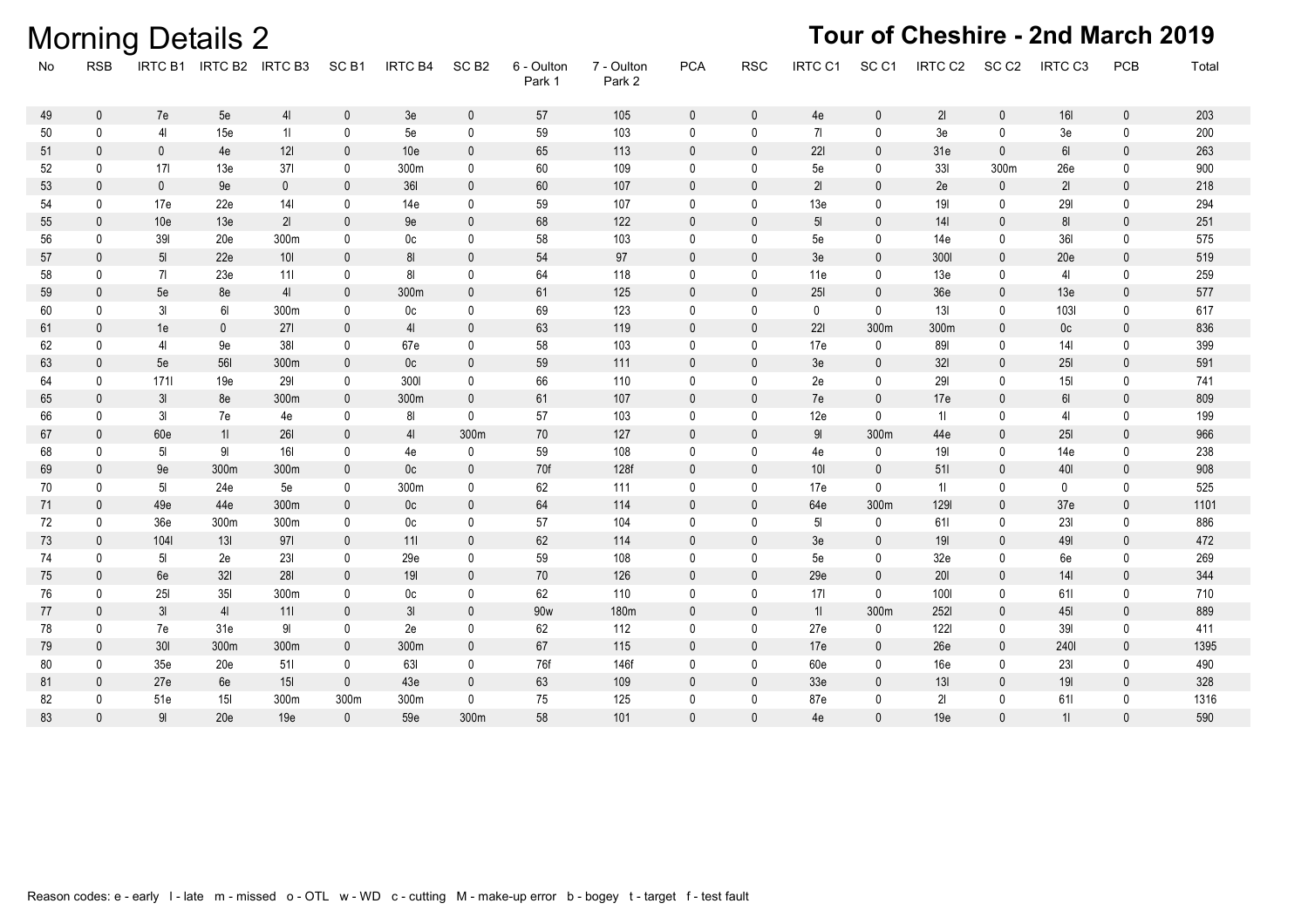### Afternoon Details 1 **Tour of Cheshire - 2nd March 2019**

|              | No MTC2          | $8\,$ -<br>Oulton<br>Park 3 | <b>RSD</b>       | <b>IRTC</b><br>D <sub>1</sub> | SC D1 IRTC       | D <sub>2</sub>   |                  | RSE SCE1 IRTC | E1                       | SC E2 IRTC       | E <sub>2</sub>       | <b>IRTC</b><br>E <sub>3</sub> | <b>IRTC</b><br>E4 | <b>IRTC</b><br>E <sub>5</sub> | SC E3 SC E4 IRTC |              | E <sub>6</sub> | <b>IRTC</b><br>E7 | <b>RSF</b>   | <b>IRTC</b><br>F1 | <b>IRTC</b><br>F <sub>2</sub> | PCC              | $9 -$<br>Oulton<br>Park 4 | $10 -$<br>Oulton<br>Park 5 | Total       |
|--------------|------------------|-----------------------------|------------------|-------------------------------|------------------|------------------|------------------|---------------|--------------------------|------------------|----------------------|-------------------------------|-------------------|-------------------------------|------------------|--------------|----------------|-------------------|--------------|-------------------|-------------------------------|------------------|---------------------------|----------------------------|-------------|
| $\mathbf{1}$ | 0                | 156                         | 0                | 1e                            | 0                | 5 <sub>l</sub>   | 0                | 0             | 1e                       | 0                | 121                  | 61                            | 21                | 21                            | 0                | 0            | 11             | 1e                | 0            | 11                | 11                            | 0                | 71                        | 95                         | 355         |
| 2            | $\mathbf 0$      | 153                         | $\mathbf 0$      | 1e                            | 0                | 1e               | 0                | 0             | 11                       | $\mathbf 0$      | 21                   | 1e                            | 4 <sub>l</sub>    | 21                            | 0                | 0            | 21             | 1e                | $\pmb{0}$    | 11                | 21                            | $\pmb{0}$        | 67                        | 95                         | 333         |
| 3            | 0                | 150                         | 0                | 0                             | 0                | 0                | 0                | 0             | 2e                       | 0                | 41                   | 11                            | 5e                | 0                             | 0                | 0            | 3e             | 31                | 0            | 21                | 21                            | 0                | 68                        | 94                         | 334         |
| 4            | $\mathbf{0}$     | 149                         | 0                | $\mathbf{0}$                  | 0                | 11               | 0                | 0             | 21                       | $\mathbf 0$      | 1e                   | 3e                            | 2e                | 41                            | 0                | $\mathbf{0}$ | 3 <sub>l</sub> | 0                 | 0            | 1e                | 3 <sub>l</sub>                | 0                | 69                        | 95                         | 333         |
| 5            | 0                | 146                         | 0                | 0                             | 0                | 11               | 0                | 0             | 0                        | 0                | 0                    | 0                             | 21                | 71                            |                  | 0            | 7e             | 81                | 0            | 0                 | 11                            | 0                | 66                        | 90                         | 328         |
| 6            | $\mathbf{0}$     | 157                         | $\mathbf 0$      | 1e                            | 0                | 11               | $\bf{0}$         | $\bf{0}$      | 1e                       | 0                | $\mathbf{0}$         | 2e                            | $\mathbf{0}$      | 6e                            | 0                | 0            | 0              | 11                | $\mathbf 0$  | 11                | 11                            | 0                | 70                        | 96                         | 337         |
| 7            | 0                | 149                         | 0                | 1e                            | 0                | 4e               | 0                | 0             | 31                       | 0                | 11                   | 1e                            | 11                | 31                            | 0                | 0            | 41             | 11                | 0            | 1e                | 5 <sub>l</sub>                | 0                | 68                        | 92                         | 334         |
| 8            | $\mathbf 0$      | 145                         | 0                | 1e                            | 0                | 11               | $\bf{0}$         | 0             | 3 <sub>l</sub>           | $\boldsymbol{0}$ | 5e                   | 11                            | 3e                | 21                            | 0                | 0            | 3I             | 5 <sub>l</sub>    | 0            | 3e                | 21                            | 0                | 67                        | 94                         | 335         |
| 9            | 0                | 159                         | 0                | 11                            | 0                | 2e               | 0                | 0             | 21                       | 0                | 61                   | 31                            | 71                | 2e                            | 0                | 0            | 5 <sub>l</sub> | 31                | 0            | 0                 | 31                            | 0                | 70                        | 98                         | 361         |
| 10           | $\mathbf 0$      | 149                         | $\mathbf 0$      | 3e                            | 0                | 21               | 0                | $\bf{0}$      | 1e                       | 0                | 8e                   | 41                            | 3e                | 121                           | $\boldsymbol{0}$ | 0            | 0              | 0                 | 0            | 1e                | 3I                            | 0                | 71                        | 94                         | 351         |
| 11           | 0                | 164                         | 0                | 4e                            | 0                | 201              | 0                | 0             | 1e                       | 0                | 2e                   | 26e                           | 26e               | 13I                           | 0                | 0            | 171            | 11e               | 0            | 2e                | 101                           | 0                | 72                        | 105                        | 654         |
| 12           | $\mathbf 0$      | 157                         | $\mathbf 0$      | 0                             | 0                | $\boldsymbol{0}$ | 0                | 0             | $\bf{0}$                 | $\boldsymbol{0}$ | 21                   | 3e                            | 1e                | 31                            | $\boldsymbol{0}$ | 0            | 11             | $\mathbf 0$       | 0            | 11                | 61                            | 0                | 72                        | 101                        | 347         |
| 13           | 0<br>$\mathbf 0$ | 141<br>153                  | 0                | 11                            | 0                | 0                | 0                | 0             | 11                       | 0<br>$\mathbf 0$ | 2e                   | 21                            | 21                | 41                            | 0                | 0            | 181            | 8e<br>661         | 0            | 21                | 2e                            | 0<br>$\mathbf 0$ | 100 <sub>w</sub>          | 89<br>94                   | 372<br>458  |
| 15           | 0                | 166                         | $\mathbf 0$<br>0 | 3e                            | 0<br>0           | 1e<br>271        | 0<br>0           | 0<br>0        | 2e                       | 0                | 3e                   | 6e                            | 5e<br>6e          | 2e<br>81                      | 0<br>0           | 0<br>0       | 41e<br>7e      | 10I               | 0<br>0       | 3e                | 111<br>231                    | 0                | 68<br>76                  | 103                        | 444         |
| 16<br>17     | $\mathbf 0$      | 161                         | $\mathbf 0$      | 4e<br>0                       | 0                | 21               | 0                | $\mathbf{0}$  | 4e<br>11                 | $\mathbf 0$      | 1e<br>5 <sub>l</sub> | 5e<br>3e                      | 1021              | 11                            | 0                | 0            | 41             | 71                | 0            | 4e<br>0           | 3I                            | 0                | 73                        | 100                        | 462         |
| 18           | 0                | 170                         | 0                | 0                             | 0                | 0                | 0                | 0             | 0                        | 0                | 5e                   | 41                            | 21                | 11                            | 0                | 0            | 53e            | 471               | 0            | 31                | 41                            | 0                | 76                        | 103                        | 468         |
| 19           | $\mathbf 0$      | 163                         | $\mathbf 0$      | 1e                            | $\boldsymbol{0}$ | 11               | 0                | 0             | 0                        | 0                | 11                   | 11                            | 11                | 3I                            | 0                | 0            | 1e             | $\boldsymbol{0}$  | $\mathbf 0$  | 41                | 81                            | $\mathbf 0$      | 72                        | 100                        | 356         |
| 20           | 0                | 170                         | 0                | 3e                            | 0                | 0                | 0                | 0             | 21                       | 0                | 11                   | 1e                            | 1e                | 201                           | 0                | 0            | 71             | 91                | 0            | 0                 | 32I                           | 0                | 100 <sub>w</sub>          | 102                        | 448         |
| 21           | $\mathbf 0$      | 175                         | 0                | 0                             | 0                | 0                | 0                | 0             | 0                        | 0                | 0                    | 61                            | 9e                | 221                           | 0                | $\mathbf 0$  | 6e             | 5 <sub>l</sub>    | 0            | 0                 | 41                            | $\mathbf 0$      | 81                        | 118                        | 426         |
| 22           | 0                | 177                         | 0                | 3e                            | 0                | 2e               | 0                | 0             | 2e                       | 0                | 101                  | 9e                            | 11                | 71                            | 0                | 0            | 3001           | 300               | 0            | 7e                | 221                           | 0                | 83                        | 114                        | 1037        |
| 23           | $\mathbf 0$      | 157                         | $\boldsymbol{0}$ | 0                             | 0                | 71               | $\boldsymbol{0}$ | 0             | 11                       | $\boldsymbol{0}$ | 41                   | 1e                            | 11                | 71                            | $\boldsymbol{0}$ | $\mathbf 0$  | 61             | $\mathbf 0$       | $\mathbf 0$  | 21                | 81                            | 0                | 75                        | 104                        | 373         |
| 24           | 0                | 153                         | 0                | 1e                            | 0                | 61               | 0                | 0             | 61                       | 0                | 9e                   | 3e                            | 61                | 21                            | 0                | 0            | 11             | 61                | 0            | 21                | 41                            | 0                | 68                        | 93                         | 360         |
| 25           | $\mathbf 0$      | 150                         | $\mathbf 0$      | $\mathbf{0}$                  | 0                | 1e               | 0                | $\mathbf{0}$  | 2e                       | 0                | 2e                   | 41                            | 2e                | 31                            | 0                | 0            | 2e             | 11                | 0            | 3e                | <b>271</b>                    | $\mathbf 0$      | 69                        | 94                         | 360         |
| 26           | 0                | 182                         | 0                | 11                            | 0                | 11               | 0                | 0             | 31                       | 0                | 2e                   | <b>221</b>                    | 3 <sub>l</sub>    | 11                            |                  | 0            | 31             | 21                | 0            | 31                | 71                            | 0                | 85                        | 116                        | 431         |
| 27           | $\mathbf 0$      | 172                         | $\mathbf 0$      | 4e                            | 0                | 1941             | 0                | $\bf{0}$      | 41                       | $\mathbf 0$      | 3e                   | 5 <sub>l</sub>                | 3 <sub>l</sub>    | 21                            | 0                | 0            | 21             | 3e                | 0            | 41                | 111                           | $\mathbf 0$      | 79                        | 107                        | 593         |
| 28           | 0                | 170                         | 0                | 1e                            | 0                | 1071             | 0                | 0             | $\overline{2}$           | 0                | 196I                 | 111                           | 5e                | 31                            | 0                | 0            | 3e             | 71                | 0            | 6e                | 5e                            | 0                | 76                        | 104                        | 696         |
| 29           | $\mathbf 0$      | 179                         | 0                | 3I                            | $\boldsymbol{0}$ | 61               | 0                | $\mathbf{0}$  | 21                       | $\mathbf 0$      | 7e                   | 61                            | 15 <sub>l</sub>   | 27e                           | 0                | 0            | 3001           | 531               | 0            | 61                | <b>391</b>                    | $\mathbf 0$      | 78                        | 110                        | 831         |
| 30           | 0                | 156                         | 0                | 21                            | 0                | 691              | 0                | 0             | 31                       | 0                | 341                  | 21                            | 6e                | 7e                            | 0                | 0            | 14e            | 31                | 0            | 10 <sub>e</sub>   | 31                            | 0                | 71                        | 99                         | 479         |
| 31           | $\mathbf 0$      | 169                         | $\mathbf 0$      | 22e                           | $\boldsymbol{0}$ | <b>1361</b>      | 0                | 300m          | 82e                      | $\mathbf 0$      | 2e                   | 9 <sub>l</sub>                | 1e                | 121                           | 0                | 0            | 1381           | 61                | 0            | 111               | 431                           | $\mathbf 0$      | 78                        | 110                        | 1119        |
| 32           | 0                | 172                         | 0                | 3e                            | 0                | 81               | 0                | 0             | 5 <sub>l</sub>           | 0                | 201                  | 11                            | 300m              | 0c                            |                  | 0            | 2631           | 14e               | 0            | 2e                | 421                           | 0                | 77                        | 107                        | 1014        |
| 33           | $\mathbf 0$      | 167                         | $\boldsymbol{0}$ | 11                            | 0                | $\boldsymbol{0}$ | 0                | 0             | 21                       | 0                | 3e                   | 71                            | 18 <sub>e</sub>   | 121                           | $\boldsymbol{0}$ | 0            | 3e             | 91                | 0            | 1e                | 11                            | 0                | 72                        | 100                        | 396         |
| 34           | 0                | 178                         | 0                | 31                            | 0                | 1321             | 0                | 0             | 2e                       | 0                | 12e                  | 35 <sub>e</sub>               | 14e               | 2e                            | 0                | 0            | <b>221</b>     | 121               | 0            | 11                | 31                            | 0                | 83                        | 116                        | 615         |
| 35           | $\mathbf 0$      | 178                         | $\mathbf 0$      | 2e                            | 0                | 2691             | 0                | 0             | 3 <sub>l</sub>           | 0                | 9e                   | 17 <sup>1</sup>               | 11e               | 121                           | $\boldsymbol{0}$ | 0            | 1e             | <b>28I</b>        | $\mathbf 0$  | 10 <sub>e</sub>   | 9 <sub>l</sub>                | $\mathbf 0$      | 80                        | 116                        | 745         |
| 36           | 0                | 155                         | 0                | 3I                            | 0                | 4e               | 0                | 0             | 21                       | 0                | 171                  | 15e                           | 7e                | 3e                            | 0                | 0            | 201            | 141               | 0            | 41                | 3I                            | 0                | 71                        | 97                         | 415         |
| 37           | $\mathbf{0}$     | 160                         | $\mathbf{0}$     | 61                            | $\mathbf{0}$     | 5e               | $\mathbf{0}$     | 0             | 5 <sub>l</sub>           | $\pmb{0}$        | 71                   | 5e                            | 4 <sub>l</sub>    | 3 <sub>l</sub>                | $\mathbf{0}$     | $\pmb{0}$    | 8 <sub>l</sub> | 2e                | $\mathbf{0}$ | 3 <sub>l</sub>    | 13I                           | $\mathbf{0}$     | 72                        | 100                        | 393         |
| 38           | <sup>n</sup>     | 164                         | $\Omega$         | 11                            | $\mathbf{0}$     | 3I               | $\Omega$         | $\Omega$      | $\overline{\mathcal{U}}$ | $\Omega$         | 4e                   | 61                            | 10 <sub>e</sub>   | 41                            | $\cap$           | $\mathbf{0}$ | 81             | 21                | $\Omega$     | 3 <sub>l</sub>    | 41                            | 0                | 88                        | 102                        | 401         |
| 39           | $\mathbf{0}$     | 184                         | $\mathbf 0$      | 5 <sub>l</sub>                | $\mathbf 0$      | 16I              | $\mathbf{0}$     | $\mathbf 0$   | 11                       | $\mathbf 0$      | 5e                   | 221                           | 16e               | 3 <sub>l</sub>                | 0                | $\mathbf{0}$ | $\mathbf{0}$   | 221               | $\mathbf 0$  | 2e                | 141                           | $\mathbf 0$      | 81                        | 120                        | 491         |
| 40           | $\mathbf{0}$     | 172                         | 0                | 0                             | 0                | 1201             | 0                | $\mathbf 0$   | 4e                       | 0                | 5e                   | 18I                           | 10e               | 1e                            | 0                | 0            | 5e             | 24e               | 0            | 0                 | 111                           | 0                | 77                        | 108                        | 555         |
| 41           | $\mathbf 0$      | 172                         | $\mathbf{0}$     | 71                            | $\mathbf 0$      | 3 <sub>l</sub>   | $\mathbf 0$      | $\mathbf 0$   | 0                        | $\mathbf 0$      | 11                   | 15I                           | 13 <sub>e</sub>   | 17e                           | 0                | $\mathbf{0}$ | 571            | 40I               | $\mathbf 0$  | 61                | 61                            | $\mathbf 0$      | 80                        | 112                        | 529         |
| 44           | 0                | 166                         | 0                | 1e                            | 0                | 71               | $\mathbf 0$      | $\mathbf 0$   | 61                       | 0                | 4e                   | 3I                            | 41                | 11                            | $\mathbf 0$      | 0            | 91             | 41                | 0            | 31                | 13I                           | $\mathbf 0$      | 74                        | 105                        | 400         |
| 45           | $\mathbf{0}$     | 170                         | $\mathbf 0$      | 0                             | $\mathbf 0$      | Rtrd             |                  |               |                          |                  |                      |                               |                   |                               |                  |              |                |                   |              |                   |                               |                  |                           |                            | $\mathbf 0$ |
| 47           | $\mathbf 0$      | 174                         | 0                | 0                             | 0                | 21               | 0                | 0             | $\mathbf 0$              | 0                | 121                  | 11                            | 7e                | 3e                            | 0                | 0            | 21             | 31                | $\mathbf 0$  | 5e                | 71                            | $\mathbf 0$      | 81                        | 126f                       | 423         |
| 48           | $\mathbf{0}$     | 153                         | $\mathbf{0}$     | $\mathbf 0$                   | $\mathbf{0}$     | 4 <sup>1</sup>   | $\mathbf 0$      | $\mathbf 0$   | 251                      | $\mathbf{0}$     | 5 <sub>l</sub>       | 1e                            | 3I                | 1e                            | $\mathbf 0$      | $\mathbf{0}$ | 9 <sub>l</sub> | 31                | $\mathbf{0}$ | 231               | 12e                           | $\mathbf 0$      | 69                        | 96                         | 404         |

Reason codes: e - early I - late m - missed o - OTL w - WD c - cutting M - make-up error b - bogey t - target f - test fault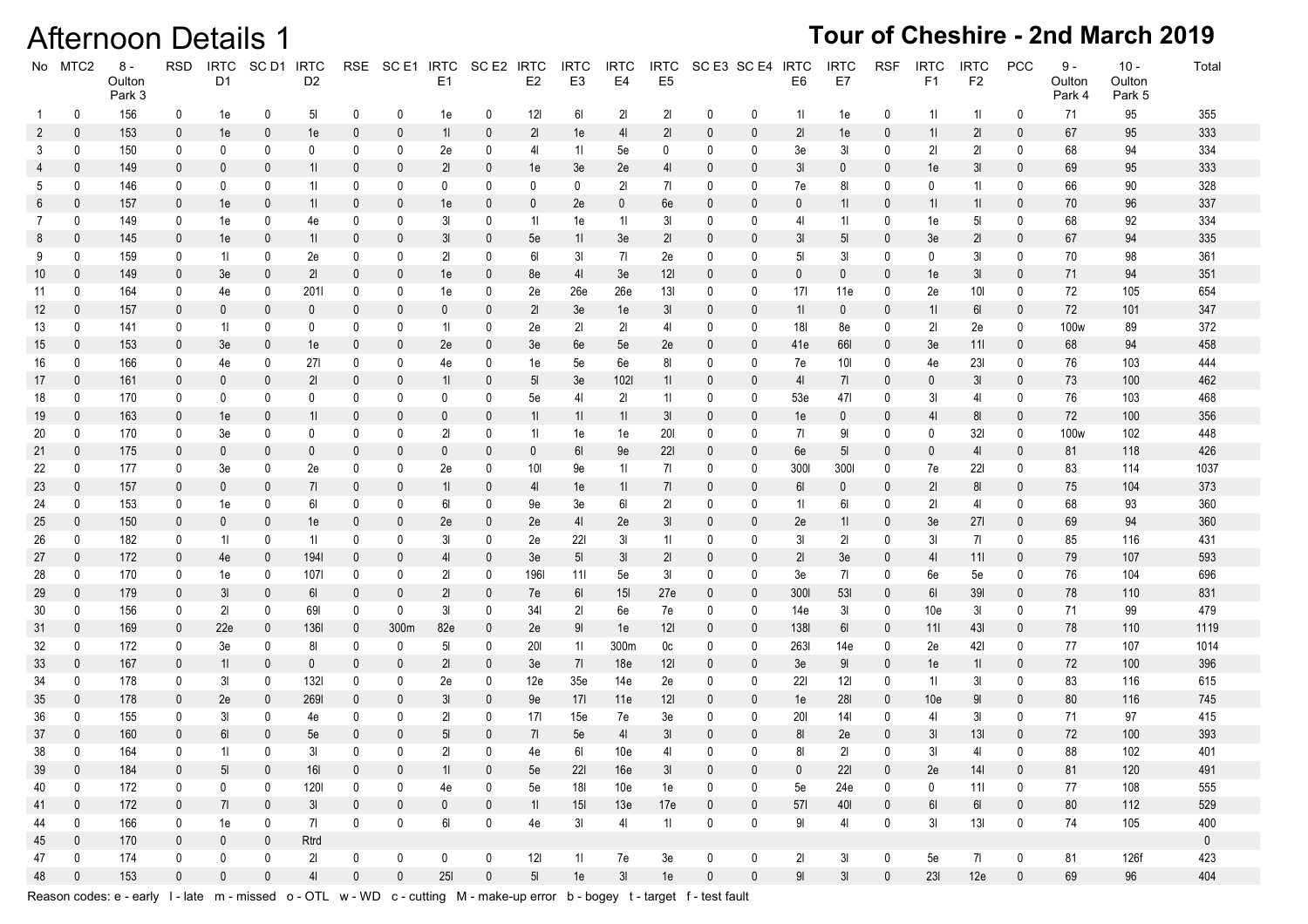### **Afternoon Details 1**

|    | No MTC2      | $8 -$<br>Oulton<br>Park 3 | <b>RSD</b>   | <b>IRTC</b><br>D <sub>1</sub> | SC <sub>D1</sub> | <b>IRTC</b><br>D <sub>2</sub> |              | RSE SCE1 IRTC | E1              | SC E2 IRTC   | E <sub>2</sub>  | <b>IRTC</b><br>E <sub>3</sub> | <b>IRTC</b><br>E <sub>4</sub> | <b>IRTC</b><br>E <sub>5</sub> |              | SC E3 SC E4 IRTC | E <sub>6</sub>  | <b>IRTC</b><br>E7 | <b>RSF</b>   | <b>IRTC</b><br>F1 | <b>IRTC</b><br>F <sub>2</sub> | <b>PCC</b>   | $9 -$<br>Oulton<br>Park 4 | $10 -$<br>Oulton<br>Park 5 | Total       |
|----|--------------|---------------------------|--------------|-------------------------------|------------------|-------------------------------|--------------|---------------|-----------------|--------------|-----------------|-------------------------------|-------------------------------|-------------------------------|--------------|------------------|-----------------|-------------------|--------------|-------------------|-------------------------------|--------------|---------------------------|----------------------------|-------------|
| 49 | $\mathbf 0$  | 155                       | $\mathbf 0$  | 3 <sub>l</sub>                | $\mathbf 0$      | 21                            | $\mathbf 0$  | 0             | 3I              | $\mathbf 0$  | 4e              | $\mathbf{0}$                  | 3 <sub>l</sub>                | 61                            | $\mathbf{0}$ | $\mathbf 0$      | 17e             | 211               | 0            | 4 <sup>1</sup>    | 2e                            | $\mathbf 0$  | 72                        | 101                        | 393         |
| 50 | $\mathbf 0$  | 156                       | 0            | 41                            | 0                | 21                            | $\mathbf 0$  | $\mathbf{0}$  | $\mathbf{0}$    | 0            | 4 <sub>l</sub>  | 2e                            | 11                            | 2e                            | $\mathbf{0}$ | 0                | 11              | 10I               | 0            | 5 <sub>l</sub>    | 11                            | $\mathbf 0$  | 71                        | 98                         | 357         |
| 51 | $\mathbf 0$  | 189                       | $\mathbf{0}$ | 8e                            | $\mathbf 0$      | 4 <sub>l</sub>                | 0            | 0             | 3e              | $\mathbf 0$  | 11              | 1e                            | 4 <sub>l</sub>                | 21                            | $\mathbf{0}$ | $\mathbf 0$      | 21              | 3 <sub>l</sub>    | 0            | 8e                | 6e                            | $\mathbf{0}$ | 77                        | 109                        | 417         |
| 52 | 0            | 176                       | 0            | 0                             | $\mathbf 0$      | 5e                            | 0            | 0             | 10              | 0            | 391             | 31e                           | 1e                            | 6e                            | 0            | 0                | 12e             | 13I               | 0            | 3e                | 511                           | 0            | 78                        | 109                        | 534         |
| 53 | $\mathbf 0$  | 168                       | $\mathbf{0}$ | 21                            | $\mathbf 0$      | 101                           | $\mathbf 0$  | $\mathbf{0}$  | 3I              | $\mathbf 0$  | 22e             | 35 <sub>e</sub>               | $\mathbf 0$                   | 2e                            | $\mathbf{0}$ | $\pmb{0}$        | 15e             | 111               | 0            | 21                | 10 <sub>l</sub>               | $\mathbf{0}$ | 76                        | 105                        | 461         |
| 54 | 0            | 168                       | 0            | 7e                            | 0                | 300                           | 0            | 0             | 11e             | 0            | 271             | 321                           | 11e                           | 271                           | 0            | 300m             | 59e             | 371               | 0            | 0                 | 721                           | 0            | 80                        | 110                        | 1241        |
| 55 | $\mathbf 0$  | 198                       | $\mathbf{0}$ | 2e                            | $\mathbf 0$      | 2e                            | $\mathbf 0$  | $\mathbf{0}$  | 1e              | $\pmb{0}$    | $6\mathsf{l}$   | 16e                           | 18e                           | 141                           | $\mathbf 0$  | $\mathbf 0$      | 111             | 19I               | 0            | 24e               | 81                            | 0            | 84                        | 118                        | 521         |
| 56 | 0            | 280w                      | 0            | 39 <sub>e</sub>               | 0                | <b>18I</b>                    | $\mathbf 0$  | $\mathbf{0}$  | 13I             | 0            | 141             | 8e                            | 16e                           | 4 <sub>l</sub>                | $\mathbf 0$  | 0                | 118             | 401               | 0            | 6e                | 531                           | 0            | 74                        | 180 <sub>w</sub>           | 863         |
| 57 | $\mathbf 0$  | Rtrd                      |              |                               |                  |                               |              |               |                 |              |                 |                               |                               |                               |              |                  |                 |                   |              |                   |                               |              |                           |                            | $\mathbf 0$ |
| 58 | $\mathbf 0$  | 177                       | 0            | 2e                            | 0                | 1e                            | 0            | 0             | 10I             | $\mathbf 0$  | 91              | 40e                           | 7e                            | 311                           | $\mathbf 0$  | 0                | 111             | 311               | 0            | 3e                | 421                           | 0            | 81                        | 115                        | 560         |
| 59 | $\mathbf 0$  | 186                       | $\mathbf{0}$ | 71                            | $\mathbf 0$      | 11                            | $\mathbf 0$  | $\mathbf{0}$  | 17e             | $\mathbf 0$  | 121             | 22e                           | 3e                            | 7e                            | $\mathbf 0$  | $\mathbf 0$      | 11              | 491               | 0            | 119               | 81                            | $\mathbf{0}$ | 100w                      | 113                        | 645         |
| 60 | 0            | 188                       | $\mathbf 0$  | 1e                            | 0                | 2291                          | 0            | 0             | 811             | $\pmb{0}$    | 4 <sub>l</sub>  | 26e                           | 300m                          | 0c                            | $\pmb{0}$    | 0                | 18I             | 421               | 0            | 15e               | 361                           | 0            | 84                        | 180w                       | 1204        |
| 61 | $\mathbf 0$  | Rtrd                      |              |                               |                  |                               |              |               |                 |              |                 |                               |                               |                               |              |                  |                 |                   |              |                   |                               |              |                           |                            | $\mathbf 0$ |
| 62 | 0            | 161                       | 0            | 611                           | 0                | 3001                          | 0            | 0             | 1251            | $\mathsf{0}$ | 30I             | 12e                           | 51e                           | 76e                           | 0            | 0                | 71              | <b>16I</b>        | 0            | 8e                | 791                           | 0            | 73                        | 97                         | 1096        |
| 63 | $\mathbf{0}$ | 165                       | $\mathbf{0}$ | 0                             | $\mathbf 0$      | 2431                          | $\mathbf{0}$ | 0             | 691             | $\mathbf 0$  | 401             | 11                            | 14e                           | 47e                           | $\mathbf 0$  | $\mathbf 0$      | 27e             | 3 <sub>l</sub>    | $\mathbf 0$  | 1071              | 13I                           | $\mathbf{0}$ | 74                        | 102                        | 905         |
| 64 | $\mathbf 0$  | 178                       | 0            | 41                            | 0                | 2661                          | $\mathbf 0$  | 0             | 1e              | 0            | 13e             | 201                           | 3 <sub>l</sub>                | 16e                           | 0            | 0                | 75e             | 591               | 0            | 8e                | 1061                          | 0            | 81                        | 118                        | 948         |
| 65 | 601          | 168                       | $\mathbf{0}$ | 3e                            | $\mathbf 0$      | 4 <sub>l</sub>                | $\mathbf{0}$ | $\mathbf{0}$  | 71              | $\mathbf 0$  | 691             | 22e                           | 3 <sub>l</sub>                | 61                            | $\mathbf 0$  | $\mathbf 0$      | 1061            | 231               | 0            | $\mathbf 0$       | 841                           | 0            | 74                        | 100                        | 729         |
| 66 | $\mathbf 0$  | 162                       | 0            | 21                            | 0                | 381                           | $\mathbf 0$  | $\mathbf{0}$  | 5 <sub>l</sub>  | 0            | 9e              | 21                            | 11e                           | 221                           | 0            | 0                | 441             | 5 <sub>l</sub>    | 0            | 2e                | 21                            | 0            | 71                        | 97                         | 472         |
| 67 | $\mathbf 0$  | 209                       | $\mathbf{0}$ | 1e                            | 0                | 1121                          | $\mathbf{0}$ | $\mathbf{0}$  | 13e             | $\mathbf 0$  | 15 <sub>l</sub> | 14e                           | 18 <sub>e</sub>               | 341                           | $\mathbf 0$  | 0                | 3e              | 9 <sub>l</sub>    | $\mathbf 0$  | 201               | 651                           | $\mathbf{0}$ | 89                        | 126                        | 728         |
| 68 | $\mathbf 0$  | 157                       | 0            | 2e                            | 0                | 5 <sub>l</sub>                | $\mathbf 0$  | 0             | 4e              | 0            | 8e              | 21                            | 21                            | 11                            | 0            | 0                | 121             | 221               | 0            | 45                | 231                           | 0            | 72                        | 98                         | 453         |
| 69 | $\mathbf{0}$ | 157                       | $\mathbf{0}$ | 301                           | $\mathbf 0$      | 3001                          | $\mathbf 0$  | 300m          | 2811            | $\mathbf 0$  | 1271            | 581                           | 231                           | 271                           | $\mathbf{0}$ | 0                | 971             | 801               | 0            | 831               | 861                           | $\mathbf 0$  | 75                        | 101                        | 1825        |
| 70 | $\mathbf 0$  | 162                       | 0            | 12e                           | 0                | 4e                            | 0            | 0             | 381             | 0            | <b>35I</b>      | 36e                           | 19e                           | 11e                           | 0            | 0                | 8e              | 15I               | 0            | 15e               | 51                            | 0            | 74                        | 103                        | 537         |
| 71 | 360          | 175                       | $\mathbf{0}$ | 52e                           | 0                | 2031                          | $\mathbf{0}$ | $\mathbf{0}$  | 43e             | $\mathbf 0$  | 711             | 43e                           | 58e                           | 2e                            | $\mathbf{0}$ | $\mathbf 0$      | 3001            | 3e                | $\mathbf 0$  | 531               | 731                           | $\mathbf 0$  | 79                        | 112                        | 1627        |
| 72 | $\mathbf 0$  | 160                       | 0            | 31                            | -0               | 2331                          | 0            | 0             | 19e             | 0            | 3e              | 3001                          | 288e                          | 2691                          | 0            | 0                | 46e             | 18e               | 0            | 9e                | 331                           | 0            | 74                        | 100                        | 1555        |
| 73 | $\mathbf 0$  | 172                       | $\mathbf 0$  | 5e                            | 0                | 1021                          | $\mathbf 0$  | $\mathbf{0}$  | 3001            | $\mathbf 0$  | 245             | 300m                          | 0 <sub>c</sub>                | 2081                          | $\mathbf 0$  | $\pmb{0}$        | 3001            | 961               | $\pmb{0}$    | 300m              | 300m                          | $\mathbf 0$  | 100t                      | 111                        | 2539        |
| 74 | $\mathbf{0}$ | 168                       | 0            | 2e                            | 0                | 300                           | $\mathbf{0}$ | $\Omega$      | $\Omega$        | $\mathbf 0$  | 71              | 8e                            | 3e                            | 15e                           | $\mathbf 0$  | $\mathbf{0}$     | 311             | 451               | $\mathbf 0$  | 21                | 511                           | 0            | 79                        | 110                        | 821         |
| 75 | 6601         | 182                       | $\mathbf{0}$ | 3e                            | 0                | 3001                          | 300m         | 300m          | 300m            | 300m         | 300m            | 300m                          | 300m                          | 300m                          | 300m         | 300m             | 300m            | 300m              | 300m         | 300m              | 300m                          | $\mathbf 0$  | 80                        | 114                        | 5839        |
| 76 | $\mathbf 0$  | 280w                      | 0            | 121                           | 0                | 2291                          | 0            | $\mathbf{0}$  | 300m            | $\mathbf 0$  | 0c              | 321                           | 41                            | 81                            | 0            | 0                | 14 <sub>l</sub> | 61                | 0            | 5 <sub>l</sub>    | 2051                          | 0            | 76                        | 101                        | 1272        |
| 77 | $\mathbf 0$  | 162                       | $\mathbf{0}$ | 3 <sub>l</sub>                | 0                | 3 <sub>l</sub>                | $\mathbf{0}$ | $\mathbf{0}$  | 81              | $\mathbf 0$  | 261             | 361                           | 61                            | 91                            | $\mathbf 0$  | $\mathbf 0$      | 181             | <b>58I</b>        | $\mathbf 0$  | 261               | 221                           | $\mathbf 0$  | 78                        | 100                        | 555         |
| 78 | $\mathbf 0$  | 169                       | 0            | 0                             |                  | 300                           | $\mathbf{0}$ | 0             | 181             | $\mathbf 0$  | 17 <sup>1</sup> | 10 <sub>e</sub>               | 18 <sub>e</sub>               | 46e                           | 0            | 0                | 12e             | 41                | 0            | 23e               | 521                           | 0            | 77                        | 107                        | 853         |
| 79 | $\mathbf{0}$ | 280 <sub>w</sub>          | $\mathbf{0}$ | 121                           | $\overline{0}$   | 35 <sub>e</sub>               | $\mathbf{0}$ | $\mathbf{0}$  | 21              | $\mathbf 0$  | 300m            | 0 <sub>c</sub>                | 26e                           | 59e                           | $\mathbf{0}$ | $\mathbf 0$      | 27e             | 115               | $\mathbf 0$  | 3001              | 711                           | $\mathbf 0$  | 83                        | 116                        | 1426        |
| 80 | $\mathbf 0$  | 280w                      | 0            | 23e                           |                  | 3001                          | $\mathbf{0}$ | 0             | 60e             | 0            | 17 <sup>1</sup> | 46e                           | 300m                          | 0c                            | 0            | 0                | 21              | 20e               | 0            | 34e               | 21                            | 0            | 82                        | 180 <sub>w</sub>           | 1346        |
| 81 | $\mathbf 0$  | 169                       | $\mathbf 0$  | 11e                           | 0                | 851                           | $\mathbf{0}$ | $\theta$      | 10 <sub>e</sub> | $\mathbf 0$  | 661             | 36 <sub>e</sub>               | 4 <sub>l</sub>                | 4 <sub>l</sub>                | 0            | $\mathbf 0$      | 141             | 13I               | $\mathbf 0$  | 7e                | 281                           | $\mathbf 0$  | 75                        | 105                        | 627         |
| 82 | $\mathbf{0}$ | 195                       | $\mathbf{0}$ | 13e                           | $\mathbf 0$      | 921                           | $\mathbf{0}$ |               | 891             | 0            | 641             | 19e                           | 101                           | 25e                           | $\mathbf{0}$ | 0                | 215             | 561               | 0            | 291               | 661                           | $\mathbf{0}$ | 94                        | 180 <sub>w</sub>           | 1147        |
| 83 | 1201         | 157                       | $\Omega$     | 41                            | $\theta$         | 661                           | $\Omega$     | $\Omega$      | 39 <sub>e</sub> | $\mathbf{0}$ | 7e              | 10 <sub>e</sub>               | 25e                           | 451                           | $\mathbf{0}$ | $\Omega$         | 811             | 4e                | $\mathbf{0}$ | 116               | 301                           | $\Omega$     | 73                        | 100                        | 877         |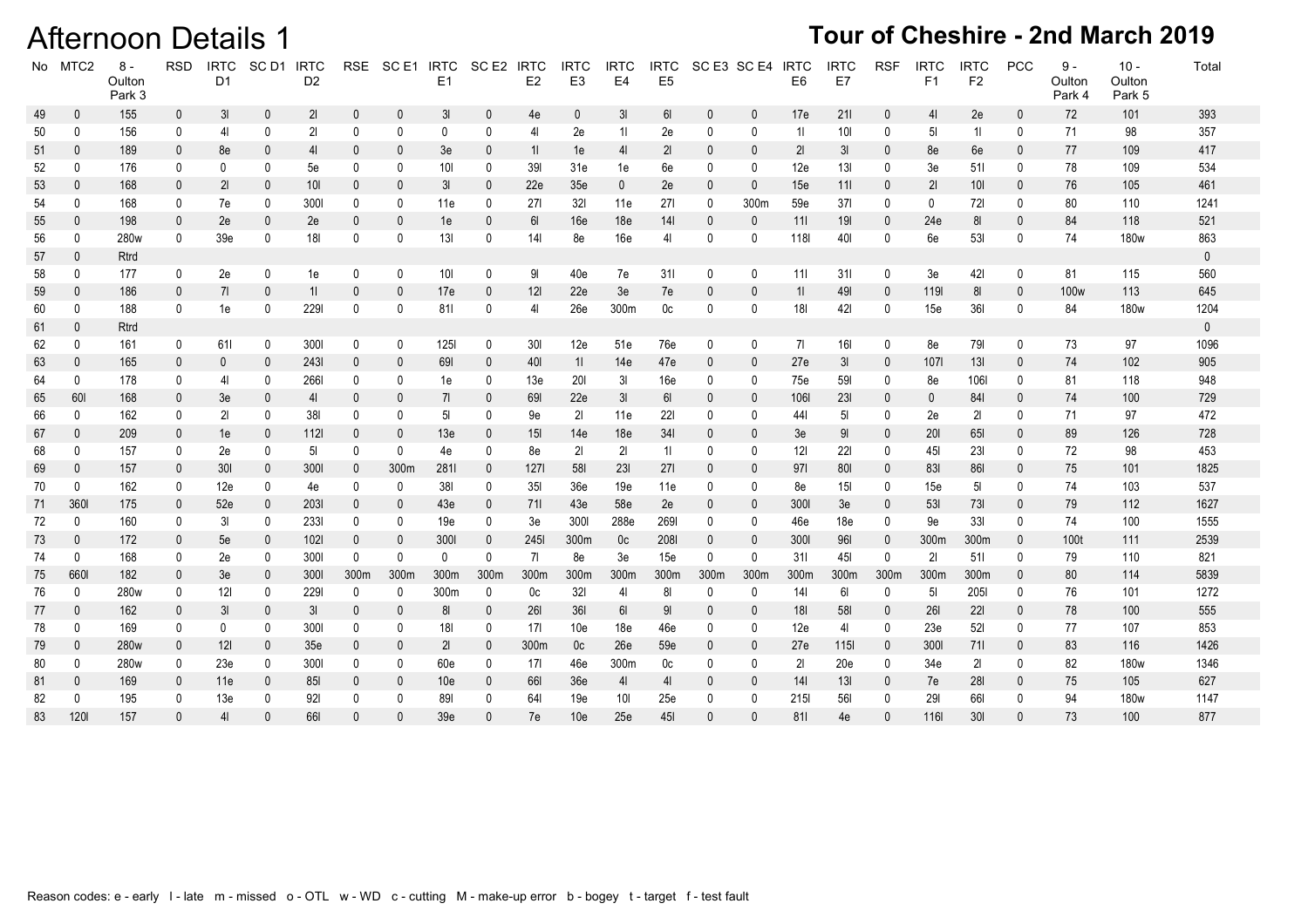### Afternoon Details 2

| No             | <b>RSG</b>   | <b>IRTC</b><br>G <sub>1</sub> | SC <sub>G1</sub> | <b>IRTC</b><br>G <sub>2</sub> | <b>RSH</b>        | <b>IRTC</b><br>H1 | <b>IRTC</b><br>H2 | SC <sub>H1</sub>  | <b>IRTC</b><br>H3 | <b>IRTC</b><br>H4 | <b>IRTC</b><br>H5 |              | SCH <sub>2</sub> SCH <sub>3</sub> | <b>IRTC</b><br>H <sub>6</sub> |              | SC H4 SC H5         | <b>IRTC</b><br>H <sub>7</sub> | <b>IRTC</b><br>H <sub>8</sub> | <b>IRTC</b><br>H <sub>9</sub> | SC H <sub>6</sub> | <b>IRTC</b><br>H <sub>10</sub> | MTC3             | Total     |
|----------------|--------------|-------------------------------|------------------|-------------------------------|-------------------|-------------------|-------------------|-------------------|-------------------|-------------------|-------------------|--------------|-----------------------------------|-------------------------------|--------------|---------------------|-------------------------------|-------------------------------|-------------------------------|-------------------|--------------------------------|------------------|-----------|
| $\overline{1}$ | 0            | 0                             | 0                | 11                            | 0                 | 3e                | 11                | 0                 | 0                 | 1e                | 0                 | 0            | 0                                 | 0                             | 0            | 0                   | 2e                            | 1e                            | 0                             | 0                 | 1e                             | 0                | 10        |
| 2              | $\mathbf{0}$ | 1e                            | 0                | $\mathbf 0$                   | $\mathbf 0$       | 3e                | 21                | $\mathbf 0$       | 3e                | 4e                | 13I               | 0            | 0                                 | 9e                            | $\mathbf{0}$ | $\mathbf{0}$        | 1e                            | 11                            | 21                            | $\mathbf 0$       | 3e                             | 0                | 42        |
| 3              | 0            | 21                            | 0                | 2e                            | 0                 | 11                | 10e               | 0                 | 11                | 11                | <b>25I</b>        | 0            | 0                                 | 31                            | 0            | 0                   | 19e                           | 21                            | 2e                            | 0                 | 11                             | 0                | 69        |
| 4              | 0            | 2e                            | $\mathbf 0$      | 2e                            | $\bf{0}$          | 31                | 11                | $\mathbf 0$       | $\bf{0}$          | 5 <sub>l</sub>    | 41                | $\theta$     | 0                                 | 31                            | $\bf{0}$     | 0                   | 6e                            | 41                            | 2e                            | $\mathbf{0}$      | 1e                             | 0                | 33        |
| 5              | 0            | 0                             | 0                | 0                             | 0                 | 3e                | 21                | $\mathbf 0$       | 3e                | 31                | 981               | 0            | 300 <sub>w</sub>                  | 7e                            | 0            | 0                   | 13e                           | 1e                            | 31                            | 0                 | 9e                             | 0                | 442       |
| 6              | $\mathbf{0}$ | 21                            | $\mathbf{0}$     | 1e                            | $\mathbf{0}$      | 4e                | 41                | $\mathbf{0}$      | 21                | $\mathbf{0}$      | 71                | 0            | 0                                 | 31                            | 0            | 0                   | 6e                            | 3e                            | 3e                            | $\mathbf{0}$      | 2e                             | $\mathbf{0}$     | 37        |
| $\overline{7}$ | 0            | 4e                            | 0                | 2e                            | 0                 | 4e                | 2e                | 0                 | 1e                | 1e                | 91                | 0            | 0                                 | 33e                           | 0            | 0                   | 5e                            | 5e                            | 41                            | 0                 | 10e                            | 0                | 80        |
| 8              | $\mathbf{0}$ | $\mathbf{0}$                  | $\mathbf{0}$     | 1e                            | $\mathbf 0$       | 1e                | $\mathbf{0}$      | $\mathbf{0}$      | 11                | $\mathbf{0}$      | 31                | 0            | 0                                 | 2e                            | 0            | 0                   | 41                            | 6e                            | $\mathbf 0$                   | $\mathbf{0}$      | 9e                             | 0                | 27        |
| 9              | 0            | 1e                            | 0                | 51                            | 0                 | 1e                | 11                | 0                 | 11                | $\mathbf 0$       | 61                | 0            | 0                                 | 6e                            | 0            | $\mathbf 0$         | 2e                            | 41                            | 21                            | 0                 | 3e                             | 0                | 32        |
| 10             | $\mathbf{0}$ | 1e                            | $\mathbf 0$      | 2e                            | $\mathbf{0}$      | 2e                | 5 <sub>l</sub>    | $\boldsymbol{0}$  | 5e                | 4e                | 81                | 0            | 0                                 | 2e                            | 0            | $\boldsymbol{0}$    | 371                           | 71                            | 31e                           | $\mathbf 0$       | 5 <sub>l</sub>                 | 0                | 109       |
| 11             | 0            | 101                           | $\mathbf 0$      | 121                           | 0                 | 1e                | 71                | 0                 | 21                | 0                 | 301               | 0            | 0                                 | 8e                            | 0            | 0                   | 2e                            | 81                            | 211                           | 0                 | 0                              | 0                | 101       |
| 12             | $\mathbf{0}$ | 1e                            | $\mathbf 0$      | 11                            | 300m              | 300m              | 300m              | 300m              | 300m              | 300m              | 300m              | 300m         | 300m                              | 300m                          | 300m         | 300m                | 300m                          | 300m                          | 300m                          | 300m              | 300m                           | 0                | 5102      |
| 13             | 0            | 11                            | 0                | 21                            | 0                 | 1e                | 1e                | $\mathbf 0$       | 21                | 0                 | 0                 | 0            | 0                                 | 31                            | $\mathbf 0$  | $\mathbf 0$         | 6e                            | -71                           | 5e                            | 0                 | 5e                             | 0                | 33        |
| 15             | $\mathbf 0$  | 11                            | 0                | 27e                           | $\mathbf 0$       | 11                | 81                | $\mathbf 0$       | 2e                | $\mathbf{0}$      | 21                | 0            | 0                                 | 121                           | 0            | 0                   | 1e                            | 15 <sub>l</sub>               | <b>19I</b>                    | $\mathbf 0$       | 111                            | 0                | 99        |
| 16             | $\mathbf 0$  | 31                            | 0                | 4e                            | 0                 | 2e                | 11                | 0                 | 51                | 171               | 15 <sub>l</sub>   | 0            | 0                                 | 5e                            | 0            | 0                   | 18e                           | 231                           | 20e                           | 0                 | 6e                             | 0                | 129       |
| 17             | $\mathbf{0}$ | 21                            | $\mathbf{0}$     | 31                            | $\mathbf 0$       | 1e                | 41                | $\mathbf 0$       | 3 <sub>l</sub>    | $\mathbf 0$       | 10I               | 0            | 0                                 | 21                            | 0            | 0                   | 1e                            | 131                           | <b>291</b>                    | $\mathbf 0$       | 11                             | $\mathbf{0}$     | 69        |
| 18             | 0            | 0                             | 0                | 21                            | 0                 | 2e                | 31                | 0                 | 2e                | 21                | 31                | 0            | 0                                 | 10e                           | 0            | 0                   | 421                           | 8e                            | 1e                            | 0                 | 7e                             | 0                | 82        |
| 19             | $\mathbf{0}$ | $\mathbf{0}$                  | $\overline{0}$   | 4e                            | $\mathbf{0}$      | 1e                | 31                | $\mathbf{0}$      | 5e                | 11                | 121               | 0            | 0                                 | 24e                           | 0            | $\mathbf{0}$        | 10I                           | 91                            | 2e                            | $\mathbf{0}$      | 3e                             | 0                | 74        |
| 20             | 0            | 0                             | 0                | 9e                            | 0                 | 51                | 121               | $\mathbf 0$       | 2e                | 3e                | <b>20I</b>        | 0            | 0                                 | 191                           | 0            | $\mathbf 0$         | 131                           | <b>251</b>                    | 51                            | 0                 | 141                            | 0                | 127       |
| 21             | $\mathbf 0$  | 61                            | 0                | 21                            | $\mathbf{0}$      | 6e                | 6e                | $\mathbf{0}$      | 11                | $\mathbf{0}$      | 18I               | $\mathbf{0}$ | 0                                 | 121                           | $\mathbf{0}$ | $\mathbf{0}$        | 13I                           | <b>221</b>                    | 61                            | $\mathbf 0$       | 10 <sub>l</sub>                | 0                | 102       |
| 22             | 0            | 11                            | 0                | 121                           | 0                 | 3e                | 121               | 0                 | <b>10I</b>        | 2e                | 371               | 0            | 0                                 | 300m                          | 300m         | 300m                | 0c                            | 181                           | 141                           | 0                 | 3e                             | 0                | 1012      |
| 23             | $\mathbf{0}$ | 11                            | $\mathbf 0$      | 211                           | $\mathbf 0$       | 3e                | 141               | $\mathbf 0$       | 3e                | 31                | 13I               | 0            | 0                                 | 28e                           | $\mathbf 0$  | $\mathbf 0$         | 7e                            | <b>291</b>                    | 0                             | $\mathbf 0$       | 61                             | 0                | 128       |
| 24             | 0            | 21                            | 0                | 0                             | 0                 | 0                 | 2e                | 0                 | 51                | 51                | 71                | 0            | 0                                 | 15I                           | 0            | 0                   | 71                            | 14I                           | <b>15I</b>                    | 0                 | 2e                             | 0                | 74        |
| 25             | 0<br>0       | 2e                            | 0                | 45I                           | 0<br>0            | 1e                | $\bf{0}$          | $\boldsymbol{0}$  | 11                | 11                | 71                | 0            | 0                                 | 18e                           | 0            | 0                   | 15I                           | <b>261</b>                    | 41                            | $\mathbf{0}$      | 6e                             | 0<br>0           | 126       |
| 26             | $\mathbf{0}$ | 31                            | 0                | 11                            |                   | 3e                | 0                 | $\mathbf 0$       | 41                | 3e                | 11                | 0            | 0<br>$\mathbf{0}$                 | 15e                           | 0            | $\mathbf 0$         | 0                             | 81                            | 81                            | 0                 | 8e                             | 0                | 64<br>536 |
| 27<br>28       | 0            | 16I<br>81                     | 0<br>0           | 621<br>11                     | $\mathbf{0}$<br>0 | 41<br>21          | 91<br>9e          | $\mathbf{0}$<br>0 | 7e<br>6e          | 31<br>121         | 91<br><b>25I</b>  | 0<br>0       | 300m                              | 25e                           | 0<br>0       | 300m<br>$\mathbf 0$ | 85I<br>6e                     | 11e<br>121                    | 41<br>61                      | $\mathbf{0}$<br>0 | 11<br>2e                       | 0                | 404       |
| 29             | 0            | 2e                            | $\overline{0}$   | 31                            | $\mathbf 0$       | <b>231</b>        | 31                | $\mathbf{0}$      | 5 <sup>1</sup>    | 14I               | 21                | $\mathbf{0}$ | $\mathbf{0}$                      | 15e<br>14e                    | 0            | $\mathbf 0$         | 26e                           | 71                            | 12e                           | $\mathbf{0}$      | 11                             | $\boldsymbol{0}$ | 141       |
| 30             | 0            | 21                            | 0                | 10e                           | 0                 | 31                | 2e                | 0                 | <b>10I</b>        | 191               | 181               | 0            | 0                                 | 31                            | 0            | $\mathbf 0$         | 65I                           | 1021                          | <b>201</b>                    | 0                 | 8e                             | 0                | 262       |
| 31             | $\mathbf{0}$ | 1e                            | $\overline{0}$   | 711                           | $\mathbf{0}$      | <b>118I</b>       | 300m              | $\mathbf{0}$      | 0c                | <b>281</b>        | <b>231</b>        | $\mathbf{0}$ | 300 <sub>w</sub>                  | <b>951</b>                    | 0            | 0                   | 41                            | 3I                            | <b>221</b>                    | $\mathbf 0$       | 9e                             | 0                | 974       |
| 32             | 0            | 11                            | 0                | 21                            | 0                 | 291               | 1e                | 0                 | 81                | 91                | 181               | 0            | $\mathbf 0$                       | 21                            | $\mathbf 0$  | $\mathbf 0$         | 11e                           | 15I                           | 15e                           | 0                 | 561                            | 0                | 167       |
| 33             | $\mathbf{0}$ | 21                            | 0                | 381                           | $\mathbf 0$       | 21                | 5e                | $\mathbf 0$       | 2e                | 81                | 15I               | 0            | 300m                              | 300 <sub>m</sub>              | 300m         | 0                   | 0c                            | 11                            | 1e                            | $\mathbf 0$       | 13I                            | 0                | 997       |
| 34             | 0            | 4e                            | 0                | 78I                           | 0                 | 9e                | 111               | 0                 | 171               | <b>231</b>        | 131               | 0            | 0                                 | 671                           | 0            | 0                   | 81                            | 21                            | 18I                           | 0                 | 5e                             | 0                | 255       |
| 35             | $\mathbf 0$  | 61                            | $\mathbf 0$      | 15I                           | $\mathbf{0}$      | 11e               | 211               | $\mathbf 0$       | 33I               | 441               | 171               | 0            | 0                                 | 81                            | 0            | 0                   | 5e                            | <b>231</b>                    | 2e                            | $\mathbf 0$       | 13I                            | 0                | 198       |
| 36             | 0            | 31                            | 0                | 141                           | 0                 | 3e                | 171               | $\mathbf 0$       | 10e               | 15I               | 191               | 0            | 0                                 | 24I                           | 0            | 0                   | 191                           | 31                            | 9e                            | 0                 | 3e                             | 0                | 139       |
| 37             | $\mathbf{0}$ | 21                            | $\mathbf{0}$     | 1e                            | $\mathbf 0$       | 3 <sub>l</sub>    | 2e                | $\mathbf 0$       | 121               | 11                | 211               | 0            | 0                                 | 13I                           | $\mathbf{0}$ | $\mathbf{0}$        | 8e                            | 5e                            | 2e                            | 0                 | 7e                             | $\mathbf{0}$     | $77\,$    |
| 38             | $\Omega$     | 1e                            | 0                | 21                            | $\Omega$          | 21                | 2e                | 0                 | 1e                | 61                | 300m              | 0            | 300m                              | 0c                            | 300m         | 0                   | 531                           | <b>261</b>                    | 171                           | 0                 | 3e                             | U                | 1013      |
| 39             | $\mathbf{0}$ | 21                            | $\mathbf 0$      | 19e                           | $\bf{0}$          | 31                | 111               | $\mathbf 0$       | 4e                | 2e                | <b>261</b>        | 0            | 0                                 | 17 <sup>1</sup>               | 0            | $\mathbf 0$         | 171                           | 121                           | 71                            | 0                 | 13I                            | $\mathbf 0$      | 133       |
| 40             | 0            | 2e                            | $\mathbf 0$      | 31                            | 0                 | 0                 | 1e                | $\mathsf{0}$      | 31                | 451               | 81                | 0            | 0                                 | 3e                            | 0            | 0                   | 2e                            | 141                           | 7e                            | 0                 | 2e                             | 0                | 90        |
| 41             | $\mathbf 0$  | $3\mathsf{l}$                 | $\mathbf 0$      | 39e                           | $\mathbf 0$       | 101               | 41                | $\mathbf 0$       | 1e                | 16I               | 291               | $\mathbf{0}$ | 0                                 | 11                            | $\mathbf 0$  | $\mathbf 0$         | 11                            | 61                            | 5e                            | 0                 | 21e                            | $\mathbf 0$      | 136       |
| 44             | 0            | 61                            | $\mathbf 0$      | 71                            | 0                 | 211               | 231               | $\mathsf{0}$      | 81                | 221               | 111               | 0            | 0                                 | 91                            | 0            | 0                   | 10e                           | 141                           | 221                           | 0                 | 1e                             | $\mathbf 0$      | 154       |
| 47             | $\mathbf 0$  | 1e                            | $\mathbf 0$      | 3e                            | $\mathbf 0$       | 21                | 21                | $\mathbf 0$       | 41                | 121               | 13I               | 0            | $\mathbf{0}$                      | 91                            | $\mathbf 0$  | $\mathbf 0$         | 10 <sub>e</sub>               | 261                           | 391                           | 0                 | 3I                             | $\mathbf 0$      | 124       |
| 48             | 0            | 3 <sub>l</sub>                | 0                | 1e                            | 0                 | 241               | 1e                | $\mathsf{0}$      | 19e               | 471               | 271               | 0            | 0                                 | 3e                            | 0            | 0                   | 31e                           | 15I                           | 311                           | 0                 | 5e                             | $\mathbf 0$      | 207       |
| 49             | $\mathbf 0$  | 3I                            | $\mathbf 0$      | 1e                            | 0                 | 21                | 11                | $\mathbf 0$       | $\mathbf 0$       | 41                | 251               | $\mathbf 0$  | 0                                 | 3e                            | $\mathbf{0}$ | $\mathbf 0$         | 13I                           | <b>271</b>                    | 381                           | 0                 | 7e                             | $\pmb{0}$        | 124       |
| 50             | 0            | 3001                          | 0                | 11                            | 0                 | 61                | 3I                | $\mathsf{0}$      | 9e                | 1e                | 5 <sub>l</sub>    | 0            | 0                                 | 61                            | 0            | 0                   | 31                            | 201                           | 15I                           | 0                 | 13I                            | 0                | 382       |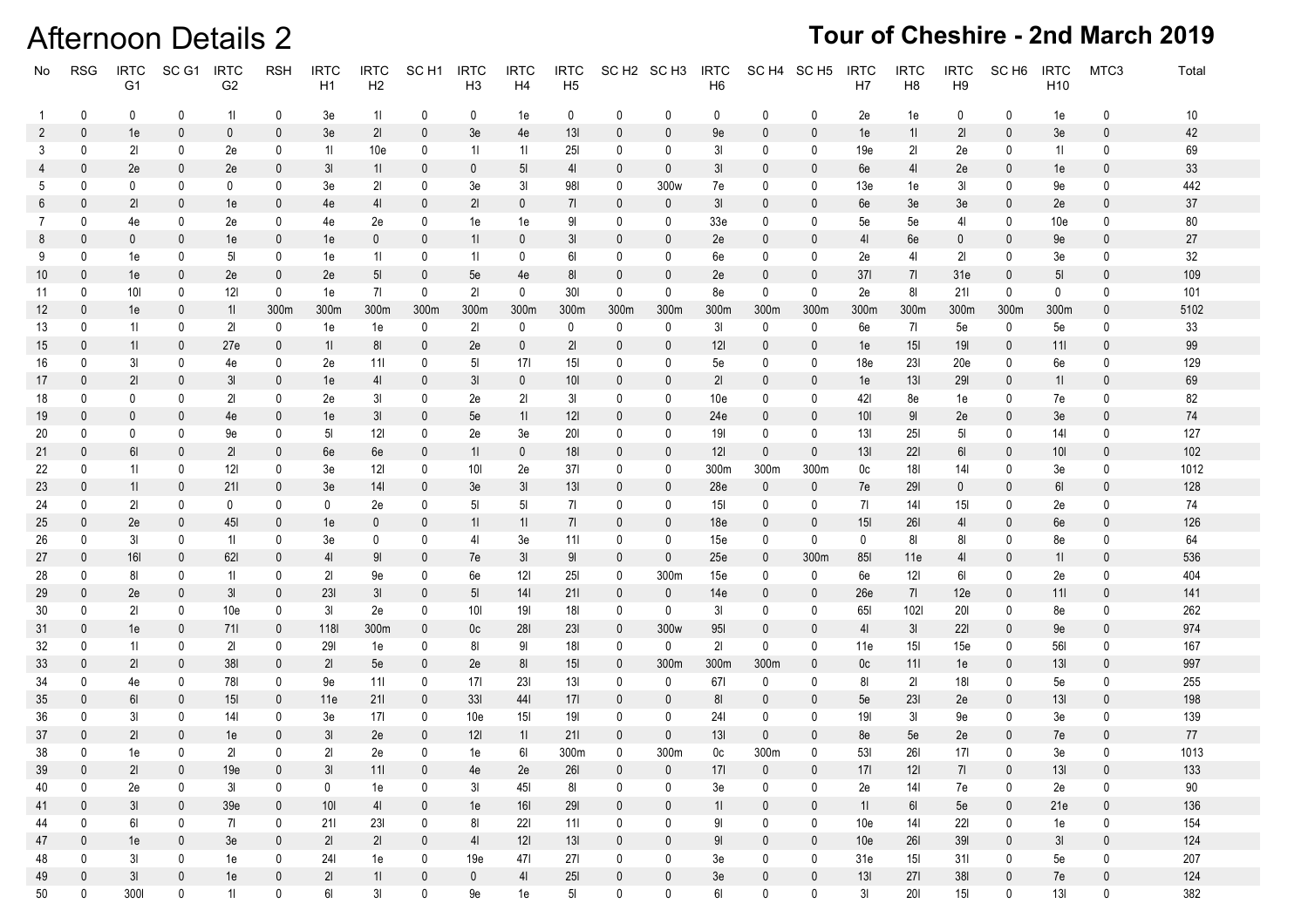### **Afternoon Details 2**

| No | <b>RSG</b>   | <b>IRTC</b><br>G <sub>1</sub> | SC <sub>G1</sub> | <b>IRTC</b><br>G <sub>2</sub> | <b>RSH</b>   | <b>IRTC</b><br>H1 | <b>IRTC</b><br>H <sub>2</sub> | SC <sub>H1</sub> | <b>IRTC</b><br>H <sub>3</sub> | <b>IRTC</b><br>H4 | <b>IRTC</b><br>H <sub>5</sub> |              | SC H <sub>2</sub> SC H <sub>3</sub> | <b>IRTC</b><br>H <sub>6</sub> | SC H4 SC H5  |              | <b>IRTC</b><br>H <sub>7</sub> | <b>IRTC</b><br>H <sub>8</sub> | <b>IRTC</b><br>H <sub>9</sub> | SC <sub>H6</sub> | <b>IRTC</b><br>H <sub>10</sub> | MTC3         | Total |
|----|--------------|-------------------------------|------------------|-------------------------------|--------------|-------------------|-------------------------------|------------------|-------------------------------|-------------------|-------------------------------|--------------|-------------------------------------|-------------------------------|--------------|--------------|-------------------------------|-------------------------------|-------------------------------|------------------|--------------------------------|--------------|-------|
| 51 | $\mathbf{0}$ | 221                           | $\mathbf 0$      | 3e                            | $\mathbf 0$  | $\mathbf 0$       | 21                            | $\mathbf 0$      | $\mathbf{0}$                  | 7e                | 251                           | $\mathbf{0}$ | 0                                   | 71                            | $\mathbf{0}$ | 0            | 9e                            | 3e                            | 15e                           | $\mathbf 0$      | 4 <sub>l</sub>                 | $\mathbf{0}$ | 97    |
| 52 | 0            | 2e                            | 0                | 15e                           | 0            | 721               | <b>261</b>                    | 0                | <b>18I</b>                    | 261               | 121                           | 0            | 0                                   | 7e                            | 0            | 0            | 24e                           | 10I                           | <b>25I</b>                    | 0                | 13e                            | 0            | 250   |
| 53 | 0            | 2e                            | 0                | 141                           | 0            | 91                | <b>221</b>                    | 0                | <b>201</b>                    | 161               | 15 <sub>l</sub>               | 0            | 0                                   | 8e                            | $\mathbf{0}$ | $\Omega$     | 19e                           | 91                            | 211                           | $\mathbf{0}$     | 10 <sub>e</sub>                | 0            | 165   |
| 54 | 0            | 61                            | 0                | 991                           | 0            | 141               | 6e                            | 0                | 5e                            | 0                 | 300m                          | 0            | 300m                                | 0c                            | 300m         | 300m         | 541                           | 300m                          | 300m                          | 300m             | 300m                           | 0            | 2584  |
| 55 | 0            | $\mathbf 0$                   | $\mathbf 0$      | 11                            | $\mathbf 0$  | 11                | $\mathbf 0$                   | $\mathbf 0$      | 1e                            | 401               | 17 <sup>1</sup>               | 0            | 0                                   | 81                            | $\mathbf{0}$ | $\mathbf{0}$ | 23e                           | 171                           | 121                           | $\mathbf 0$      | 2e                             | 0            | 122   |
| 56 | 0            | 701                           | 0                | 591                           | 0            | 3e                | 531                           | 300m             | 411                           | 1091              | 45I                           | 0            | 0                                   | 1491                          | 0            | 0            | 941                           | 300m                          | 300m                          | 300m             | 300m                           | 0            | 2123  |
| 58 | 0            | 3I                            | 0                | 3I                            | $\mathbf 0$  | 271               | 11e                           | $\overline{0}$   | 19e                           | 371               | 301                           | 0            | 0                                   | <b>301</b>                    | 0            | 0            | 5 <sub>l</sub>                | 71                            | 241                           | 0                | 8e                             | 0            | 204   |
| 59 | 0            | 51                            | 300m             | 44e                           | 0            | 581               | 25e                           | 0                | 31                            | 81                | 581                           | 0            | 0                                   | 141                           | 0            | 0            | 71                            | 71                            | 14e                           | 0                | 5e                             | 0            | 548   |
| 60 | 0            | 4 <sub>l</sub>                | $\mathbf 0$      | 33I                           | $\mathbf 0$  | 141               | 81                            | $\mathbf 0$      | 21                            | 5 <sub>l</sub>    | 991                           | $\mathbf{0}$ | 300 <sub>w</sub>                    | <b>25I</b>                    | $\mathbf{0}$ | $\Omega$     | 271                           | 141                           | 3I                            | $\mathbf{0}$     | 371                            | 0            | 571   |
| 62 | 0            | 5e                            | 0                | 33 <sub>e</sub>               | 0            | 1341              | 381                           | 0                | 1111                          | 211               | 300m                          | 0            | 0                                   | 0c                            | 300m         | 0            | 1781                          | 3001                          | 52e                           | 0                | 34e                            | 0            | 1506  |
| 63 | 0            | 121                           | $\boldsymbol{0}$ | <b>961</b>                    | 0            | 91                | 181                           | 0                | 1051                          | 861               | <b>55I</b>                    | 0            | 0                                   | 681                           | 0            | $\mathbf{0}$ | 651                           | <b>221</b>                    | 31                            | $\mathbf{0}$     | 25e                            | 0            | 564   |
| 64 | 0            | 0                             | 0                | 451                           | 0            | 1241              | 81                            | 0                | 13e                           | 161               | 501                           | 0            | 300 <sub>w</sub>                    | 37 <sub>l</sub>               | $\mathbf 0$  | 0            | 2771                          | 111                           | 3e                            | $\mathbf 0$      | 21                             | 0            | 886   |
| 65 | 0            | 3I                            | $\mathbf 0$      | 611                           | 0            | 5e                | 61                            | 0                | $\mathbf{0}$                  | <b>16I</b>        | 300m                          | 0            | 0                                   | 0c                            | 300m         | $\mathbf 0$  | 33I                           | 27 I                          | 411                           | $\mathbf{0}$     | 14e                            | 0            | 806   |
| 66 | 0            | 21                            | 0                | 241                           | 0            | 71                | 8e                            | 0                | 5e                            | <b>261</b>        | 300m                          | 0            | 0                                   | 0c                            | 300m         | 0            | 2061                          | 61                            | 31e                           | 0                | 13e                            | 0            | 928   |
| 67 | $\mathbf{0}$ | 36 <sub>e</sub>               | $\mathbf{0}$     | 121                           | $\mathbf{0}$ | 3e                | 13I                           | $\Omega$         | 5 <sub>l</sub>                | 321               | 341                           | 0            |                                     | 441                           | $\mathbf{0}$ | $\Omega$     | 111                           | 15 <sub>l</sub>               | 16e                           | $\mathbf{0}$     | 6e                             | $\mathbf{0}$ | 227   |
| 68 | 0            | 21                            | 0                | 91                            | 0            | 21                | 11                            | 0                | <b>16I</b>                    | 13e               | <b>30I</b>                    | 0            | 0                                   | 10e                           | 0            | 0            | 51                            | 181                           | 311                           | 0                | 1e                             | 0            | 138   |
| 69 | 0            | 161                           | $\mathbf{0}$     | 721                           | 0            | 851               | <b>361</b>                    | $\mathbf 0$      | 771                           | 1051              | 300m                          | 300m         | 300m                                | 300m                          | 300m         | 300m         | 0 <sup>c</sup>                | 300m                          | 300m                          | 300m             | 300m                           | 0            | 3391  |
| 70 | 0            | 481                           | 0                | 46e                           | 0            | 2651              | 3e                            | $\mathbf 0$      | 11                            | 641               | 300m                          | $\mathbf 0$  | 0                                   | 0c                            | 300m         | $\mathbf 0$  | 1971                          | <b>261</b>                    | 6e                            | $\mathbf 0$      | 15e                            | 0            | 1271  |
| 71 | 0            | 2781                          | $\mathbf 0$      | 106e                          | 0            | 300m              | 0c                            | 300m             | 300m                          | 300m              | 300m                          | 300m         | 300m                                | 300m                          | 300m         | 300m         | 300m                          | 300m                          | 300m                          | 300m             | 300m                           | $\mathbf{0}$ | 4884  |
| 72 | 0            | 3e                            | 0                | 36e                           | 0            | 141               | 13e                           | 0                | 3e                            | 9е                | 25e                           | 0            | 300m                                | <b>551</b>                    | 0            | 0            | 641                           | 611                           | 3e                            | 0                | 64e                            | 0            | 650   |
| 73 | 300m         | 300m                          | 300m             | 300m                          | $\mathbf{0}$ | 300m              | 300m                          | 300m             | 300m                          | 300m              | 300m                          | 300m         | 300m                                | 300m                          | 300m         | 300m         | 300m                          | 300m                          | 300m                          | 300m             | 300m                           | $\mathbf{0}$ | 6000  |
| 74 | 0            | 41                            | 0                | 521                           | 0            | 51                | 6e                            | 0                | <b>551</b>                    | 121               | 241                           | $\mathbf{0}$ | 0                                   | 4e                            | $\mathbf{0}$ | 0            | <b>231</b>                    | 91                            | <b>281</b>                    | 0                | <b>271</b>                     | 0            | 249   |
| 75 | 0            | 16e                           | 300m             | 16e                           | 0            | 481               | 291                           | $\mathbf{0}$     | 731                           | 721               | 33I                           | 0            | $\mathbf{0}$                        | 711                           | $\mathbf{0}$ | $\mathbf{0}$ | 591                           | 211                           | 241                           | $\mathbf{0}$     | 1361                           | $\mathbf{0}$ | 898   |
| 76 | 0            | 3e                            | 0                | 201                           | 0            | 71                | 2e                            | 0                | $\bf{0}$                      | 3e                | 31                            | 0            | 300m                                | 10e                           | 0            | 0            | 191                           | 300m                          | 0c                            | 0                | 12e                            | 0            | 679   |
| 77 | 0            | 81                            | $\mathbf 0$      | 871                           | $\mathbf{0}$ | 141               | 8e                            | $\mathbf{0}$     | 241                           | 271               | 291                           | $\mathbf{0}$ | $\mathbf{0}$                        | 621                           | $\mathbf{0}$ | $\mathbf 0$  | 631                           | <b>251</b>                    | 381                           | $\mathbf 0$      | 13I                            | 0            | 398   |
| 78 | 0            | 51e                           | 0                | 33I                           | 0            | 211               | 23e                           | 0                | 72e                           | 21                | 300m                          | 300m         | 300m                                | 300m                          | 300m         | 300m         | 0c                            | 300m                          | 300m                          | 300m             | 0c                             | 0            | 2902  |
| 79 | $\bf{0}$     | 261                           | $\mathbf 0$      | 12e                           | $\bf{0}$     | 27e               | 381                           | $\mathbf{0}$     | 241                           | 1731              | 300m                          | $\mathbf 0$  | 300m                                | 0 <sup>c</sup>                | 300m         | $\mathbf 0$  | 911                           | 641                           | <b>40I</b>                    | $\mathbf 0$      | 101                            | $\mathbf{0}$ | 1405  |
| 80 | 0            | 34e                           | 0                | 261                           | 0            | 1351              | 38 <sub>e</sub>               | 0                | 331                           | 41                | 341                           | 0            | 0                                   | 691                           | 0            | 0            | 601                           | <b>201</b>                    | 32e                           | 0                | 54e                            | 0            | 539   |
| 81 | 0            | 39 <sub>e</sub>               | $\mathbf 0$      | 181                           | $\mathbf 0$  | 11e               | 61                            | $\mathbf 0$      | 111                           | 41                | 311                           | 0            | 0                                   | 731                           | $\mathbf{0}$ | $\mathbf 0$  | 601                           | 191                           | 33 <sub>e</sub>               | $\mathbf{0}$     | 52e                            | 0            | 357   |
| 82 |              | 36e                           | 0                | 20e                           | 0            | 921               | 4e                            | 0                | 66e                           | 381               | 401                           | 0            | 300m                                | 2421                          | 0            | 300m         | 711                           | 811                           | 19e                           | $\mathbf 0$      | 60e                            | 0            | 1369  |
| 83 |              | 91                            | $\Omega$         | 45e                           | $\Omega$     | 15 <sub>l</sub>   | 12 <sub>l</sub>               | $\Omega$         | 23e                           | 2e                | 0                             | $\Omega$     | $\Omega$                            | 571                           | $\Omega$     | $\mathbf{0}$ | 801                           | 591                           | 51e                           | $\Omega$         | 35 <sub>e</sub>                | ŋ            | 388   |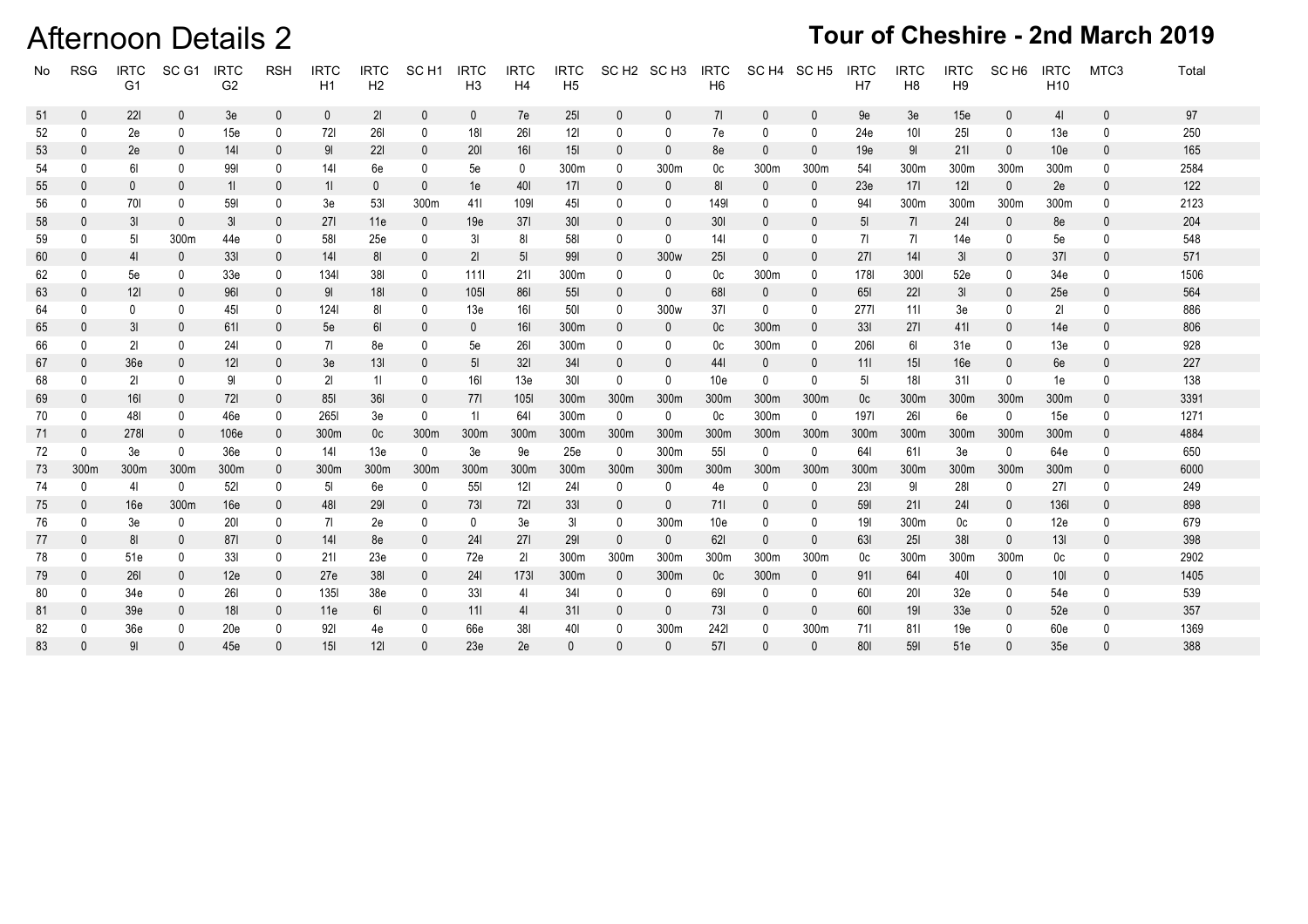## Results of the Tests

**\_**

|                | <b>Car</b>     | <b>Total</b> | Class                    | <b>Driver</b>                  | <b>Navigator</b>              | <b>Car</b>                       | c <b>c</b>   | Year         |
|----------------|----------------|--------------|--------------------------|--------------------------------|-------------------------------|----------------------------------|--------------|--------------|
| 1              | 5              | 957          | 1 B1                     | Matt Warren                    | <b>Ryan Pickering</b>         | Porsche 911                      | 1991         | 1966         |
| $\overline{2}$ | $\overline{2}$ | 996          | 2 B1                     | Howard Warren                  | lain Tullie                   | Porsche 911 Coupe                | 1991         | 1965         |
| 2              | 8              | 996          | 1 E1                     | <b>Thomas Bricknell</b>        | Roger Bricknell               | <b>VW Golf Gti</b>               | 1800         | 1983         |
| 4              | $\mathbf{1}$   | 997          | 3 B1                     | lan Crammond                   | <b>Matthew Vokes</b>          | Mercedes-Benz 280 SL             | 2778         | 1968         |
| 5              | 3              | 1002         | 4 B1                     | Darell Staniforth              | Nicky Staniforth              | Morris Mini Cooper S             | 1293         | 1967         |
| 6              | $\overline{7}$ | 1005         | 1 C1                     | Paul Crosby                    | <b>Niall Frost</b>            | Porsche 911                      | 2195         | 1969         |
| 7              | 12             | 1006         | 2 E1                     | Peter Welch                    | Andy Marchbank                | Volkwagen Golf GTI               | 1781         | 1985         |
| 8              | 10             | 1018         | 2 C1                     | Andrew Buzzard                 | Robb Lyne                     | Ford Escort                      | 2000         | 1973         |
| 9              | 15             | 1021         | 3 E1                     | Roger Powley                   | <b>Brian Goff</b>             | Porsche 911                      | 2341         | 1972         |
| 10             | 6              | 1032         | 4 E1                     | Simon Mellings                 | Henry Carr                    | Nissan Stanza                    | 1598         | 1984         |
| 10             | 37             | 1032         | 1 D <sub>2</sub>         | Mark Turner                    | Gary Evans                    | <b>Talbot Sunbeam</b>            | 1962         | 1978         |
| 12             | 62             | 1034         | 1 C <sub>3</sub>         | Geoff Doe                      | <b>Matt Ball</b>              | Morris Cooper MKII               | 1275         | 1968         |
| 12             | 30             | 1034         | 1 C <sub>2</sub>         | Andrew Johnson                 | David Boyes                   | Lancia Fulvia                    | 1298         | 1972         |
| 14             | 25             | 1039         | 2 C <sub>2</sub>         | <b>Clive Martin</b>            | Anji Martin                   | Ford Escort 1600 Sport           | 1598         | 1974         |
| 15             | 9              | 1048         | 5 E1                     | Martyn Taylor                  | Amy Henchoz                   | <b>Vauxhall Astra</b>            | 1800         | 1984         |
| 16             | $50\,$         | 1050         | 1 B3                     | <b>Charles Harrison</b>        | <b>Philip Smith</b>           | Triumph 2000                     | 1998         | 1966         |
| 17             | 4              | 1051         | 6 E1                     | Richard Isherwood              | lan Canavan                   | Volkswagen Golf Mk1 Gti          | 1600         | 1981         |
| 18             | 49             | 1056         | $1\quad D3$              | David Alcock                   | <b>Baz Green</b>              | Datsun 120A F2                   | 1171         | 1979         |
| 19             | 48             | 1059         | 2 C3                     | Phil Wood                      | lain Miller                   | Volvo P1800                      | 2000         | 1968         |
| 20             | 23             | 1062         | 1 B <sub>2</sub>         | Roger Fildes                   | Seren Whyte                   | MG <sub>B</sub>                  | 1800         | 1966         |
| 21             | 44             | 1072         | 2 D <sub>2</sub>         | Mark Goodwin                   | <b>Anthony Davies</b>         | Triumph Dolomite Sprint          | 1998         | 1981         |
| 22             | 20             | 1077         | 3 C <sub>2</sub>         | John Woolstenhulme             | Alistair Woolstenhulme        | Porsche 911                      | 2700         | 1973         |
| 23             | 16             | 1086         | 5 B1                     | Gareth Hockridge               | Rob Henchoz                   | Volvo Amazon121S                 | 1800         | 1966         |
| 24             | 17             | 1089         | 7 E1                     | <b>Brian Whyte</b>             | Elise Whyte                   | Datsun Stanza                    | 1595         | 1983         |
| 25             | 36             | 1092         | 4 C <sub>2</sub>         | Noel Hughes                    | <b>Gwawr Hughes</b>           | Saab 96 V4                       | 1500         | 1972         |
| 26             | 19             | 1100         | 2 B <sub>2</sub>         | Stephen Owens                  | Ian Mitchell                  | Porsche 356                      | 1598         | 1963         |
| 27             | 74             | 1104         | 2 B3                     | Derek Skinner                  | Susan Skinner                 | Ford Cortina GT Mk1              | 1498         | 1965         |
| 27             | 13             | 1104         | 3 C1                     | Nick Bloxham                   | Leigh Powley                  | Ford Mk1 Escort                  | 1599         | 1972         |
| 29             | 53             | 1106         | 3 B3                     | <b>Tim Willcocks</b>           | Mark Willcocks                | Volvo 122S                       | 1780         | 1966         |
| 30             | 83             | 1107         | 1 B4                     | Malcolm Dunderdale             | Anita Wickins                 | Saab 900 Turbo                   | 2000         | 1985         |
| 31             | 31             | 1111         | 3 D <sub>2</sub>         | Andy Simpson                   | Ros Simpson                   | Austin/Morris Mini 1275GT        | 1275         | 1980         |
| 32             | 70             | 1112         | 4 B3                     | Stewart Ian Prout              | Kev Bryant                    | Austin A40                       | 1275         | 1961         |
| 33             | 65             | 1116         | 2 D3                     | Keith Fell                     | Peter Fletcher                | Volkwagen Golf Gti               | 1800         | 1980         |
| 34             | 68             | 1122         | 5 B3                     | <b>Elliott Dale</b>            | Charlotte Ryall               | <b>Bentley Derby Special</b>     | 4250         | 1937         |
| 35             | 66             | 1137         | 3 D3                     | Martin Oglesby                 | John Parker                   | Opel Kadett C GTE                | 1979         | 1979         |
| 36             | 38             | 1138         | 3 B2                     | Dave Scott                     | Andy Cooper                   | MG MGB GT                        | 1800         | 1967         |
| 37             | 24             | 1139         | 5 C <sub>2</sub>         | Harvey Steele                  | Martin Pitt                   | Volvo 144                        | 1986         | 1971         |
| 38             | 18             | 1140         | 6 B1                     | Fred Gallagher                 | Martin Phaff                  | Lancia Fulvia                    | 1296         | 1968         |
| 39             | 52             | 1144         | 4 B <sub>2</sub>         | Anthony Darwent                | Phillip Haslam                | Austin Healey 100 BN1            | 2660         | 1954         |
| 40             | 34             | 1145         | 4 D <sub>2</sub>         | Rich Harrison                  | Peter Boyce                   | MG BGT                           | 1798         | 1975         |
| 41             | 29             | 1150         | 6 C <sub>2</sub>         | Andre Scruton                  | John Youd                     | Porsche 911T                     | 2398         | 1973         |
| 42             | 32             | 1151         | 3 C <sub>3</sub><br>8 E1 | Ken Binstead                   | Sarah Binstead                | <b>MGB Roadster</b>              | 1860         | 1973<br>1984 |
| 43<br>44       | 33<br>21       | 1156<br>1158 | 7 C <sub>2</sub>         | Hugh Garnish<br>Simon Malins   | David Bell<br>lan Doble       | Peugeot 205 GT<br>Hillman Hunter | 1360<br>1725 | 1973         |
| 45             | 40             | 1159         | 5 D <sub>2</sub>         | Clare Grove                    | Suzanne Barker                | Ford Escort Ghia                 | 1600         | 1979         |
| 46             |                | 1163         | 8 C <sub>2</sub>         | Cliff England                  | Peter Rushforth               | Triumph 2000                     | 2500         | 1968         |
| 47             | 26<br>54       | 1166         | 4 D3                     | Mike McGoun                    | Rob Stephens                  | Volkswagen Golf GTI              | 1781         | 1985         |
|                |                | 1166         | 5 D3                     |                                |                               | <b>VW Golf</b>                   | 1781         | 1983         |
| 47<br>49       | 47<br>41       | 1168         | 5 B <sub>2</sub>         | Peter Williams<br>Michael Wood | Andy Darlington<br>Karl Ellis | Austin Mini Cooper S             | 1293         | 1964         |
| 50             | 28             | 1174         | 9 C <sub>2</sub>         | Damon Green                    | Sean McGuire                  | Volvo Amazon                     | 2100         | 1966         |
|                |                |              |                          |                                |                               |                                  |              |              |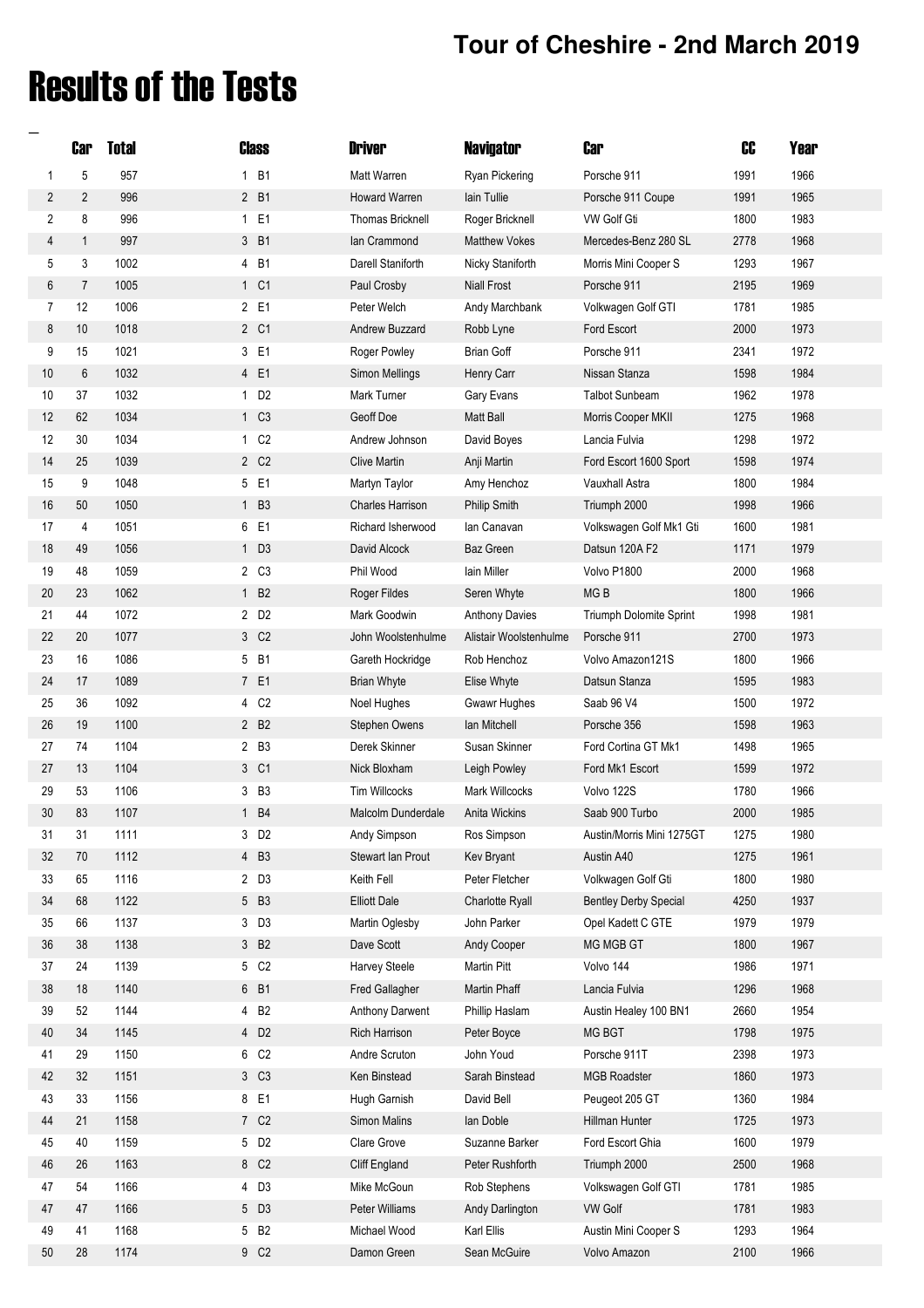## Results of the Tests

| 51 | 81 | 1178 |                 | 2 B4             | <b>Phillip Bramhill</b> | David Bramhill       | Morris Mini Cooper            | 998  | 1969 |
|----|----|------|-----------------|------------------|-------------------------|----------------------|-------------------------------|------|------|
| 52 | 72 | 1180 |                 | 6 B3             | John Fort               | <b>Howard Atkins</b> | Porsche 356                   | 1600 | 1959 |
| 53 | 11 | 1182 |                 | 4 C1             | <b>Martin Neal</b>      | <b>Richard Dix</b>   | Ford Escort Mexico            | 1600 | 1972 |
| 54 | 27 | 1186 |                 | 6 D <sub>2</sub> | Peter Engel             | Jim Bowie            | Volkswagen Mk2 Golf GTI       | 1800 | 1985 |
| 55 | 55 | 1198 |                 | 6 D3             | <b>Ellen Sutton</b>     | <b>Colin Sutton</b>  | Porsche 924S                  | 2479 | 1985 |
| 56 | 63 | 1204 |                 | 4 C <sub>3</sub> | Simon Bentley           | Julia Perry          | Austin Mini                   | 1275 | 1968 |
| 57 | 39 | 1206 |                 | 6 B <sub>2</sub> | <b>Brian Dwelly</b>     | Janette Dwelly       | Morris Minor 1000             | 995  | 1959 |
| 58 | 22 | 1209 | 10 <sup>°</sup> | C <sub>2</sub>   | James Opie              | Peter Opie           | <b>Triumph Dolomite</b>       | 1854 | 1972 |
| 59 | 51 | 1216 |                 | 5 C3             | David Smith             | Norden Lester        | <b>BMW 2002</b>               | 1990 | 1972 |
| 60 | 77 | 1221 |                 | 3 B4             | Kurt Hodgson            | Vibeke Loberg        | Austin 1275GT                 | 1275 | 1971 |
| 60 | 64 | 1221 |                 | 6 C3             | Paul Handley            | Roma Handley         | Volvo 144DI                   | 1986 | 1973 |
| 62 | 78 | 1228 |                 | 4 B4             | Marco Toni              | Emma Toni            | Austin Mini                   | 1275 | 1971 |
| 63 | 35 | 1260 |                 | 7 B <sub>2</sub> | <b>Keith Grant</b>      | Mervyn Brake         | Volvo 122S                    | 1800 | 1967 |
| 64 | 58 | 1269 |                 | 7 C3             | Andy Price              | Renny Morgan         | Ford Escort Mexico            | 1600 | 1972 |
| 65 | 69 | 1270 |                 | 7 B3             | John Macarthur          | Steven Lancaster     | Austin Mini Cooper            | 998  | 1966 |
| 66 | 76 | 1286 |                 | 5 B4             | <b>Guy Butler</b>       | Liam Johnson         | Toyota Celica 2000GT          | 1995 | 1981 |
| 67 | 73 | 1293 |                 | 8 C3             | Graham Richardson       | Rowena Purdy         | Ford Escort Mk1               | 1600 | 1974 |
| 68 | 59 | 1301 |                 | 9 C <sub>3</sub> | John Lythaby            | Roger Jenkns         | MG BGT                        | 1800 | 1972 |
| 69 | 75 | 1327 |                 | 7 D3             | Mike Henney             | <b>Philip Stader</b> | Scimitar GTE                  | 3000 | 1975 |
| 70 | 67 | 1336 |                 | 8 D3             | Arthur Jones            | Paul Holmberg        | MG B GT                       | 1800 | 1980 |
| 71 | 82 | 1365 |                 | 6 B4             | Michael Jones           | Elizabeth Wakefield  | Triumph TR4A                  | 2138 | 1966 |
| 72 | 71 | 1367 | 9               | D <sub>3</sub>   | <b>Stuart Taylor</b>    | Adam Taylor          | Volvo 360                     | 1986 | 1983 |
| 73 | 60 | 1397 |                 | 10 C3            | Phil Cheek              | Vicki Harper         | Hillman Hartwell Sprint Aveng | 1600 | 1970 |
| 74 | 79 | 1493 |                 | 7 B4             | <b>Andrew Parr</b>      | Rob Funnell          | Austin Mini Cooper S          | 1293 | 1965 |
| 75 | 56 | 1515 |                 | 8 B3             | David Astbury           | Dave Mountford       | Alpine Renault A110           | 1300 | 1966 |
| 76 | 80 | 1592 |                 | 8 B4             | David Blackhurst        | <b>Bob Lyell</b>     | Ford Cortina MK 1 GT          | 1498 | 1965 |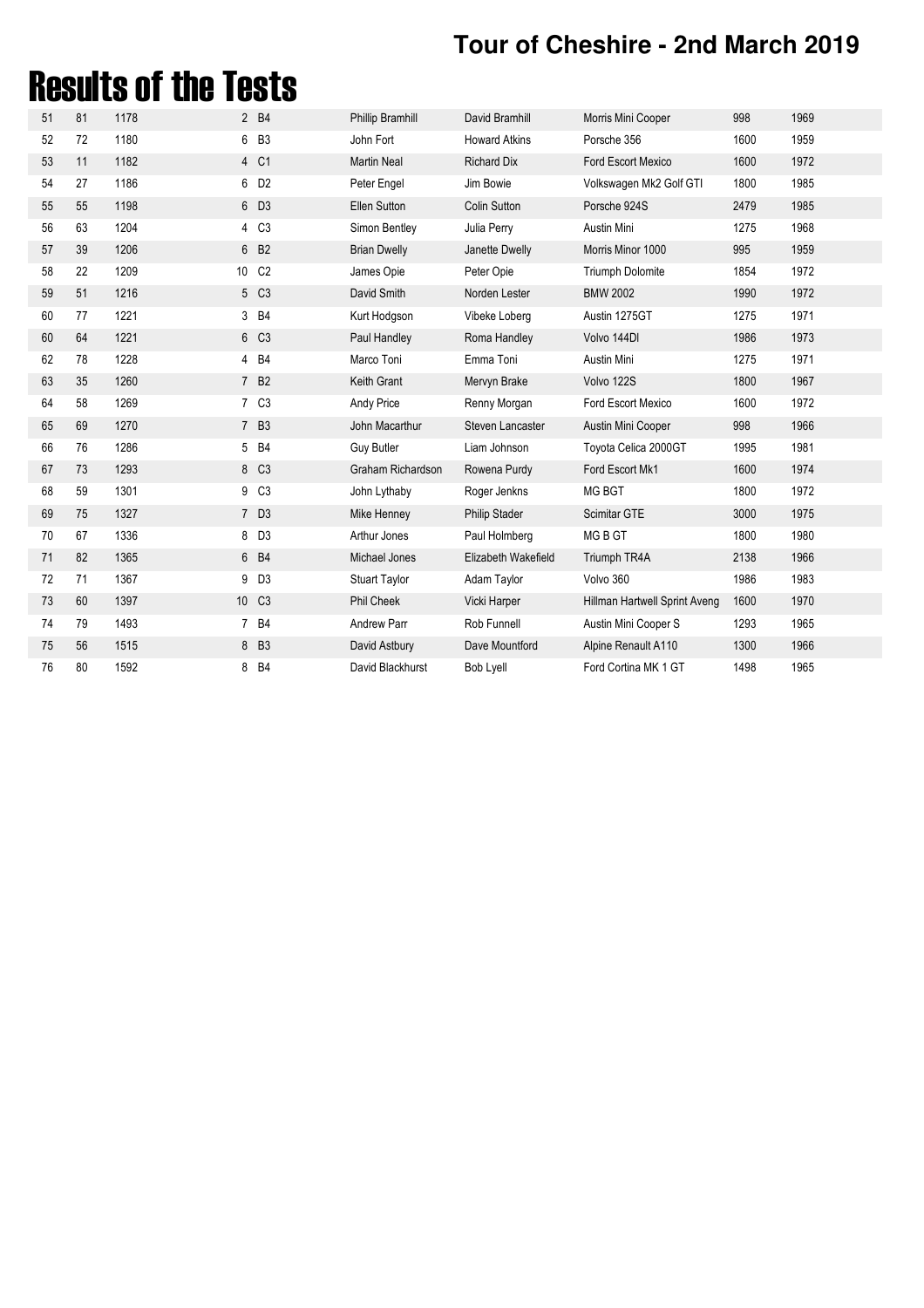# Results of the Regularities

**\_**

|                | <b>Car</b>     | <b>Total</b> | Class            | <b>Driver</b>           | <b>Navigator</b>       | <b>Car</b>                   | CC   | Year |
|----------------|----------------|--------------|------------------|-------------------------|------------------------|------------------------------|------|------|
| 1              | 8              | 70           | 1 E1             | <b>Thomas Bricknell</b> | Roger Bricknell        | <b>VW Golf Gti</b>           | 1800 | 1983 |
| $\overline{2}$ | $\overline{2}$ | 74           | 1 B1             | Howard Warren           | lain Tullie            | Porsche 911 Coupe            | 1991 | 1965 |
| 3              | 4              | 76           | 2 E1             | Richard Isherwood       | lan Canavan            | Volkswagen Golf Mk1 Gti      | 1600 | 1981 |
| 4              | $\mathbf{1}$   | 78           | 2 B1             | lan Crammond            | <b>Matthew Vokes</b>   | Mercedes-Benz 280 SL         | 2778 | 1968 |
| 5              | 9              | 94           | 3 E1             | Martyn Taylor           | Amy Henchoz            | Vauxhall Astra               | 1800 | 1984 |
| 6              | 3              | 121          | 3 B1             | Darell Staniforth       | Nicky Staniforth       | Morris Mini Cooper S         | 1293 | 1967 |
| 7              | 13             | 183          | 1 C1             | Nick Bloxham            | Leigh Powley           | Ford Mk1 Escort              | 1599 | 1972 |
| 8              | 6              | 189          | 4 E1             | Simon Mellings          | Henry Carr             | Nissan Stanza                | 1598 | 1984 |
| 9              | 24             | 197          | 1 C <sub>2</sub> | Harvey Steele           | Martin Pitt            | Volvo 144                    | 1986 | 1971 |
| 10             | 10             | 209          | 2 C1             | Andrew Buzzard          | Robb Lyne              | Ford Escort                  | 2000 | 1973 |
| 11             | 37             | 224          | 1 D <sub>2</sub> | Mark Turner             | Gary Evans             | <b>Talbot Sunbeam</b>        | 1962 | 1978 |
| 12             | 47             | 226          | $1\quad D3$      | Peter Williams          | Andy Darlington        | <b>VW Golf</b>               | 1781 | 1983 |
| 13             | 25             | 231          | 2 C <sub>2</sub> | <b>Clive Martin</b>     | Anji Martin            | Ford Escort 1600 Sport       | 1598 | 1974 |
| 14             | $\overline{7}$ | 237          | 3 C1             | Paul Crosby             | <b>Niall Frost</b>     | Porsche 911                  | 2195 | 1969 |
| 15             | 23             | 247          | 1 B <sub>2</sub> | Roger Fildes            | Seren Whyte            | MG <sub>B</sub>              | 1800 | 1966 |
| 16             | 17             | 252          | 5 E1             | <b>Brian Whyte</b>      | Elise Whyte            | Datsun Stanza                | 1595 | 1983 |
| 17             | 26             | 253          | 3 C <sub>2</sub> | Cliff England           | Peter Rushforth        | Triumph 2000                 | 2500 | 1968 |
| 18             | 20             | 260          | 4 C <sub>2</sub> | John Woolstenhulme      | Alistair Woolstenhulme | Porsche 911                  | 2700 | 1973 |
| 19             | 5              | 290          | 4 B1             | Matt Warren             | Ryan Pickering         | Porsche 911                  | 1991 | 1966 |
| 20             | 19             | 294          | 2 B <sub>2</sub> | Stephen Owens           | lan Mitchell           | Porsche 356                  | 1598 | 1963 |
| 21             | 15             | 301          | 6 E1             | Roger Powley            | <b>Brian Goff</b>      | Porsche 911                  | 2341 | 1972 |
| 22             | 21             | 303          | 5 C <sub>2</sub> | Simon Malins            | lan Doble              | Hillman Hunter               | 1725 | 1973 |
| 23             | 49             | 308          | 2 D3             | David Alcock            | Baz Green              | Datsun 120A F2               | 1171 | 1979 |
| 24             | 55             | 317          | 3 D3             | <b>Ellen Sutton</b>     | <b>Colin Sutton</b>    | Porsche 924S                 | 2479 | 1985 |
| 25             | 51             | 328          | 1 C <sub>3</sub> | David Smith             | Norden Lester          | <b>BMW 2002</b>              | 1990 | 1972 |
| 26             | 16             | 333          | 5 B1             | Gareth Hockridge        | Rob Henchoz            | Volvo Amazon121S             | 1800 | 1966 |
| 27             | 44             | 361          | 2 D <sub>2</sub> | Mark Goodwin            | <b>Anthony Davies</b>  | Triumph Dolomite Sprint      | 1998 | 1981 |
| 28             | 53             | 382          | 1 B3             | <b>Tim Willcocks</b>    | Mark Willcocks         | Volvo 122S                   | 1780 | 1966 |
| 29             | 41             | 411          | 3 B <sub>2</sub> | Michael Wood            | Karl Ellis             | Austin Mini Cooper S         | 1293 | 1964 |
| 30             | 39             | 422          | 4 B <sub>2</sub> | <b>Brian Dwelly</b>     | Janette Dwelly         | Morris Minor 1000            | 995  | 1959 |
| 31             | 18             | 453          | 6 B1             | Fred Gallagher          | Martin Phaff           | Lancia Fulvia                | 1296 | 1968 |
| 32             | 36             | 490          | 6 C <sub>2</sub> | Noel Hughes             | <b>Gwawr Hughes</b>    | Saab 96 V4                   | 1500 | 1972 |
| 33             | 11             | 491          | 4 C1             | Martin Neal             | Richard Dix            | Ford Escort Mexico           | 1600 | 1972 |
| 34             | 50             | 525          | 2 B3             | Charles Harrison        | Philip Smith           | Triumph 2000                 | 1998 | 1966 |
| 35             | 40             | 526          | 3 D <sub>2</sub> | Clare Grove             | Suzanne Barker         | Ford Escort Ghia             | 1600 | 1979 |
| 36             | 28             | 529          | 7 C <sub>2</sub> | Damon Green             | Sean McGuire           | Volvo Amazon                 | 2100 | 1966 |
| 37             | 33             | 541          | 7 E1             | Hugh Garnish            | David Bell             | Peugeot 205 GT               | 1360 | 1984 |
| 38             | 38             | 545          | 5 B <sub>2</sub> | Dave Scott              | Andy Cooper            | MG MGB GT                    | 1800 | 1967 |
| 39             | 30             | 569          | 8 C <sub>2</sub> | Andrew Johnson          | David Boyes            | Lancia Fulvia                | 1298 | 1972 |
| 40             | 58             | 595          | 2 C <sub>3</sub> | Andy Price              | Renny Morgan           | Ford Escort Mexico           | 1600 | 1972 |
| 41             | 34             | 624          | 4 D <sub>2</sub> | Rich Harrison           | Peter Boyce            | MG BGT                       | 1798 | 1975 |
| 42             | 35             | 659          | 6 B <sub>2</sub> | Keith Grant             | Mervyn Brake           | Volvo 122S                   | 1800 | 1967 |
| 43             | 68             | 670          | 3 B3             | <b>Elliott Dale</b>     | Charlotte Ryall        | <b>Bentley Derby Special</b> | 4250 | 1937 |
| 44             | 29             | 753          | 9 C <sub>2</sub> | Andre Scruton           | John Youd              | Porsche 911T                 | 2398 | 1973 |
| 45             | 27             | 840          | 5 D <sub>2</sub> | Peter Engel             | Jim Bowie              | Volkswagen Mk2 Golf GTI      | 1800 | 1985 |
| 46             | 66             | 876          | 4 D3             | Martin Oglesby          | John Parker            | Opel Kadett C GTE            | 1979 | 1979 |
| 47             | 48             | 897          | 3 C3             | Phil Wood               | Iain Miller            | Volvo P1800                  | 2000 | 1968 |
| 48             | 74             | 915          | 4 B3             | Derek Skinner           | Susan Skinner          | Ford Cortina GT Mk1          | 1498 | 1965 |
| 49             | 59             | 994          | 4 C <sub>3</sub> | John Lythaby            | Roger Jenkns           | MG BGT                       | 1800 | 1972 |
| 50             | 77             | 1048         | 1 B4             | Kurt Hodgson            | Vibeke Loberg          | Austin 1275GT                | 1275 | 1971 |
|                |                |              |                  |                         |                        |                              |      |      |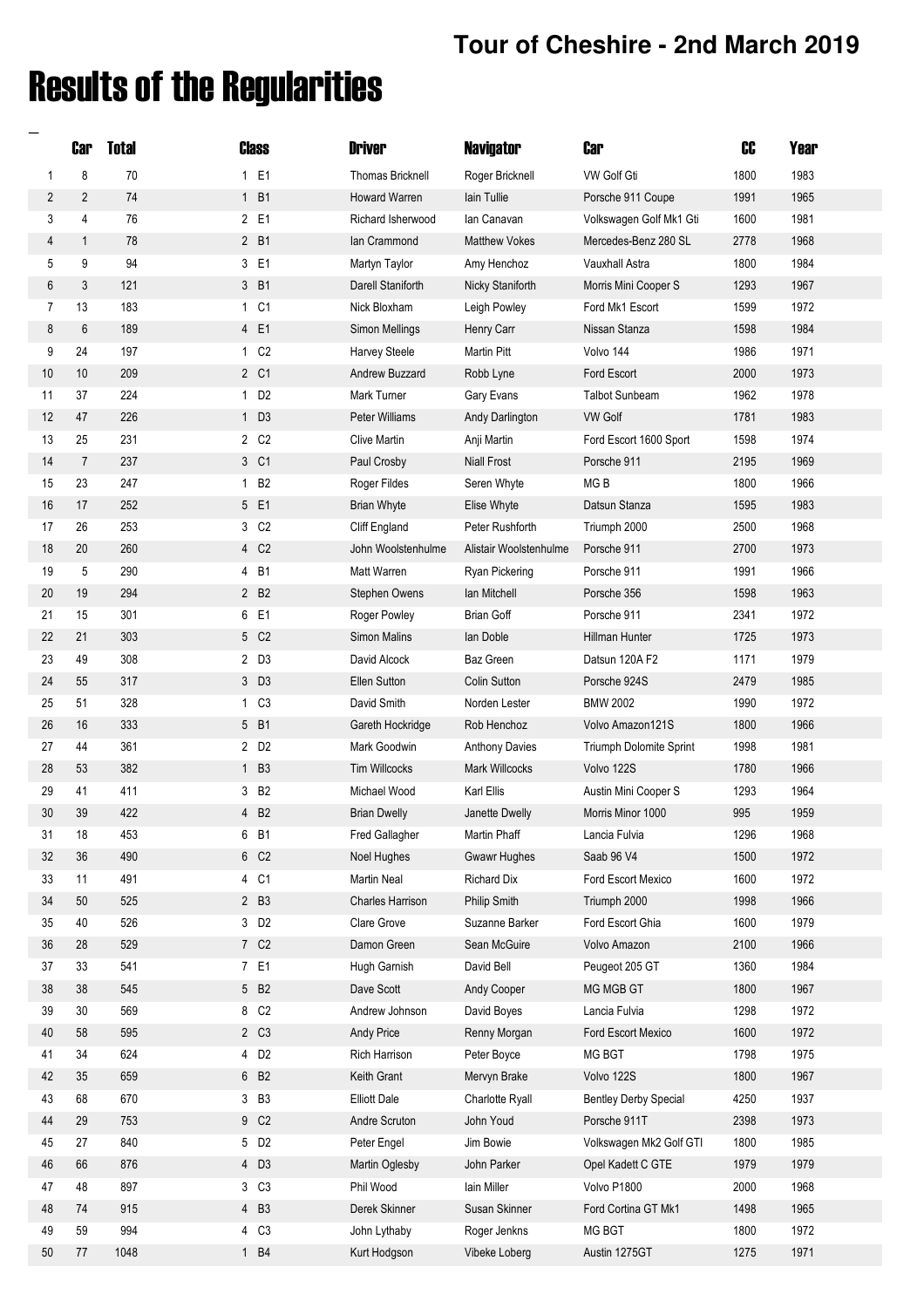# Results of the Regularities

| 51 | 32 | 1058 |    | 5 C3              | Ken Binstead           | Sarah Binstead       | <b>MGB Roadster</b>           | 1860 | 1973 |
|----|----|------|----|-------------------|------------------------|----------------------|-------------------------------|------|------|
| 52 | 67 | 1080 |    | 5 D3              | Arthur Jones           | Paul Holmberg        | MG B GT                       | 1800 | 1980 |
| 53 | 22 | 1165 |    | 10 C <sub>2</sub> | James Opie             | Peter Opie           | <b>Triumph Dolomite</b>       | 1854 | 1972 |
| 54 | 83 | 1190 |    | 2 B4              | Malcolm Dunderdale     | Anita Wickins        | Saab 900 Turbo                | 2000 | 1985 |
| 55 | 81 | 1240 |    | 3 B4              | Phillip Bramhill       | David Bramhill       | Morris Mini Cooper            | 998  | 1969 |
| 56 | 52 | 1324 |    | 7 B <sub>2</sub>  | <b>Anthony Darwent</b> | Phillip Haslam       | Austin Healey 100 BN1         | 2660 | 1954 |
| 57 | 31 | 1341 |    | 6 D <sub>2</sub>  | Andy Simpson           | Ros Simpson          | Austin/Morris Mini 1275GT     | 1275 | 1980 |
| 58 | 60 | 1492 |    | 6 C <sub>3</sub>  | Phil Cheek             | Vicki Harper         | Hillman Hartwell Sprint Aveng | 1600 | 1970 |
| 59 | 63 | 1638 |    | 7 C <sub>3</sub>  | Simon Bentley          | Julia Perry          | Austin Mini                   | 1275 | 1968 |
| 60 | 76 | 1887 |    | 4 B4              | <b>Guy Butler</b>      | Liam Johnson         | Toyota Celica 2000GT          | 1995 | 1981 |
| 61 | 70 | 1916 |    | 5 B3              | Stewart Ian Prout      | Kev Bryant           | Austin A40                    | 1275 | 1961 |
| 62 | 65 | 1928 | 6  | D <sub>3</sub>    | Keith Fell             | Peter Fletcher       | Volkwagen Golf Gti            | 1800 | 1980 |
| 63 | 80 | 2065 |    | 5 B4              | David Blackhurst       | <b>Bob Lyell</b>     | Ford Cortina MK 1 GT          | 1498 | 1965 |
| 64 | 64 | 2177 |    | 8 C <sub>3</sub>  | Paul Handley           | Roma Handley         | Volvo 144DI                   | 1986 | 1973 |
| 65 | 54 | 2191 |    | 7 D3              | Mike McGoun            | Rob Stephens         | Volkswagen Golf GTI           | 1781 | 1985 |
| 66 | 62 | 2305 |    | 9 C <sub>3</sub>  | Geoff Doe              | Matt Ball            | Morris Cooper MKII            | 1275 | 1968 |
| 67 | 72 | 2780 |    | 6 B3              | John Fort              | <b>Howard Atkins</b> | Porsche 356                   | 1600 | 1959 |
| 68 | 56 | 2783 |    | 7 B3              | David Astbury          | Dave Mountford       | Alpine Renault A110           | 1300 | 1966 |
| 69 | 78 | 2868 |    | 6 B4              | Marco Toni             | Emma Toni            | Austin Mini                   | 1275 | 1971 |
| 70 | 12 | 3206 |    | 8 E1              | Peter Welch            | Andy Marchbank       | Volkwagen Golf GTI            | 1781 | 1985 |
| 71 | 82 | 3346 |    | 7 B4              | Michael Jones          | Elizabeth Wakefield  | Triumph TR4A                  | 2138 | 1966 |
| 72 | 79 | 3865 |    | 8 B4              | <b>Andrew Parr</b>     | Rob Funnell          | Austin Mini Cooper S          | 1293 | 1965 |
| 73 | 75 | 4135 |    | 8 D3              | Mike Henney            | <b>Philip Stader</b> | Scimitar GTE                  | 3000 | 1975 |
| 74 | 69 | 4258 | 8  | B <sub>3</sub>    | John Macarthur         | Steven Lancaster     | Austin Mini Cooper            | 998  | 1966 |
| 75 | 71 | 5235 |    | 9 D <sub>3</sub>  | <b>Stuart Taylor</b>   | Adam Taylor          | Volvo 360                     | 1986 | 1983 |
| 76 | 73 | 7552 | 10 | C <sub>3</sub>    | Graham Richardson      | Rowena Purdy         | Ford Escort Mk1               | 1600 | 1974 |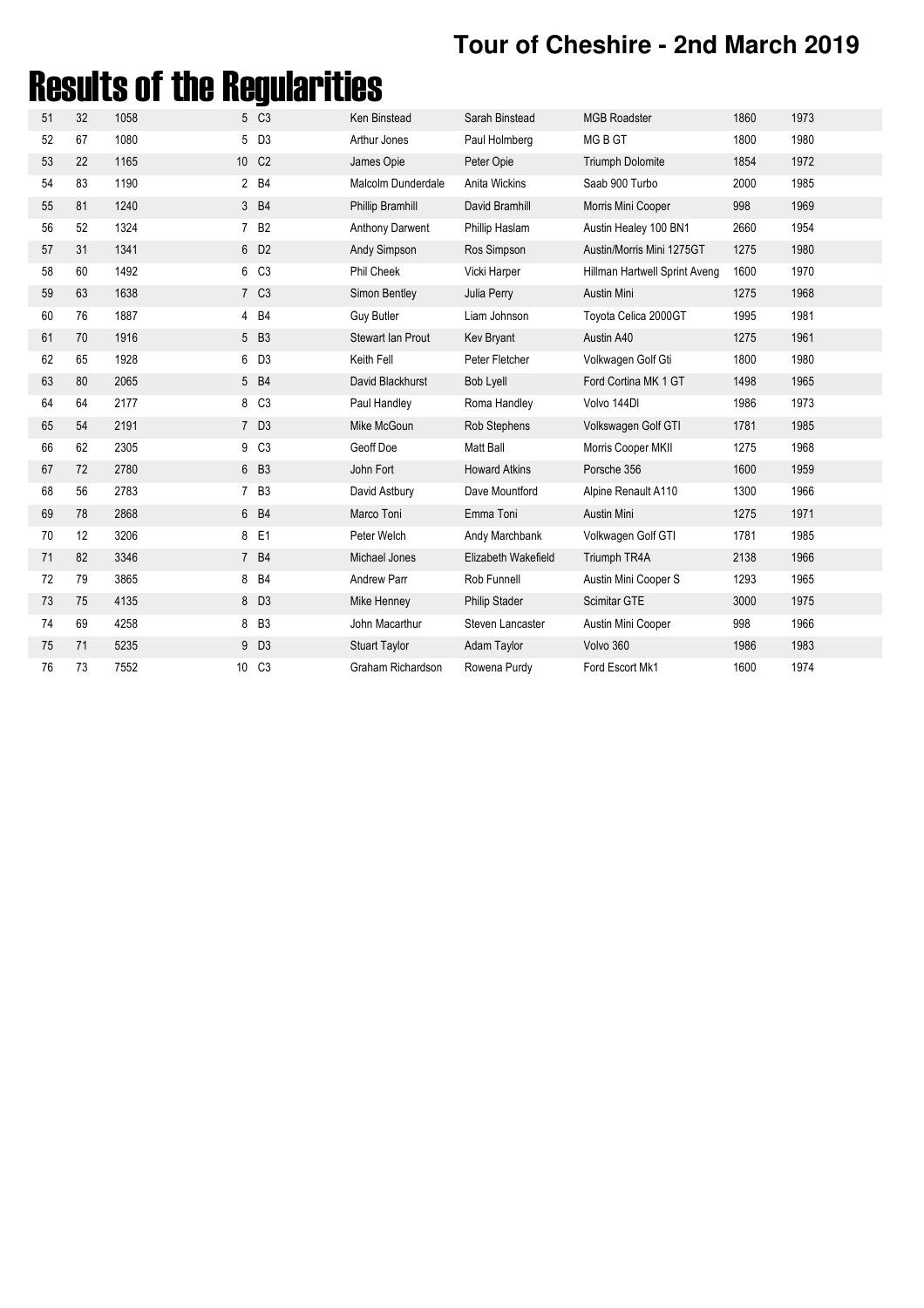# **Class Results** at the Finish Tour of Cheshire - 2nd March 2019

| Final                |              |              | 19:54  |                         |                                       |                        |                                         |                                          |      |
|----------------------|--------------|--------------|--------|-------------------------|---------------------------------------|------------------------|-----------------------------------------|------------------------------------------|------|
| Pos Car<br><b>B1</b> |              | <b>Total</b> | O/A    | <b>Driver</b>           |                                       | Navigator              |                                         | Car                                      | cc   |
| 1                    | 1            | 1063         | 2      | lan Crammond            | Three Castles, HRCR                   | <b>Matthew Vokes</b>   | <b>KDMC/HRCR</b>                        | Mercedes-Benz 280 SL                     | 2778 |
| 2                    | $\mathbf{2}$ | 1066         | 3      | Howard Warren           | <b>HRCR</b>                           | lain Tullie            | Ilkley DMC/HRCR                         | Porsche 911 Coupe                        | 1991 |
| 3                    | 3            | 1118         | 4      | Darell Staniforth       | <b>HRCR</b>                           | Nicky Staniforth       | <b>HRCR</b>                             | Morris Mini Cooper S                     | 1293 |
| 4                    | 16           | 1392         | 20     | Gareth Hockridge        | <b>HRCR</b>                           | Rob Henchoz            | <b>HRCR</b>                             | Volvo Amazon121S                         | 1800 |
| 5                    | 18           | 1823         | 40     | Fred Gallagher          | Matlock                               | Martin Phaff           | Matlock, HRCR                           | Lancia Fulvia                            | 1296 |
| 6                    | 5            | 1839         | 41     | Matt Warren             | <b>HRCR/KDMC</b>                      | Ryan Pickering         | Wallasey                                | Porsche 911                              | 1991 |
| <b>B2</b>            |              |              |        |                         |                                       |                        |                                         |                                          |      |
| 1                    | 23           | 1280         | 13     | Roger Fildes            | <b>HRCR</b>                           | Seren Whyte            | <b>HRCR</b>                             | MG <sub>B</sub>                          | 1800 |
| 2                    | 19           | 1333         | 17     | Stephen Owens           | Ilkley                                | lan Mitchell           | Ilkley                                  | Porsche 356                              | 1598 |
| 3                    | 41           | 1522         | 29     | Michael Wood            | <b>HRCR</b>                           | Karl Ellis             | <b>WSSCC</b>                            | Austin Mini Cooper S                     | 1293 |
| 4                    | 39           | 1605         | 33     | <b>Brian Dwelly</b>     | <b>HRCR</b>                           | Janette Dwelly         | <b>HRCR</b>                             | Morris Minor 1000                        | 995  |
| 5                    | 35           | 1950         | 45     | Keith Grant             | <b>HRCR</b>                           | Mervyn Brake           | <b>HRCR</b>                             | Volvo 122S                               | 1800 |
| 6                    | 38           | 2257         | 48     | Dave Scott              | <b>KDMC</b>                           | Andy Cooper            | <b>KDMC</b>                             | <b>MG MGB GT</b>                         | 1800 |
| $\overline{7}$       | 52           | 3317         | 61     | Anthony Darwent         | Austin Healey DC                      | Phillip Haslam         |                                         | Jaguars Owners Clu Austin Healey 100 BN1 | 2660 |
| B <sub>3</sub>       |              |              |        |                         |                                       |                        |                                         |                                          |      |
| 1                    | 50           | 1275         | 12     | <b>Charles Harrison</b> | <b>Blackpalfrey HRCR</b>              | Philip Smith           | Blackpalfrey/HRCR Triumph 2000          |                                          | 1998 |
| 2                    | 53           | 1452         | 23     | <b>Tim Willcocks</b>    | HRCR, Bath                            | <b>Mark Willcocks</b>  | <b>HRCR</b>                             | Volvo 122S                               | 1780 |
| 3                    | 74           | 1719         | 37     | Derek Skinner           | <b>HRCR</b>                           | Susan Skinner          | <b>HRCR</b>                             | Ford Cortina GT Mk1                      | 1498 |
| 4                    | 68           | 1900         | 42     | <b>Elliott Dale</b>     | <b>HRCR</b>                           | <b>Charlotte Ryall</b> | <b>HRCR</b>                             | <b>Bentley Derby Special</b>             | 4250 |
| 5                    | 70           | 3028         | 57     | Stewart Ian Prout       | <b>HRCR</b>                           | Kev Bryant             | <b>HRCR</b>                             | Austin A40                               | 1275 |
| 6                    | 72           | 4560         | 67     | John Fort               | <b>HRCR</b>                           | <b>Howard Atkins</b>   | <b>HRCR</b>                             | Porsche 356                              | 1600 |
| 7                    | 56           | 5049         | 68     | David Astbury           | PAN                                   | Dave Mountford         | PAN                                     | Alpine Renault A110                      | 1300 |
| 8                    | 69           | 7328         | 73     | John Macarthur          | <b>HRCR</b>                           | Steven Lancaster       | <b>HRCR</b>                             | Austin Mini Cooper                       | 998  |
| <b>B4</b>            |              |              |        |                         |                                       |                        |                                         |                                          |      |
| 1                    | 81           | 2118         | 46     | Phillip Bramhill        | <b>KDMC</b>                           | David Bramhill         | <b>HRCR</b>                             | Morris Mini Cooper                       | 998  |
| 2                    | 77           | 2317         | 51     | Kurt Hodgson            | Kirkby Lonsdale                       | Vibeke Loberg          | Kirkby Lonsdale                         | Austin 1275GT                            | 1275 |
| 3                    | 83           | 2601         | 54     | Malcolm Dunderdale      | Oxford MC                             | Anita Wickins          | Oxford                                  | Saab 900 Turbo                           | 2000 |
| 4                    | 76           | 3244         | 60     | <b>Guy Butler</b>       | <b>KDMC</b>                           | Liam Johnson           | <b>BTRDA</b>                            | Toyota Celica 2000GT                     | 1995 |
| 5                    | 80           | 3357         | 63     | David Blackhurst        | <b>HRCR KDMC</b>                      | <b>Bob Lyell</b>       | Kidderminster CC                        | Ford Cortina MK 1 GT                     | 1498 |
| 6                    | 82           | 5911         | 69     | Michael Jones           | C & A MC / HRCR                       | Elizabeth Wakefield    | C & A MC / HRCR                         | Triumph TR4A                             | 2138 |
| 7                    | 78           | 6196         | 70     | Marco Toni              | <b>HRCR</b>                           | Emma Toni              | <b>KDMC</b>                             | Austin Mini                              | 1275 |
| 8                    | 79           | 6558         | 72     | <b>Andrew Parr</b>      | <b>HRCR</b>                           | Rob Funnell            | <b>HRCR</b>                             | Austin Mini Cooper S                     | 1293 |
| C1                   |              |              |        |                         |                                       |                        |                                         |                                          |      |
| 1                    | 10           | 1205         | 7      | Andrew Buzzard          | <b>HRCR</b>                           | Robb Lyne              | <b>HRCR</b>                             | Ford Escort                              | 2000 |
| 2                    | 11           | 1472         | 24     | <b>Martin Neal</b>      | <b>HRCR &amp; Bognor Regis</b>        | <b>Richard Dix</b>     | <b>HRCR &amp; Southsea</b>              | Ford Escort Mexico                       | 1600 |
| 3                    | 7            | 1537         | $30\,$ | Paul Crosby             | <b>HRCR</b>                           | <b>Niall Frost</b>     | Malton/HRCR                             | Porsche 911                              | 2195 |
| 4                    | 13           | 1569         | 32     | Nick Bloxham            | <b>HRCR</b>                           | Leigh Powley           | <b>CVMC</b>                             | Ford Mk1 Escort                          | 1599 |
| C <sub>2</sub>       |              |              |        |                         |                                       |                        |                                         |                                          |      |
| 1                    | 25           | 1225         | 9      | <b>Clive Martin</b>     | HRCR/LOCC/CDMC                        | Anji Martin            | <b>HRCR LOCC CDM</b>                    | Ford Escort 1600 Sport                   | 1598 |
| 2                    | 24           | 1298         | 14     | Harvey Steele           | <b>HRCR</b>                           | <b>Martin Pitt</b>     | <b>HRCR</b>                             | Volvo 144                                | 1986 |
| 3                    | $20\,$       | 1305         | 15     | John Woolstenhulme      | <b>HRCR</b>                           | Alistair Woolstenhul   | <b>HRCR</b>                             | Porsche 911                              | 2700 |
| 4                    | 21           | 1346         | $18\,$ | Simon Malins            | <b>HRCR</b>                           | lan Doble              | <b>HRCR</b>                             | Hillman Hunter                           | 1725 |
| 5                    | 36           | 1429         | 22     | Noel Hughes             | TBC                                   | Gwawr Hughes           | <b>TBC</b>                              | Saab 96 V4                               | 1500 |
| 6                    | $30\,$       | 1501         | $27\,$ | Andrew Johnson          | York /Malton                          | David Boyes            | York / Malton MC                        | Lancia Fulvia                            | 1298 |
| 7                    | 26           | 1694         | 36     | Cliff England           | <b>HRCR</b>                           | Peter Rushforth        | <b>HRCR</b>                             | Triumph 2000                             | 2500 |
| 8                    | 28           | 1807         | $38\,$ | Damon Green             | <b>HRCR</b>                           | Sean McGuire           | <b>HRCR</b>                             | Volvo Amazon                             | 2100 |
| 9                    | 29           | 1903         | 43     | Andre Scruton           | York MC                               | John Youd              | Broughton Bretton/H Porsche 911T        |                                          | 2398 |
| 10<br>C <sub>3</sub> | 22           | 2674         | 55     | James Opie              | <b>HRCR</b>                           | Peter Opie             | <b>HRCR</b>                             | Triumph Dolomite                         | 1854 |
| 1                    | 51           | 1489         | 25     | David Smith             | <b>Ilkley &amp; HRCR</b>              | Norden Lester          | Border MC / HRCR BMW 2002               |                                          | 1990 |
| 2                    | 48           | 1656         | 35     | Phil Wood               | PAN & HRCR                            | lain Miller            | PAN & HRCR                              | Volvo P1800                              | 2000 |
| 3                    | 58           | 1822         | 39     | Andy Price              | Potteries & Newcastle MC Renny Morgan |                        | Potteries & Newcastl Ford Escort Mexico |                                          | 1600 |
| 4                    | 32           | 1946         | $44\,$ | Ken Binstead            | HRCR, BMCC                            | Sarah Binstead         | HRCR, BMCC                              | <b>MGB Roadster</b>                      | 1860 |
| 5                    | 59           | 2476         | 52     | John Lythaby            | <b>HRCR</b>                           | Roger Jenkns           | <b>HRCR</b>                             | MG BGT                                   | 1800 |
| 6                    | 63           | 2599         | 53     | Simon Bentley           | Whitchurch MC                         | Julia Perry            | Whitchurch MC                           | Austin Mini                              | 1275 |
| 7                    | 60           | 2960         | 56     | Phil Cheek              | <b>HRCR</b>                           | Vicki Harper           | HRCR / PAN                              | Hillman Hartwell Sprint Av               | 1600 |
| 8                    | 62           | 3339         | 62     | Geoff Doe               | Potteries & Newcastle MC Matt Ball    |                        | Potteries & Newcastl Morris Cooper MKII |                                          | 1275 |
| 9                    | 64           | 3698         | 65     | Paul Handley            | <b>HRCR</b>                           | Roma Handley           | <b>HRCR</b>                             | Volvo 144DI                              | 1986 |
| 10                   | 73           | 12145        | $76\,$ | Graham Richardson       | <b>HRCR</b>                           | Rowena Purdy           | <b>HRCR</b>                             | Ford Escort Mk1                          | 1600 |